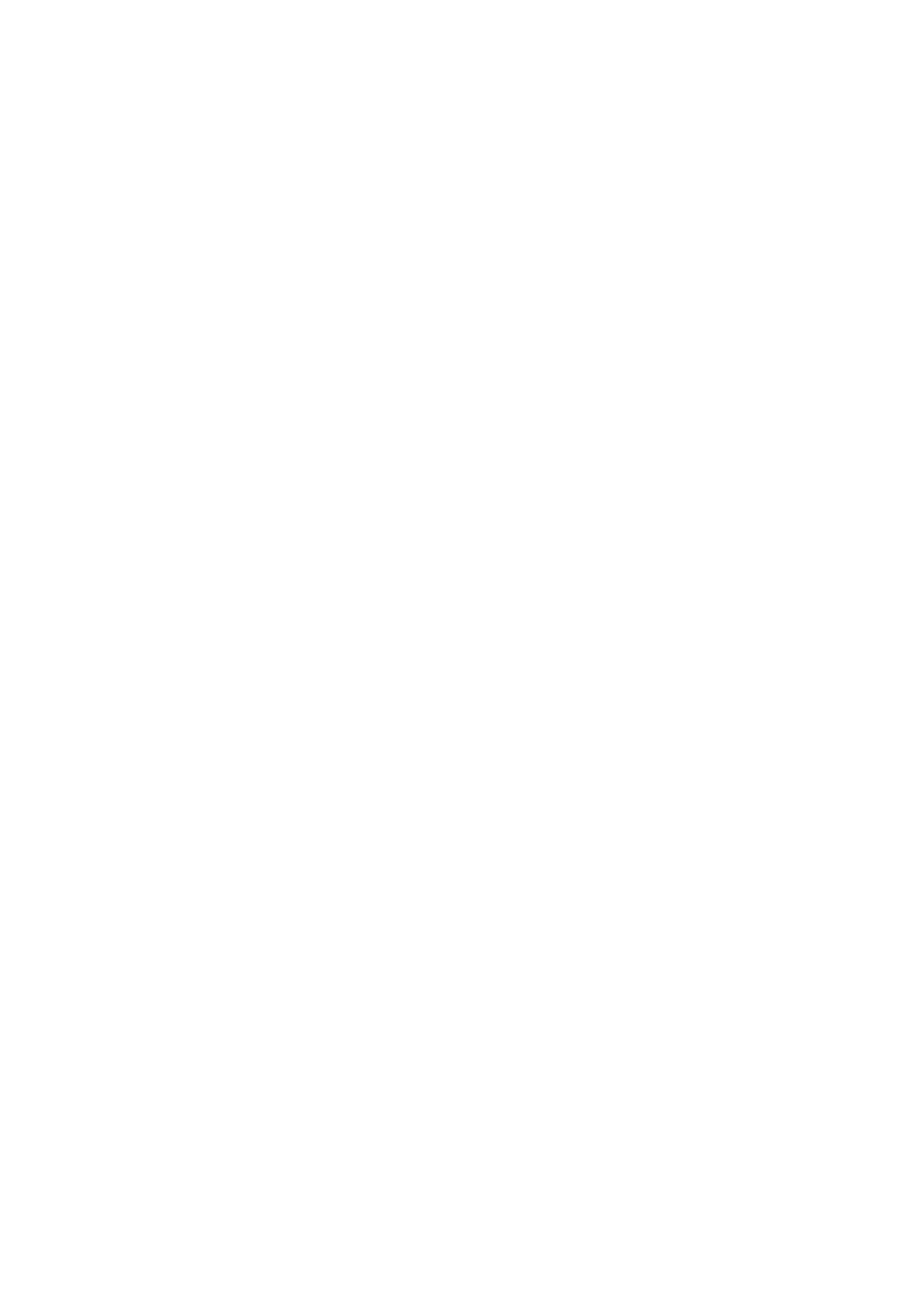TS S3.01 V0.1.0 (1999-04)

*Technical Specification*



 $\Box$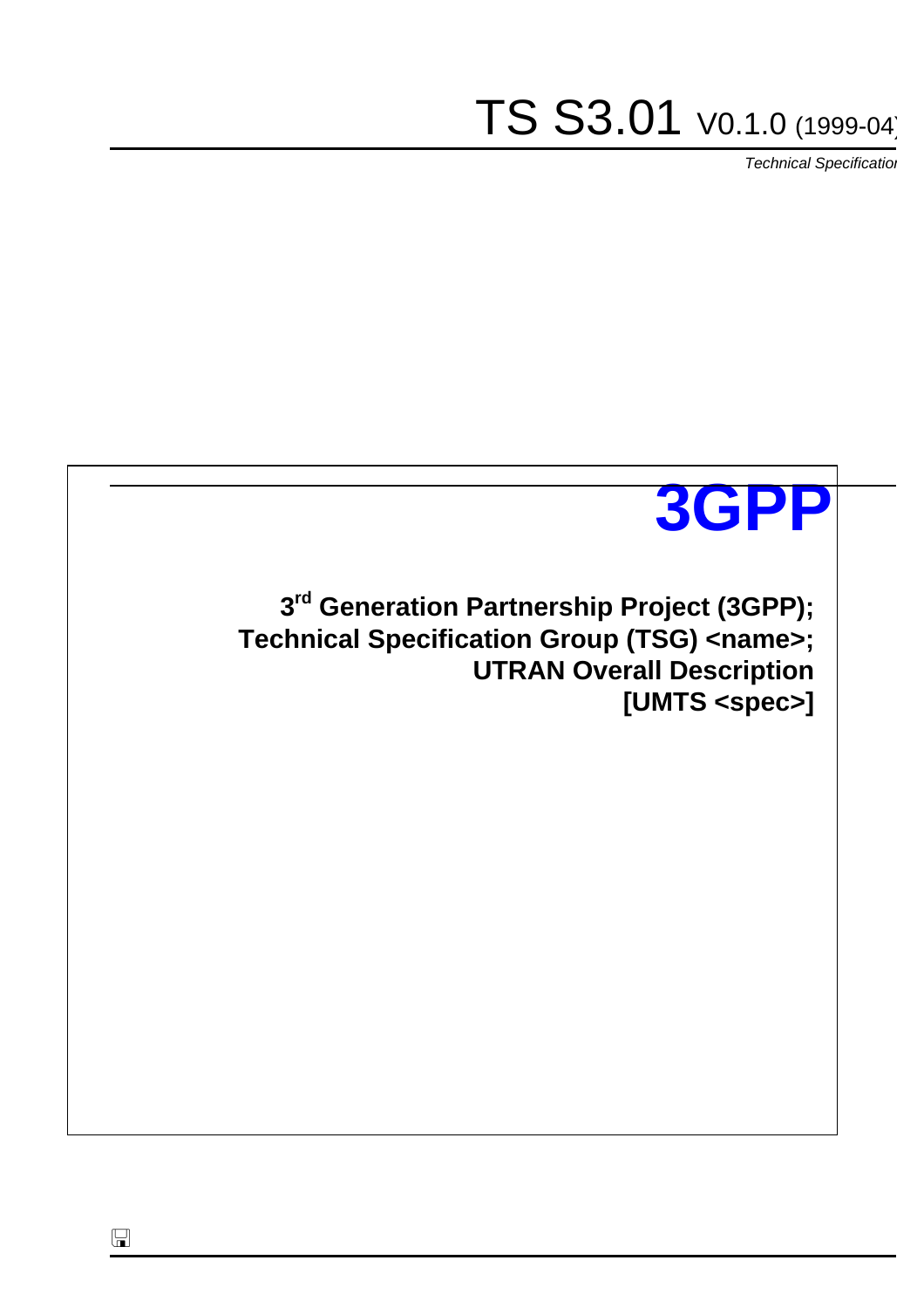Reference <Workitem> (<Shortfilename>.PDF)

Keywords

<keyword[, keyword]>

*3GPP*

Postal address

Office address

Internet

secretariat@3gpp.org Individual copies of this deliverable can be downloaded from http://www.3gpp.org

*Copyright Notification*

No part may be reproduced except as authorized by written permission. The copyright and the foregoing restriction extend to reproduction in all media.

> © All rights reserved.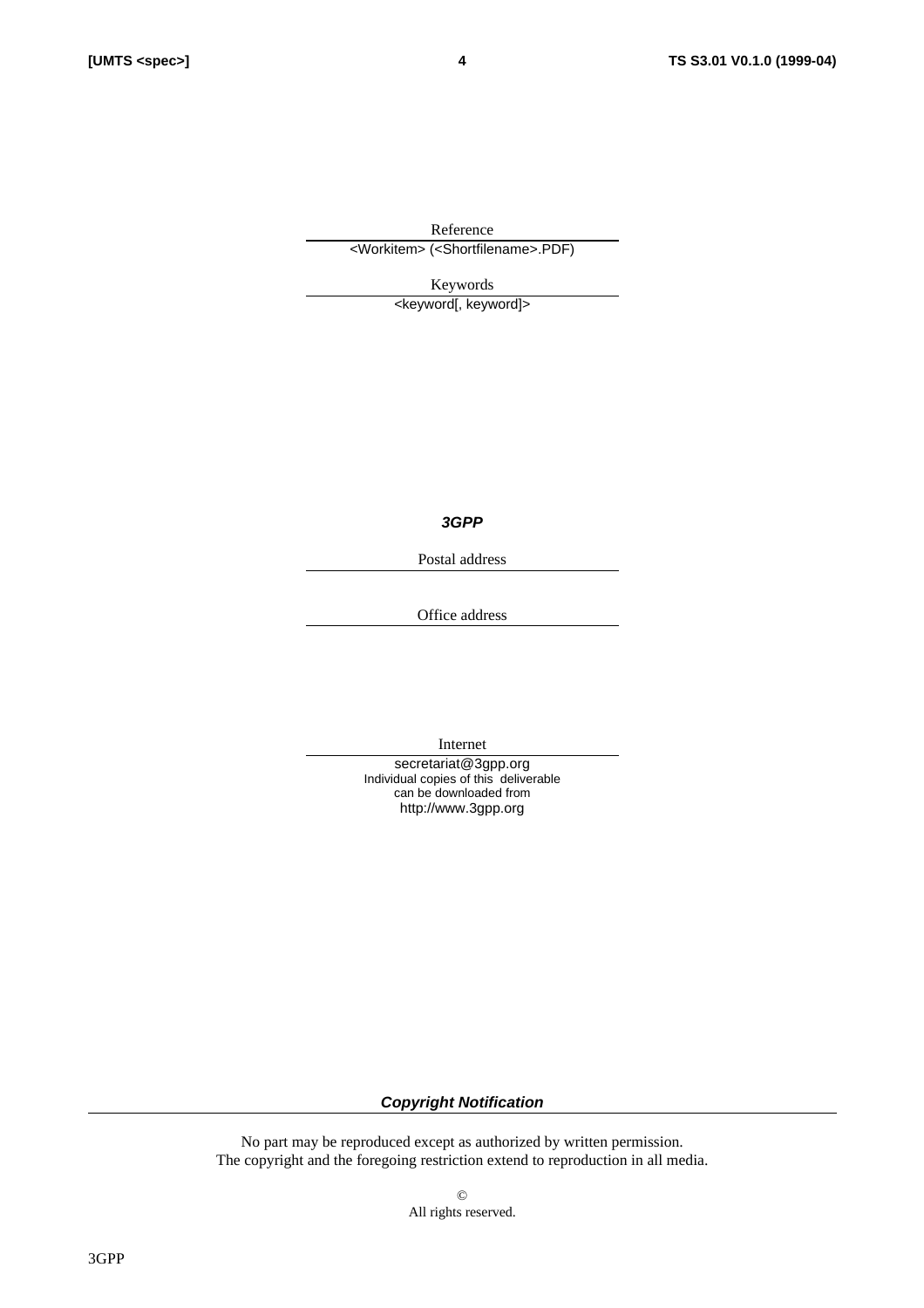# Contents

| 1                  |  |  |
|--------------------|--|--|
| 2                  |  |  |
| 3                  |  |  |
| 3.1                |  |  |
| 3.2                |  |  |
| 3.3                |  |  |
| $\overline{4}$     |  |  |
| 5                  |  |  |
| 5.1                |  |  |
| 5.2                |  |  |
| 5.2.1              |  |  |
| 5.2.2              |  |  |
| 6                  |  |  |
| 6.1                |  |  |
| 6.1.1              |  |  |
| 6.1.1.1            |  |  |
| 6.1.2              |  |  |
| 6.1.2.1            |  |  |
| 6.1.2.2            |  |  |
| 6.1.2.3            |  |  |
| 7                  |  |  |
| 7.1                |  |  |
| 7.2                |  |  |
| 7.2.1              |  |  |
| 7.2.1.1            |  |  |
| 7.2.1.2            |  |  |
| 7.2.1.3            |  |  |
| 7.2.2              |  |  |
| 7.2.2.1            |  |  |
| 7.2.2.2            |  |  |
| 7.2.2.3            |  |  |
| 7.2.3              |  |  |
| 7.2.3.1            |  |  |
| 7.2.3.2            |  |  |
| 7.2.3.3            |  |  |
| 7.2.3.4            |  |  |
| 7.2.3.5            |  |  |
| 7.2.3.6<br>7.2.3.7 |  |  |
| 7.2.3.8            |  |  |
| 7.2.3.8.1          |  |  |
| 7.2.3.8.2          |  |  |
| 7.2.4              |  |  |
| 7.2.4.1            |  |  |
| 7.2.4.2            |  |  |
| 7.2.4.3            |  |  |
| 7.2.4.4            |  |  |
| 7.2.4.5            |  |  |
| 7.2.4.5.1          |  |  |
|                    |  |  |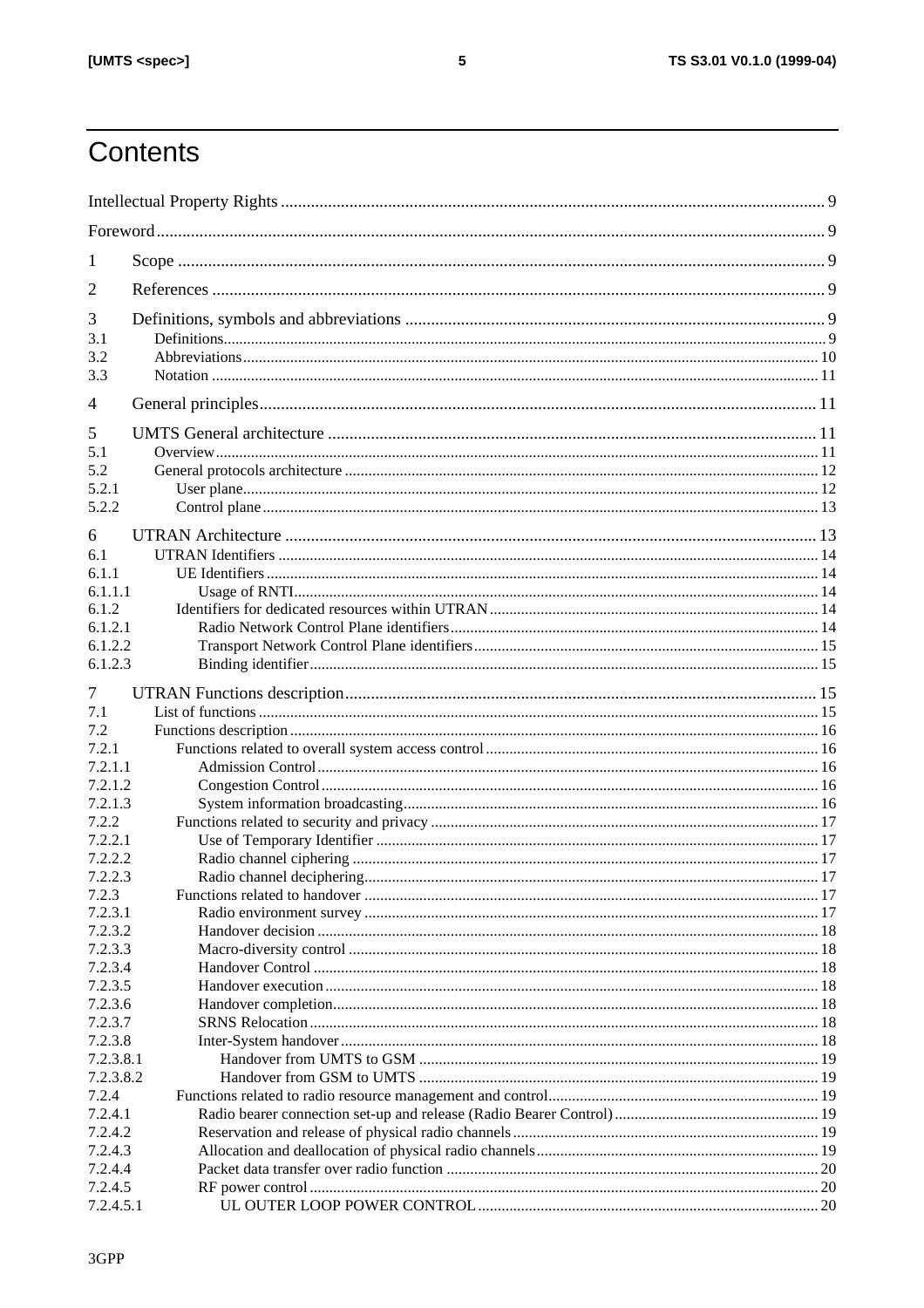| 7.2.4.5.3<br>7.2.4.5.4<br>7.2.4.5.5<br>7.2.4.5.6<br>7.2.4.6<br>7.2.4.7<br>7.2.4.8<br>7.2.4.9<br>7.2.4.10<br>8<br>8.1<br>8.2<br>9<br>9.1<br>9.1.1<br>9.1.2<br>9.1.3<br>9.1.4<br>9.1.5<br>9.2<br>9.3<br>9.4<br>9.4.1<br>9.4.2<br>9.4.3<br>9.4.4<br>9.4.5<br>9.4.6<br>9.4.7<br>9.4.8<br>9.4.9<br>9.5<br>10<br>10.1<br>10.1.1<br>10.1.2<br>11<br>11.1<br>11.1.1<br>11.1.2<br>11.1.3<br>11.1.3.1<br>11.1.3.2<br>11.1.3.3<br>11.1.3.4<br>11.2<br>11.2.1<br>11.2.2<br>11.2.2.1<br>11.2.3<br>11.2.3.1<br>11.2.3.2<br>11.2.3.3<br>11.2.3.3.1<br>11.2.3.3.2<br>11.3<br>11.3.1 | 7.2.4.5.2 |  |
|---------------------------------------------------------------------------------------------------------------------------------------------------------------------------------------------------------------------------------------------------------------------------------------------------------------------------------------------------------------------------------------------------------------------------------------------------------------------------------------------------------------------------------------------------------------------|-----------|--|
|                                                                                                                                                                                                                                                                                                                                                                                                                                                                                                                                                                     |           |  |
|                                                                                                                                                                                                                                                                                                                                                                                                                                                                                                                                                                     |           |  |
|                                                                                                                                                                                                                                                                                                                                                                                                                                                                                                                                                                     |           |  |
|                                                                                                                                                                                                                                                                                                                                                                                                                                                                                                                                                                     |           |  |
|                                                                                                                                                                                                                                                                                                                                                                                                                                                                                                                                                                     |           |  |
|                                                                                                                                                                                                                                                                                                                                                                                                                                                                                                                                                                     |           |  |
|                                                                                                                                                                                                                                                                                                                                                                                                                                                                                                                                                                     |           |  |
|                                                                                                                                                                                                                                                                                                                                                                                                                                                                                                                                                                     |           |  |
|                                                                                                                                                                                                                                                                                                                                                                                                                                                                                                                                                                     |           |  |
|                                                                                                                                                                                                                                                                                                                                                                                                                                                                                                                                                                     |           |  |
|                                                                                                                                                                                                                                                                                                                                                                                                                                                                                                                                                                     |           |  |
|                                                                                                                                                                                                                                                                                                                                                                                                                                                                                                                                                                     |           |  |
|                                                                                                                                                                                                                                                                                                                                                                                                                                                                                                                                                                     |           |  |
|                                                                                                                                                                                                                                                                                                                                                                                                                                                                                                                                                                     |           |  |
|                                                                                                                                                                                                                                                                                                                                                                                                                                                                                                                                                                     |           |  |
|                                                                                                                                                                                                                                                                                                                                                                                                                                                                                                                                                                     |           |  |
|                                                                                                                                                                                                                                                                                                                                                                                                                                                                                                                                                                     |           |  |
|                                                                                                                                                                                                                                                                                                                                                                                                                                                                                                                                                                     |           |  |
|                                                                                                                                                                                                                                                                                                                                                                                                                                                                                                                                                                     |           |  |
|                                                                                                                                                                                                                                                                                                                                                                                                                                                                                                                                                                     |           |  |
|                                                                                                                                                                                                                                                                                                                                                                                                                                                                                                                                                                     |           |  |
|                                                                                                                                                                                                                                                                                                                                                                                                                                                                                                                                                                     |           |  |
|                                                                                                                                                                                                                                                                                                                                                                                                                                                                                                                                                                     |           |  |
|                                                                                                                                                                                                                                                                                                                                                                                                                                                                                                                                                                     |           |  |
|                                                                                                                                                                                                                                                                                                                                                                                                                                                                                                                                                                     |           |  |
|                                                                                                                                                                                                                                                                                                                                                                                                                                                                                                                                                                     |           |  |
|                                                                                                                                                                                                                                                                                                                                                                                                                                                                                                                                                                     |           |  |
|                                                                                                                                                                                                                                                                                                                                                                                                                                                                                                                                                                     |           |  |
|                                                                                                                                                                                                                                                                                                                                                                                                                                                                                                                                                                     |           |  |
|                                                                                                                                                                                                                                                                                                                                                                                                                                                                                                                                                                     |           |  |
|                                                                                                                                                                                                                                                                                                                                                                                                                                                                                                                                                                     |           |  |
|                                                                                                                                                                                                                                                                                                                                                                                                                                                                                                                                                                     |           |  |
|                                                                                                                                                                                                                                                                                                                                                                                                                                                                                                                                                                     |           |  |
|                                                                                                                                                                                                                                                                                                                                                                                                                                                                                                                                                                     |           |  |
|                                                                                                                                                                                                                                                                                                                                                                                                                                                                                                                                                                     |           |  |
|                                                                                                                                                                                                                                                                                                                                                                                                                                                                                                                                                                     |           |  |
|                                                                                                                                                                                                                                                                                                                                                                                                                                                                                                                                                                     |           |  |
|                                                                                                                                                                                                                                                                                                                                                                                                                                                                                                                                                                     |           |  |
|                                                                                                                                                                                                                                                                                                                                                                                                                                                                                                                                                                     |           |  |
|                                                                                                                                                                                                                                                                                                                                                                                                                                                                                                                                                                     |           |  |
|                                                                                                                                                                                                                                                                                                                                                                                                                                                                                                                                                                     |           |  |
|                                                                                                                                                                                                                                                                                                                                                                                                                                                                                                                                                                     |           |  |
|                                                                                                                                                                                                                                                                                                                                                                                                                                                                                                                                                                     |           |  |
|                                                                                                                                                                                                                                                                                                                                                                                                                                                                                                                                                                     |           |  |
|                                                                                                                                                                                                                                                                                                                                                                                                                                                                                                                                                                     |           |  |
|                                                                                                                                                                                                                                                                                                                                                                                                                                                                                                                                                                     |           |  |
|                                                                                                                                                                                                                                                                                                                                                                                                                                                                                                                                                                     |           |  |
|                                                                                                                                                                                                                                                                                                                                                                                                                                                                                                                                                                     |           |  |
|                                                                                                                                                                                                                                                                                                                                                                                                                                                                                                                                                                     |           |  |
|                                                                                                                                                                                                                                                                                                                                                                                                                                                                                                                                                                     |           |  |
|                                                                                                                                                                                                                                                                                                                                                                                                                                                                                                                                                                     |           |  |
|                                                                                                                                                                                                                                                                                                                                                                                                                                                                                                                                                                     |           |  |
|                                                                                                                                                                                                                                                                                                                                                                                                                                                                                                                                                                     |           |  |
|                                                                                                                                                                                                                                                                                                                                                                                                                                                                                                                                                                     |           |  |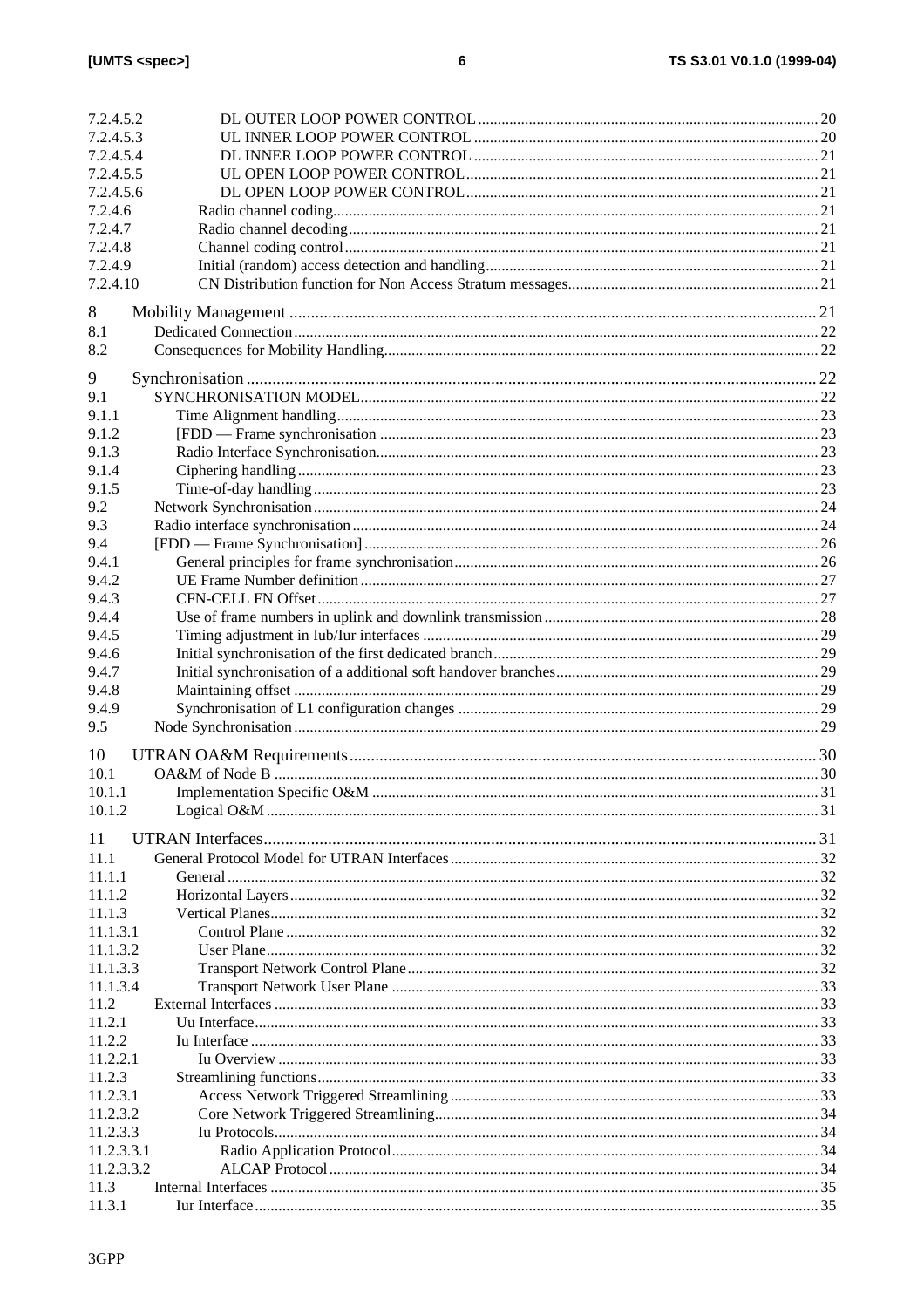| 11.3.1.1     |  |  |  |
|--------------|--|--|--|
|              |  |  |  |
| 11.3.1.2     |  |  |  |
| 11.3.1.2.1   |  |  |  |
| 11.3.1.2.2   |  |  |  |
| 11.3.1.2.3   |  |  |  |
| 11.3.1.2.4   |  |  |  |
| 11.3.1.2.5   |  |  |  |
| 11.3.1.2.6   |  |  |  |
| 11.3.1.2.7   |  |  |  |
| 11.3.1.3     |  |  |  |
|              |  |  |  |
| 11.3.1.3.1   |  |  |  |
| 11.3.1.3.2   |  |  |  |
| 11.3.1.3.2.1 |  |  |  |
| 11.3.1.3.2.2 |  |  |  |
| 11.3.1.3.2.3 |  |  |  |
| 11.3.1.3.2.4 |  |  |  |
| 11.3.1.3.2.5 |  |  |  |
| 11.3.1.4     |  |  |  |
| 11.3.2       |  |  |  |
| 11.3.2.1     |  |  |  |
| 11.3.2.2     |  |  |  |
|              |  |  |  |
| 11.3.2.2.1   |  |  |  |
| 11.3.2.2.1.1 |  |  |  |
| 11.3.2.2.1.2 |  |  |  |
| 11.3.2.2.1.3 |  |  |  |
| 11.3.2.2.2   |  |  |  |
| 11.3.2.2.3   |  |  |  |
| 11.3.2.2.4   |  |  |  |
| 11.3.2.2.5   |  |  |  |
| 11.3.2.2.6   |  |  |  |
| 11.3.2.2.7   |  |  |  |
| 11.3.2.2.8   |  |  |  |
|              |  |  |  |
| 11.3.2.2.9   |  |  |  |
| 11.3.2.3     |  |  |  |
| 11.3.2.3.1   |  |  |  |
| 11.3.2.3.1.1 |  |  |  |
| 11.3.2.3.1.2 |  |  |  |
| 11.3.2.3.1.3 |  |  |  |
| 11.3.2.3.1.4 |  |  |  |
| 11.3.2.4     |  |  |  |
| 11.4         |  |  |  |
| 11.4.1       |  |  |  |
| 11.4.2       |  |  |  |
| 11.4.3       |  |  |  |
|              |  |  |  |
| 12           |  |  |  |
| 12.1         |  |  |  |
| 12.1.1       |  |  |  |
| 12.1.2       |  |  |  |
|              |  |  |  |
| 12.1.3       |  |  |  |
| 12.2         |  |  |  |
| 12.2.1       |  |  |  |
| 12.2.1.1     |  |  |  |
| 12.2.2       |  |  |  |
| 12.2.3       |  |  |  |
| 12.3         |  |  |  |
| 12.3.1       |  |  |  |
| 12.3.2       |  |  |  |
| 12.3.3       |  |  |  |
|              |  |  |  |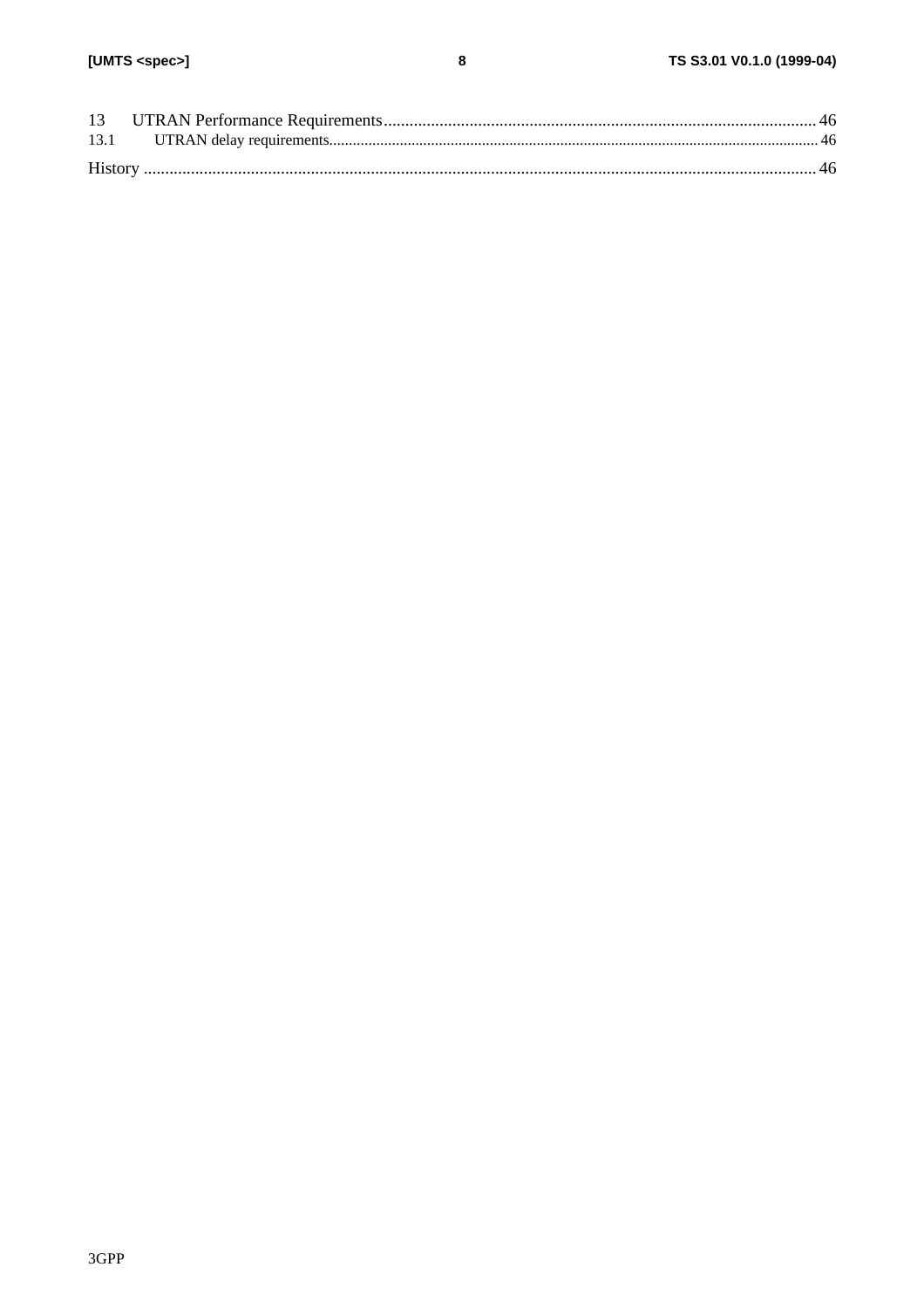# Intellectual Property Rights

# Foreword

This Technical Specification has been produced by the 3<sup>rd</sup> Generation Partnership Project, Technical Specification Group <TSG name>.

The contents of this TS may be subject to continuing work within the 3GPP and may change following formal TSG approval. Should the TSG modify the contents of this TS, it will be re-released with an identifying change of release date and an increase in version number as follows:

Version m.t.e

where:

- m indicates [major version number]
- x the second digit is incremented for all changes of substance, i.e. technical enhancements, corrections, updates, etc.
- y the third digit is incremented when editorial only changes have been incorporated into the specification.

# 1 Scope

This document describes the overall architecture of the UTRAN, including internal interfaces and assumptions on the radio and Iu interfaces.

# 2 References

*This text block applies to ALL deliverables. The sub-division below applies optionally to TSs.* The following documents contain provisions which, through reference in this text, constitute provisions of the present document.

- References are either specific (identified by date of publication, edition number, version number, etc.) or non-specific.
- For a specific reference, subsequent revisions do not apply.
- For a non-specific reference, the latest version applies.
- A non-specific reference to an ETS shall also be taken to refer to later versions published as an EN with the same number.
- [1] Merged UTRAN Architecture Description V0.0.2
- [2] UMTS 23.10 : UMTS Access Stratum Services and Functions

*Editor's Note : [1] is a temporary reference only to ease the definition of what should be in the different sections of this document.*

# 3 Definitions, symbols and abbreviations

# 3.1 Definitions

*Editor's Note : Cleaned version of section 5.1 from [1] with a reference to a more general vocabulary document*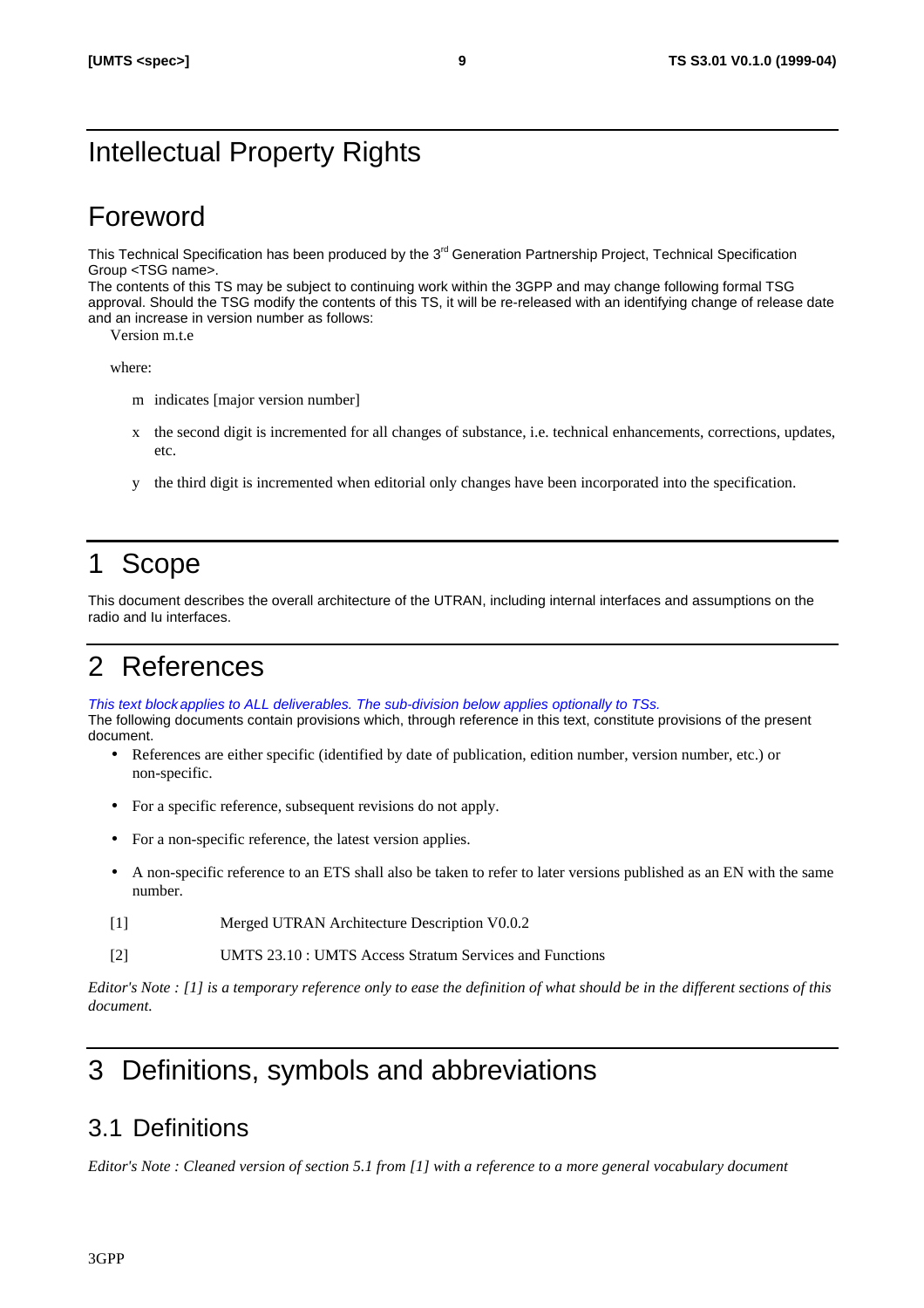| <b>ALCAP</b>                                 | Generic name for the transport signalling protocols used to set-up<br>and tear-down transport bearers.                                          |
|----------------------------------------------|-------------------------------------------------------------------------------------------------------------------------------------------------|
| Cell                                         | A cell is defined by a cell identity broadcasted on one physical<br>channel.                                                                    |
| lu                                           | A Cell is either FDD or TDD mode.<br>Interconnection point between the RNS and the Core Network. It is<br>also considered as a reference point. |
| lub                                          | Interface between the RNC and the Node B.                                                                                                       |
| lur                                          | A logical interface between two RNS. Whilst logically representing                                                                              |
|                                              | a point to point link between RNSs, the physical realisation may                                                                                |
|                                              | not be a point to point link.                                                                                                                   |
| <b>Logical Model</b>                         | A Logical Model defines an abstract view of a network or network                                                                                |
|                                              | element by means of information objects representing network                                                                                    |
|                                              | element, aggregations of network elements, the topological                                                                                      |
|                                              | relationship between the elements, endpoints of connections                                                                                     |
|                                              | (termination points), and transport entities (such as connections)                                                                              |
|                                              | that transport information between two or more termination points.                                                                              |
|                                              | The information objects defined in the Logical Model are used,                                                                                  |
|                                              | among others, by connection management functions. In this way, a                                                                                |
|                                              | physical implementation independent management is achieved.                                                                                     |
| Node B                                       | A logical node responsible for radio transmission / reception in one                                                                            |
|                                              | or more cells to/from the UE. Terminates the lub interface towards                                                                              |
|                                              | the RNC.                                                                                                                                        |
| <b>Radio Network Controller</b>              | This equipment in the RNS is in charge of controlling the use and                                                                               |
|                                              | the integrity of the radio resources.                                                                                                           |
| <b>Controlling RNC</b>                       | A role an RNC can take with respect to a specific set of Node B's.                                                                              |
|                                              | There is only one Controlling RNC for any Node B. The Controlling<br>RNC has the overall control of the logical resources of its node B's.      |
| <b>Radio Network Subsystem</b>               | Either a full network or only the access part of a UMTS network                                                                                 |
|                                              | offering the allocation and the release of specific radio resources                                                                             |
|                                              | to establish means of connection in between an UE and the                                                                                       |
|                                              | UTRAN.                                                                                                                                          |
|                                              | A Radio Network Subsystem is responsible for the resources and                                                                                  |
|                                              | transmission/reception in a set of cells.                                                                                                       |
| <b>Serving RNS</b>                           | A role an RNS can take with respect to a specific connection                                                                                    |
|                                              | between an UE and UTRAN. There is one Serving RNS for each                                                                                      |
|                                              | UE that has a connection to UTRAN. The Serving RNS is in charge                                                                                 |
|                                              | of the radio connection between a UE and the UTRAN. The                                                                                         |
|                                              | Serving RNS terminates the lu for this UE.                                                                                                      |
| <b>Drift RNS</b>                             | The role an RNS can take with respect to a specific connection                                                                                  |
|                                              | between an UE and UTRAN. An RNS that supports the Serving                                                                                       |
|                                              | RNS with radio resources when the connection between the                                                                                        |
|                                              | UTRAN and the UE need to use cell(s) controlled by this RNS is<br>referred to as Drift RNS                                                      |
| <b>Radio Access Network Application Part</b> | Radio Network Signalling over the lu.                                                                                                           |
| Radio Network Subsystem Application Part     | Radio Network Signalling over the lur.                                                                                                          |
| <b>RRC Connection</b>                        | A point-to-point bi-directional connection between RRC peer                                                                                     |
|                                              | entities on the UE and the UTRAN sides, respectively. An UE has                                                                                 |
|                                              | either zero or one RRC connection. See [6].                                                                                                     |
| <b>User Equipment</b>                        | A Mobile Equipment with one or several UMTS Subscriber Identity                                                                                 |
|                                              | Module(s).                                                                                                                                      |
| <b>UMTS Terrestrial Radio Access Network</b> | UTRAN is a conceptual term identifying that part of the network                                                                                 |
|                                              | which consists of RNCs and Node Bs between Iu an Uu. The                                                                                        |
|                                              | concept of UTRAN instantiation is currently undefined.                                                                                          |
| <b>Radio Link</b>                            | The set of (radio) physical channels comprised in a transmission                                                                                |
|                                              | path between a UE to one UTRAN access point. See [6].                                                                                           |

# 3.2 Abbreviations

*Editor's Note : Cleaned version of section 5.2 from [1]*

| <b>CN</b>    | Core Network                             |
|--------------|------------------------------------------|
| <b>DRNS</b>  | Drift RNS                                |
| <b>RANAP</b> | Radio Access Network Application Part    |
| <b>RNC</b>   | Radio Network Controller                 |
| <b>RNS</b>   | Radio Network Subsystem                  |
| <b>RNSAP</b> | Radio Network Subsystem Application Part |
| <b>SRNS</b>  | Serving RNS                              |
|              |                                          |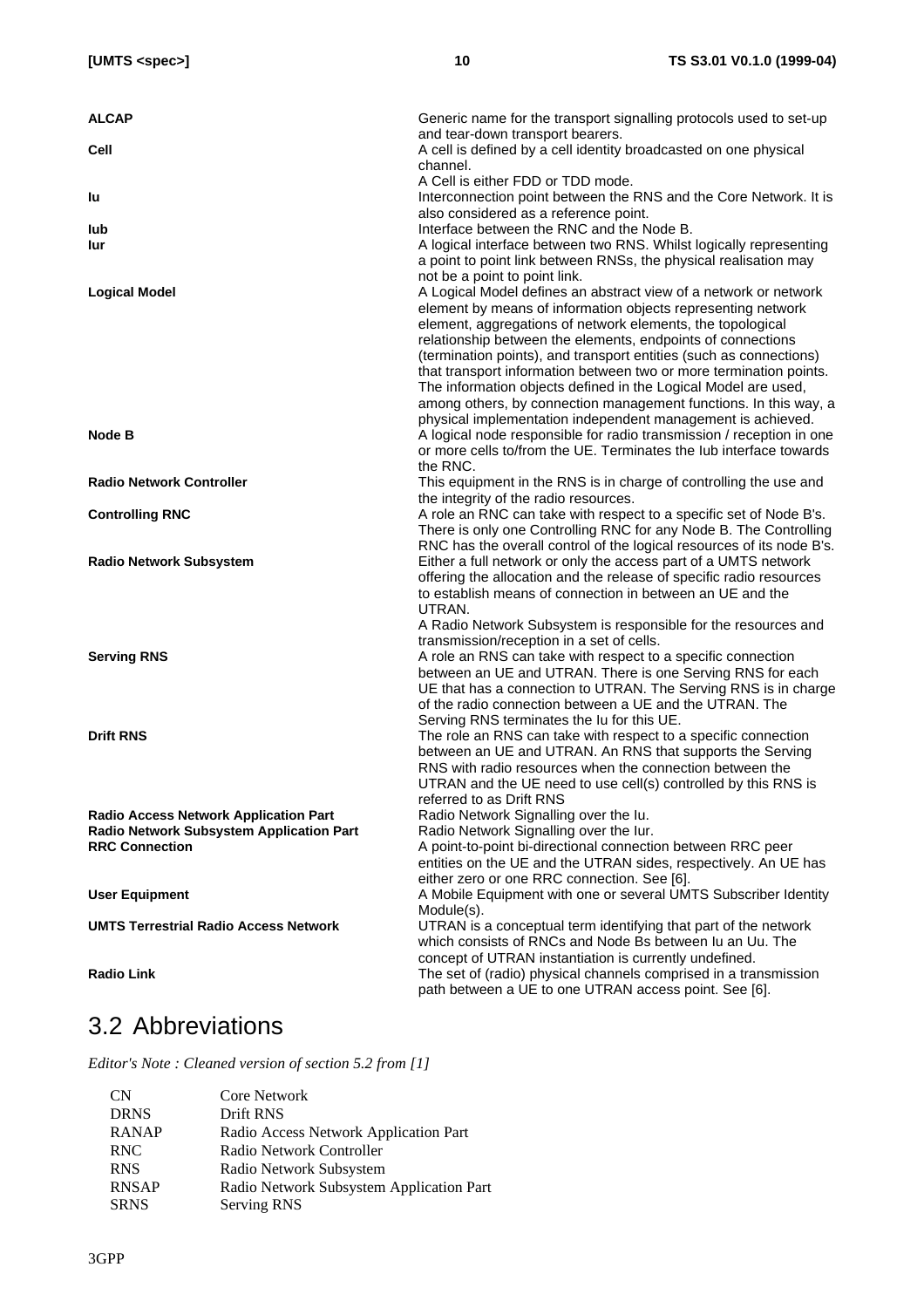| - UE         | User Equipment                               |
|--------------|----------------------------------------------|
| <b>UMTS</b>  | Universal Mobile Telecommunication System    |
| <b>USIM</b>  | <b>UMTS Subscriber Identity Module</b>       |
| <b>UTRAN</b> | <b>UMTS Terrestrial Radio Access Network</b> |

# 3.3 Notation

Parts of the document apply only to one mode, FDD or TDD. Any such area will be tagged by [FDD — xxxxxxxxx] and [TDD — yyyyyyyyyyy] respectively. The tag applies to the text until the closing bracket.

# 4 General principles

*Editor's Note : This section will list the fundamental principles guiding the work on architecture definition. The content of section 7 of [1] will be put there. Section 12.5.2.1 of [1] "Iub General principles" should also be put in this section after revisiting it for more generality.*

The general principles guiding the definition of UTRAN Architecture as well as the UTRAN interfaces are the following :

- Logical separation of signalling and data transport networks
- UTRAN and CN functions are fully separated from transports functions. Addressing scheme used in UTRAN and CN shall not be tied to the addressing schemes of Transport functions. The fact that some UTRAN or CN function resides in the same equipment as some transport functions does not make the transport functions part of the UTRAN or the CN.
- Macro diversity is fully handled in the UTRAN
- Mobility for RRC connection is fully controlled by the UTRAN. *Note : Handover to other Access Networks is FFS.*

*Editor's Note : the following part is an editorial proposal for section 12.5.2.1 of [1] revisited for more generality*

- When defining the UTRAN interfaces the following principles were followed :The functional division across the interfaces shall have as few options as possible.
- Interfaces should be based on a logical model of the entity controlled through this interface

*Editor's Note : The following part is an editorial proposal extracted from section 13.1 of [1]and made more general.*

Transport Network Control Plane is a functional plane in the interfaces protocol structure that is used for the transport bearer management. The actual signalling protocol that is in use within the Transport Network Control Plane depends on the underlying transport layer technology. The intention is not to specify a new UTRAN specific Application Part for the Transport Network Control Plane but to use signalling protocols standardised in other groups (if needed) for the applied transport layer technology.

# 5 UMTS General architecture

# 5.1 Overview

*.*

**Error! Unknown switch argument.** shows a simplified UMTS architecture with the external reference points and interfaces to the UTRAN. The architecture is based on document [1].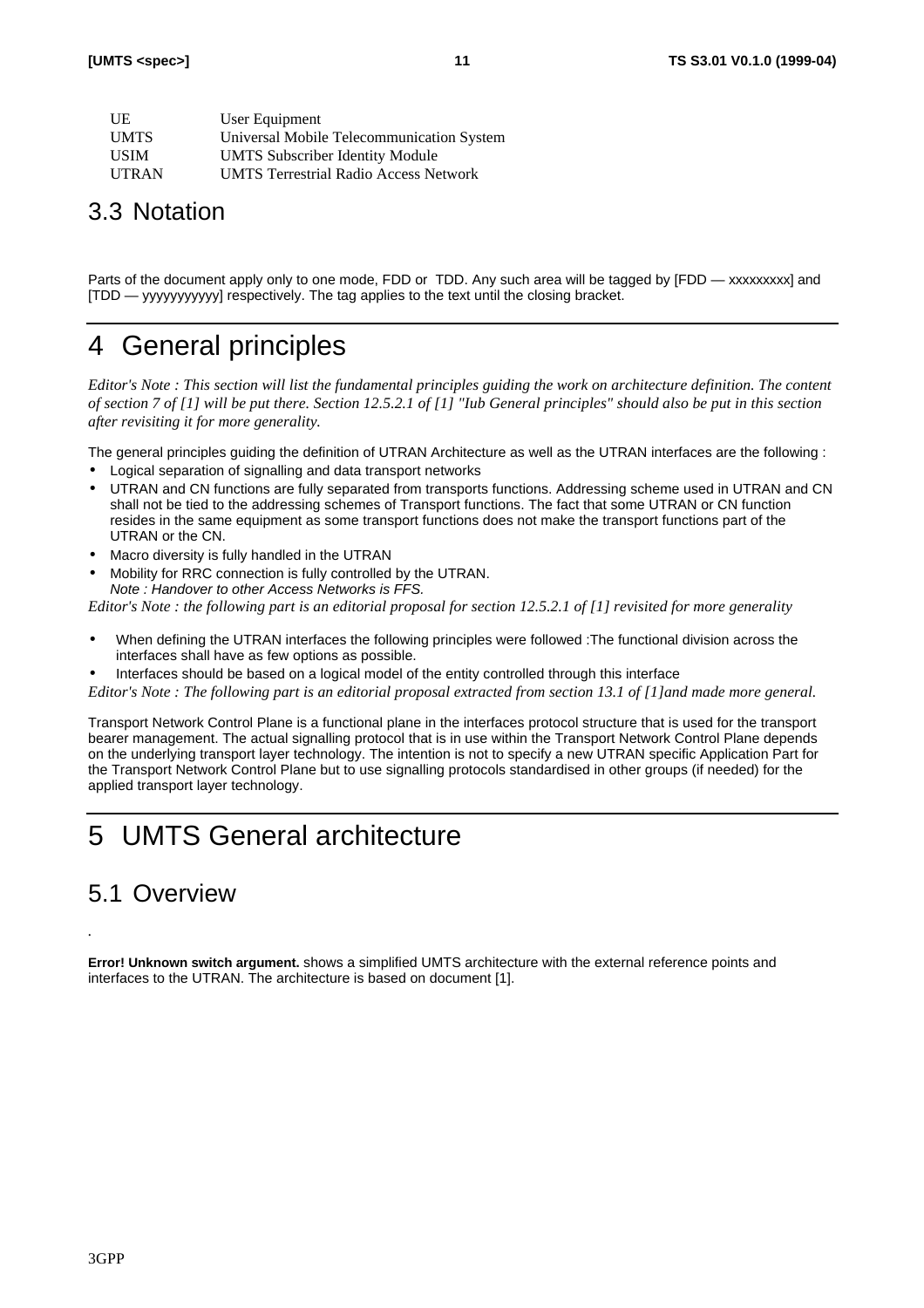

**Figure 1. UMTS Architecture**

# 5.2 General protocols architecture

The protocols over Uu and Iu interfaces are divided into two structures:

#### • **User plane protocols**

*.*

These are the protocols implementing the actual radio access bearer service, i.e. carrying user data through the access stratum.

#### • **Control plane protocols**

These are the protocols for controlling the radio access bearers and the connection between the UE and the network from different aspects (including requesting the service, controlling different transmission resources, handover & streamlining etc.). Also a mechanism for transparent transfer of NAS messages is included.

### 5.2.1 User plane

The radio access bearer service is offered from SAP to SAP by the Access Stratum. The figure below shows the protocols on the Uu and Iu interfaces that linked together provide this radio access bearer service.



**Figure 2. Iu and Uu User plane**

(1) To be defined by TSG RAN WG2

(2) The protocols are defined in documents S3.1x (description of Iu interface).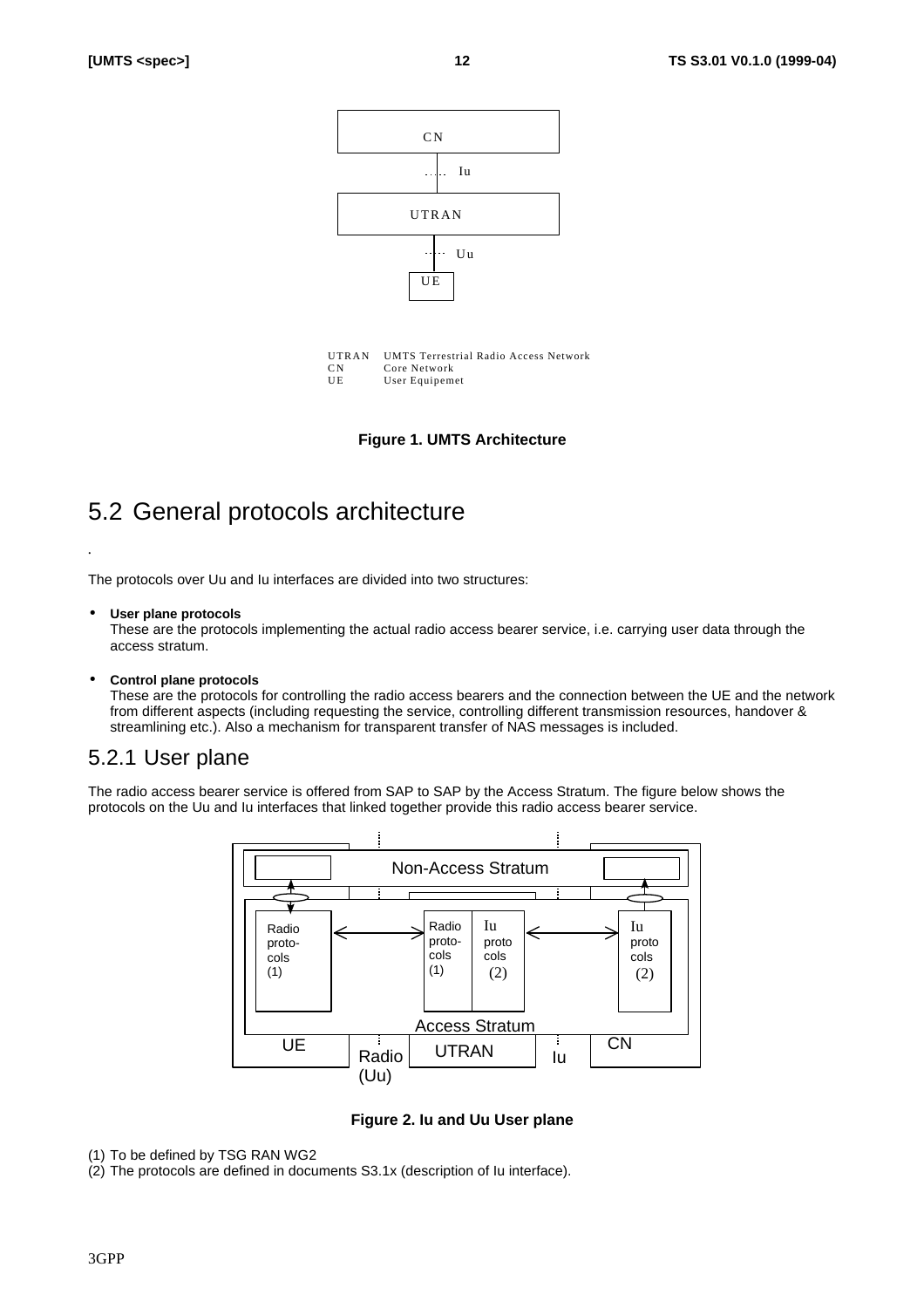# 5.2.2 Control plane

The figure below shows the control plane (signalling) protocol stacks on Iu and Uu interfaces.



**Figure 3. Iu and Uu Control plane**

(1) To be defined by TSG RAN WG2 group

(2) The protocol is defined in documents S3.1x.(Description of Iu interface).(3) **CM,MM,GMM,SM:** This examplifies a set of NAS control protocols between UE and CN. There may be different NAS protocol stacks in parallel. The evolution of the protocol architecture for these protocols is FFS.

*Note : Both the Radio protocols and the Iu protocols contain a mechanism to transparently transfer NAS messages.*

# 6 UTRAN Architecture

The UTRAN consists of a set of Radio Network Subsystems connected to the Core Network through the Iu. A RNS consists of a Radio Network Controller and one or more abstract entities currently called Node B. Node B are connected to the RNC through the Iub interface.

A Node B can support FDD mode, TDD mode or dual-mode operation.

The RNC is responsible for the Handover decisions that require signalling to the UE.

The RNC comprises a combining/splitting function to support macro diversity between different Node B.

The Node B can comprise an optional combining/splitting function to support macro diversity inside a Node B. Inside the UTRAN, the RNCs of the Radio Network Subsystems can be interconnected together through the Iur. Iu(s) and Iur are logical interfaces. Iur can be conveyed over physical direct connection between RNCs or via any suitable transport network.

The UTRAN architecture is shown in **Error! Unknown switch argument.**



**Figure 4. UTRAN Architecture**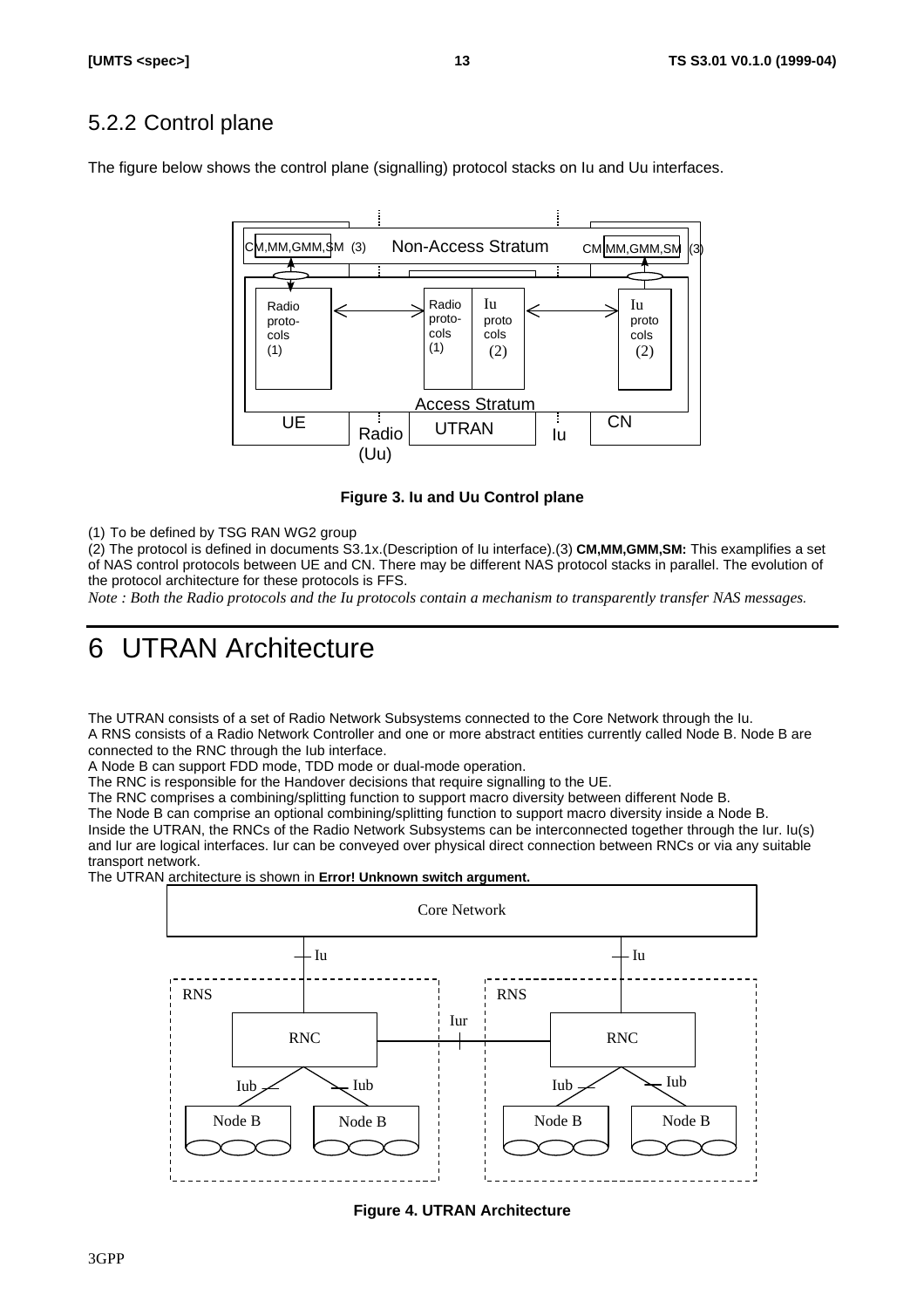Each RNS is responsible for the resources of its set of cells.

For each connection between a User Equipment and the UTRAN, One RNS is the Serving RNS. When required, Drift RNSs support the Serving RNS by providing radio resources as shown in **Error! Unknown switch argument.**The role of an RNS (Serving or Drift) is on a per connection basis between a UE and the UTRAN.





# 6.1 UTRAN Identifiers

## 6.1.1 UE Identifiers

*Note : This RNTI definition and usage needs to be confirmed by 3GPP TSG RAN WG2.*

Radio Network Temporary Identities (RNTI) are used as UE identifiers within UTRAN and in signalling messages between UE and UTRAN.

Two types of RNTI exist. One is used within the Serving RNC and it is denoted by Serving RNC RNTI (s-RNTI), the other is used within C-RNC, when applicable, and it is denoted by Controlling RNC RNTI (c-RNTI).

s-RNTI is allocated for all UEs having a RRC connection, it is allocated by the Serving RNC and it is unique within the Serving RNC. s-RNTI is reallocated always when the Serving RNC for the RRC connection is changed. In addition, each RNC has a unique identifier within the PLMN, denoted by RNC identifier (RNC-ID).

c-RNTI for an UE is allocated by each controlling RNC through which UE is able to communicate on DCCH. c-RNTI is unique within the allocating C-RNC. c-RNTI is always allocated when a new UE context is created to a RNC. UE is aware of its c-RNTI only when in RACH/FACH state, while c-RNTI is used as a UE identifier within UTRAN in all UE states. Serving RNC is always aware of all c-RNTIs allocated for the UE.

### 6.1.1.1 Usage of RNTI

S-RNTI together with the RNC-ID is used as a UE identifier for the first cell access (at cell change) when a RRC connection exists for this UE and for UTRAN originated paging including associated response messages on the air interface. RNC-ID is used by Controlling RNC to route the received uplink messages towards the Serving RNC. *Editor's Note : This paragraph has been reformulated because the straight removal of the list of procedures made the sentence meaningless.*

*Note : For the initial access two different methods of identification, a random number and a unique core network UE identifier are under consideration.*

C-RNTI is used as a UE identifier in all other DCCH/DTCH common channel messages on air interface. c-RNTI is also used as a UE identifier in the connectionless RNSAP protocol messages on the Iur interface.

## 6.1.2 Identifiers for dedicated resources within UTRAN

### 6.1.2.1 Radio Network Control Plane identifiers

Each addressable object in each reference point has an application part level identifier. This identifier is allocated autonomously by the entity responsible for initiation of the setup of the object. This application part identifier will be used as a reference to the object that is setup. Both ends of the reference point shall memorise the AP Identifier during the lifetime of the object. Application part identifier can be related to a specific ALCAP identifier and that relationship shall also be memorised by both ends.

Table below lists the basic AP level identifiers in each reference point.

| <b>Ohiect</b> | . | י ישווי.<br>. <del>.</del> | $+ - -$<br>، ب<br>. |
|---------------|---|----------------------------|---------------------|
|               |   |                            |                     |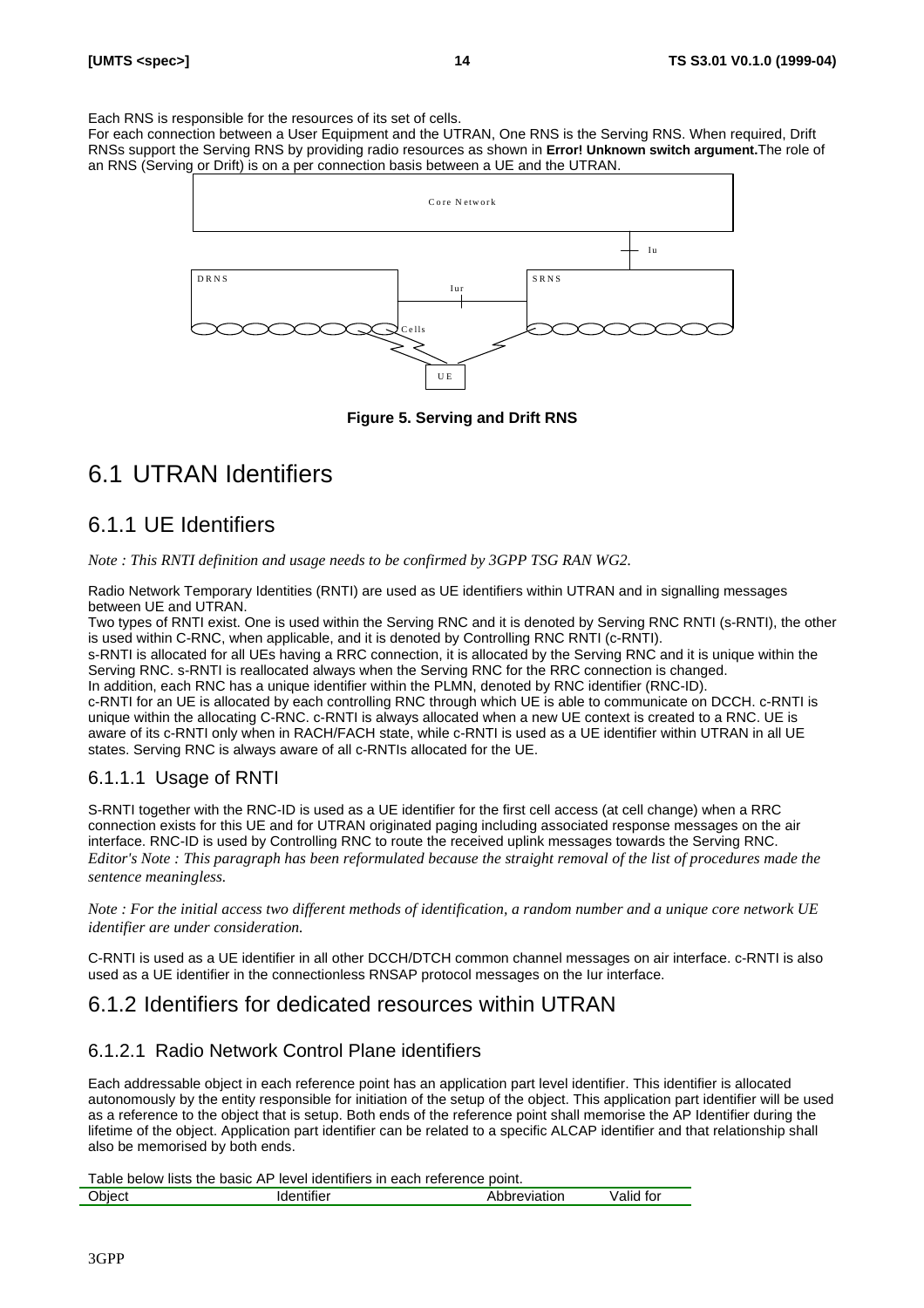### 6.1.2.2 Transport Network Control Plane identifiers

ALCAP identifier is used only in Transport Network Control plane (ALCAP protocol, if exist) and may be used in User Plane in the actual data transmission using the transport link. ALCAP identifier identifies the transport link according to the naming conventions defined for the transport link type in question. Both ends of the reference point of the ALCAP shall memorise the ALCAP identifier during the lifetime of the transport link. Each ALCAP identifier can be binded to an Application Part identifier.

Following table indicates examples of the identifiers used for different transmission link types.

| Transmission link type | ALCAP Identifier                     |
|------------------------|--------------------------------------|
| AAL2                   | Signalling Association ID (SAID)     |
| GTP over IP            | IP address $+$ GTP identifier (ffs.) |

### 6.1.2.3 Binding identifier

Binding Identifier is used to initialise the linkage between ALCAP and Application Part (RANAP, RNSAP, NBAP) identifiers. Binding identifier can be used both in Radio Network Control plane Application Part protocols and in Transport Network Control Plane's ALCAP protocol.

Binding ID binds the Radio and Transport Network Control plane identifiers together. To ensure maximal independence of those two planes, the binding ID should be used only when necessary: Binding ID shall thus be used only in Radio Network Control plane Application Part messages in which a new association between the planes is created and in ALCAP messages creating new transmission links.

Binding ID for each transmission link shall be allocated before the setup of that transmission link. Reserved Binding IDs and the associated transport link shall be memorised by both peers of each reference point.

The Binding ID is sent on one direction using the Application Part protocol and is return in the other direction by the ALCAP protocol.

Following table indicates the binding identifier allocating entity in each interface.

| Reference point | Allocating entity | Application part message including Binding-ID |
|-----------------|-------------------|-----------------------------------------------|
|                 | CΝ                | Request from CN                               |
| lur             | <b>DRNC</b>       | Response to the request from SRNC             |
| lub             | Node-B            | Response to the request from DRNC             |

# 7 UTRAN Functions description

# 7.1 List of functions

*Note : This list of functions, their classification and definitions is an initial list, classification and definitions that will be further refined.*

- Functions related to overall system access control
	- Admission Control
	- Congestion Control
	- System information broadcasting
- Functions related to security and privacy
	- Use of Temporary Identifier
	- Radio channel ciphering
	- Radio channel deciphering
- Functions related to handover
	- Radio environment survey
	- Handover decision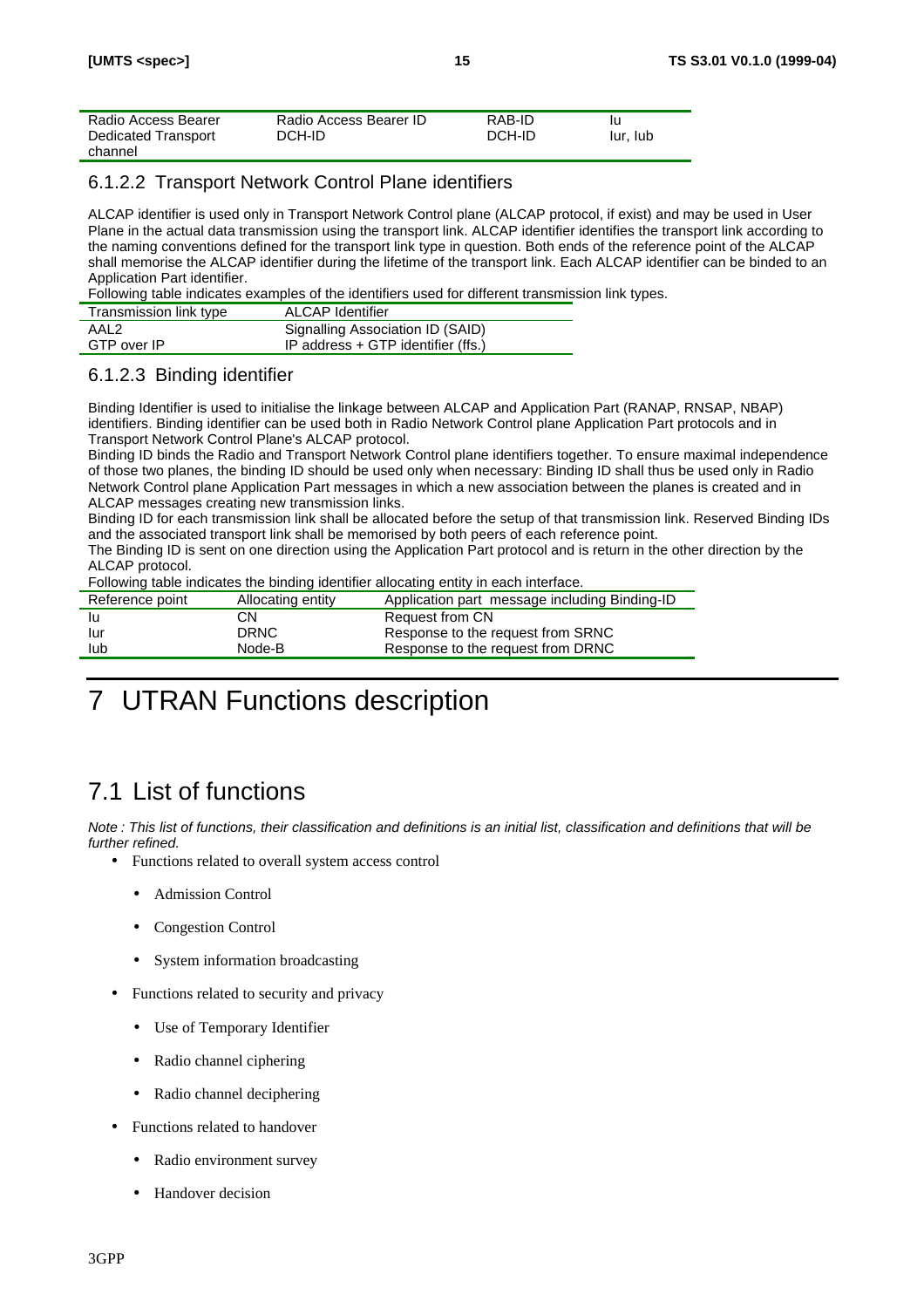- Macro-diversity control
- Handover Control
- Handover execution
- Handover completion
- **SRNS Relocation**
- Inter-System handover
- Functions related to radio resource management and control
	- Radio bearer connection set-up and release (Radio Bearer Control)
	- Reservation and release of physical radio channels
	- Allocation and deallocation of physical radio channels
	- Packet data transfer over radio function
	- RF power control
	- RF power setting
	- Radio channel coding
	- Radio channel decoding
	- Channel coding control
	- Initial (random) access detection and handling
	- CN Distribution function for Non Access Stratum messages

# 7.2 Functions description

### 7.2.1 Functions related to overall system access control

System access is the means by which a UMTS user is connected to the UMTS in order to use UMTS services and/or facilities. User system access may be initiated from either the mobile side, e.g. a mobile originated call, or the network side, e.g. a mobile terminated call.

### 7.2.1.1 Admission Control

The purpose of the admission control is to admit or deny new users, new radio access bearers or new radio links (for example due to handover). The admission control should try to avoid overload situations and base its decisions on interference and resource measurements. The admission control is employed at for example initial UE access, RAB assignment/reconfiguration and at handover. These cases may give different answers depending on priority and situation.

*Note : This admission Control function is related to Radio Resources*

### 7.2.1.2 Congestion Control

The task of congestion control is to monitor, detect and handle situations when the system is reaching a near overload or an overload situation with the already connected users. This means that some part of the network has run out, or will soon run out of resources. The congestion control should then bring the system back to a stable state as seamless as possible.

*Note : This admission Control function is related to Radio Resources*

### 7.2.1.3 System information broadcasting

This function provides the mobile station with the information which is needed to camp on a cell and to set up a connection in idle mode and to perform a handover or route packets in communication mode. The tasks may include :

access rights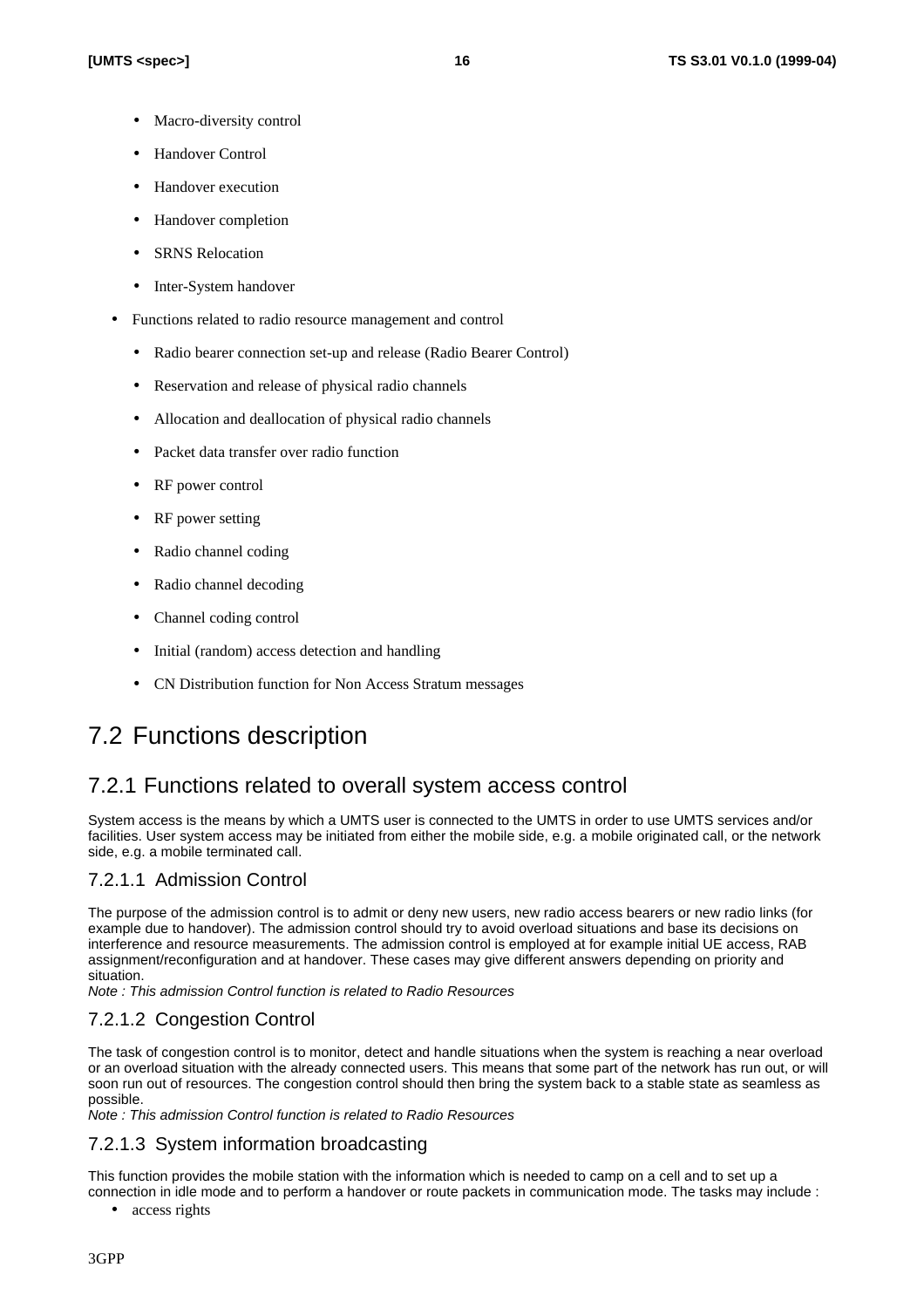- frequency bands used
- configuration of logical channels, PCH, FACH and RACH channel structure of the cell etc.
- network and cell identities
- information for location registration purposes
- UE idle mode cell selection and cell re-selection criteria
- UE transmission power control information
- UE access and admission control information

Because of its close relation to the basic radio transmission and the radio channel structure, the basic control and synchronisation of this function should be located in UTRAN.

# 7.2.2 Functions related to security and privacy

### 7.2.2.1 Use of Temporary Identifier

UTRAN shall, as far as possible, use a temporary identifier instead of the permanent CN assigned identity (e.g. IMSI, International Mobile Subscriber Identity).

This function is located in the UE and in the UTRAN

### 7.2.2.2 Radio channel ciphering

This function is a pure computation function whereby the radio transmitted data can be protected against a nonauthorised third-party. Ciphering may be based on the usage of a session-dependent key, derived through signalling and/or session dependent information.

This function is located in the UE and in the UTRAN.

### 7.2.2.3 Radio channel deciphering

This function is a pure computation function which is used to restore the original information from the ciphered information. The deciphering function is the complement function of the ciphering function, based on the same ciphering key.

This function is located in the UE and in the UTRAN.

## 7.2.3 Functions related to handover

### 7.2.3.1 Radio environment survey

This function performs measurements on radio channels (current and surrounding cells) and translates these measurements into radio channel quality estimates. Measurements may include :

- 1. received signal strengths (current and surrounding cells),
- 2. estimated bit error ratios, (current and surrounding cells),
- 3. estimation of propagation environments (e.g. high-speed, low-speed, satellite, etc.),
- 4. transmission range (e.g. through timing information),
- 5. Doppler shift,
- 6. synchronisation status,
- 7. Received interference level,
- 8. Total DL transmission power per cell.

In order for these measurements and the subsequent analysis to be meaningful, some association between the measurements and the channels to which they relate should be made in the analysis. Such association may include the use of identifiers for the network, the base station, the cell (base station sector) and/or the radio channel. This function is located in the UE and in the UTRAN.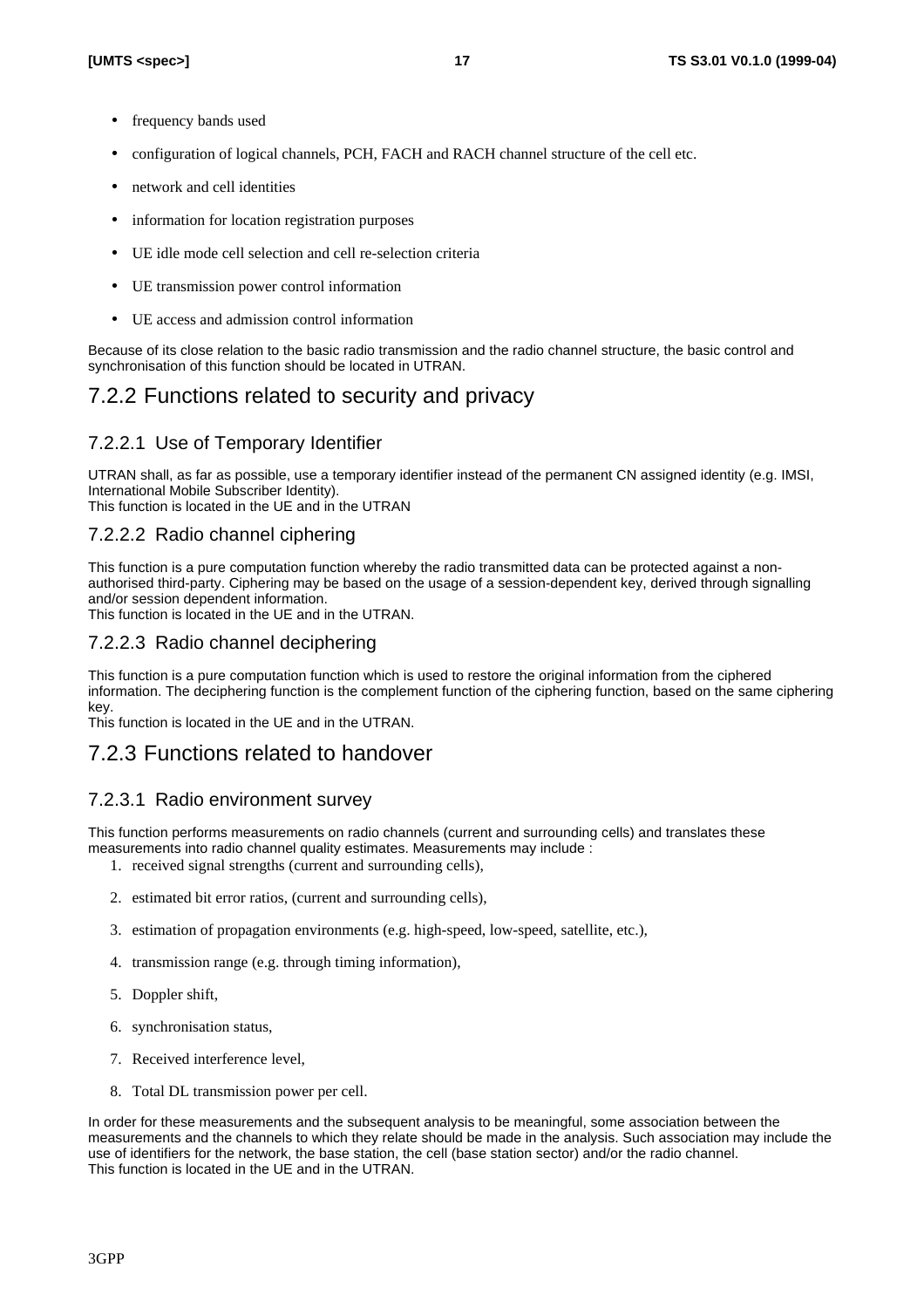### 7.2.3.2 Handover decision

This function consists of gathering estimates of the quality of the radio channels (including estimates from surrounding cells) from the measuring entities and to assess the overall quality of service of the call. The overall quality of service is compared with requested limits and with estimates from surrounding cells. Depending on the outcome of this comparison, the *macro-diversity control functionor* the *handover control functionmav* be activated.

This function may also include functionalities to assess traffic loading distribution among radio cells and to decide on handing over traffic between cells for traffic reasons.

The location of this function is depending on the handover principle chosen.

- if network only initiated handover, this function is located in the RNC;
- if mobile only initiated handover, this function is located in the UE;
- if both the mobile and the network can initiate handover, this function will be located in both the RNC and the UE.

### 7.2.3.3 Macro-diversity control

Upon request of the *Handover Decision function*, this function controls the duplication/ replication of information streams to receive/ transmit the same information through multiple physical channels (possibly in different cells) from/ towards a single mobile terminal.

This function also controls the combining of information streams generated by a single source (diversity link), but conveyed via several parallel physical channels (diversity sub-links). Macro diversity control should interact with channel coding control in order to reduce the bit error ratio when combining the different information streams. This function controls macro-diversity execution which is located at the two endpoints of the connection element on which macrodiversity is applied (diversity link), that is at the access point and also at the mobile termination .

In some cases, depending on physical network configuration, there may be several entities which combine the different information streams, e.g. one entity combines information streams on radio signal basis, another combines information streams on wireline signal basis.

This function is typically located in the UTRAN. However, depending on the physical network architecture, some bit stream combining function within the CN may have to be included in the control.

### 7.2.3.4 Handover Control

In the case of switched handover, this function is responsible for the overall control of the handover execution process. It initiates the handover execution process in the entities required and receives indications regarding the results. Due to the close relationship with the radio access and the Handover Decision function, this function should be located in the UTRAN.

### 7.2.3.5 Handover execution

This function is in control of the actual handing over of the communication path. It comprises two sub-processes: *handover resource reservation* and *handover path switching.* The *handover resource reservation* process will reserve and activate the new radio and wireline resources that are required for the handover. When the new resources are successfully reserved and activated, the *handover path switching* process will perform the final switching from the old to the new resources, including any intermediate path combination required, e.g. radio link addition and radio link deletion in the soft handover case.

This function is located in the UTRAN for UTRAN internal path switching and in the CN for CN path switching.

#### 7.2.3.6 Handover completion

This function will free up any resources that are no longer needed. A re-routing of the call may also be triggered in order to optimise the new connection.

This function is located both in the UTRAN and in the CN.

### 7.2.3.7 SRNS Relocation

The SRNS Relocation function coordinates the activities when the SRNS role is to be taken over by another RNS. SRNS relocation implies that the Iu interface connection point is moved to the new RNS. This function is located in the RNC and the CN.

#### 7.2.3.8 Inter-System handover

The Inter-system handover function enables handover to and from e.g. GSM BSS, PDC system. This function is located in the UTRAN, the UE and the CN.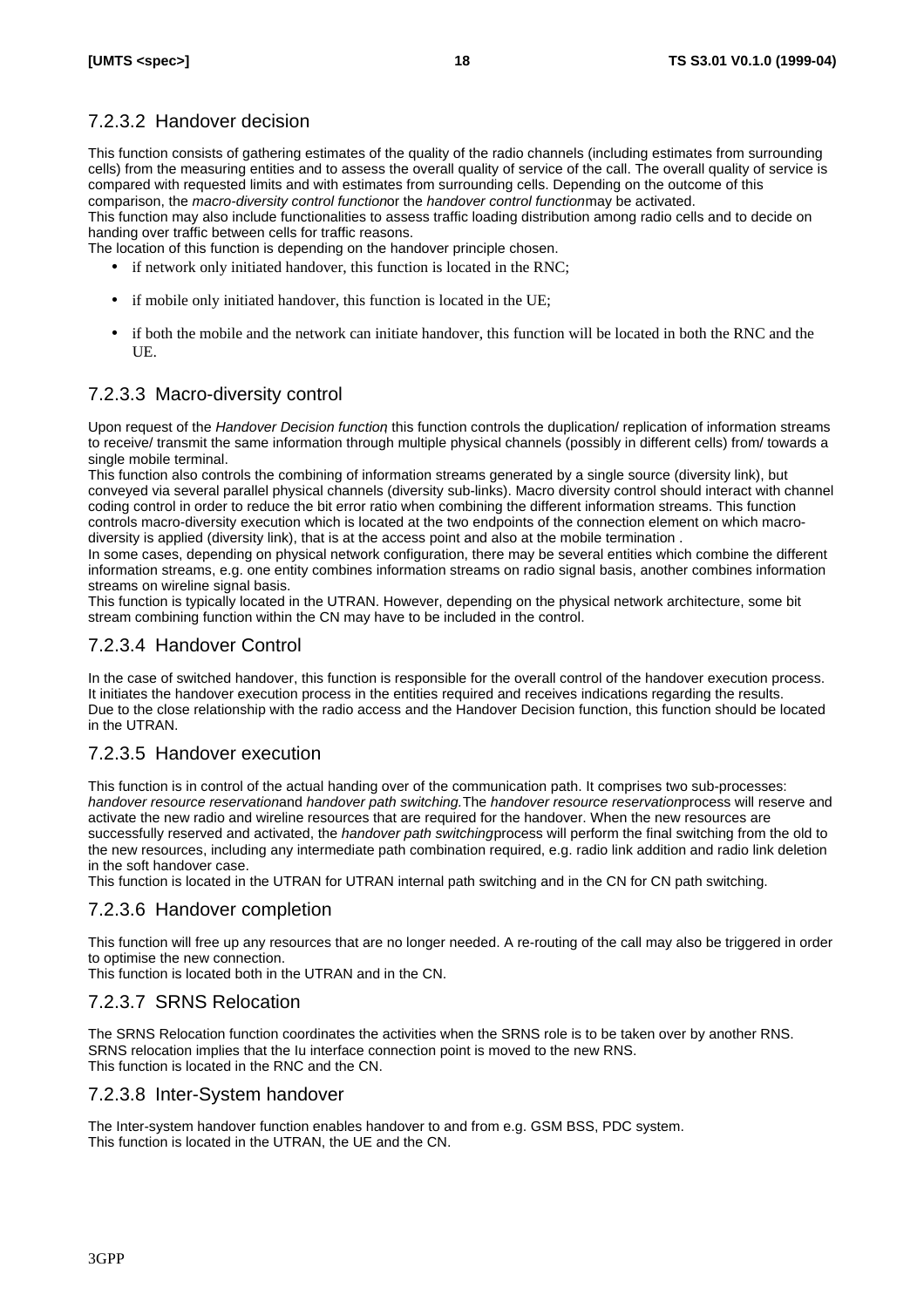### 7.2.3.8.1 Handover from UMTS to GSM

In case of inter-system environment, UTRAN transmits a list of GSM neighbour cells to the mobile. Based on measurements made by the dual mode UE, the RNC can decide to perform a handover to GSM cells. After this decision, RNC sends one target cell in Hard Handover Required message to the MSC. Since, the MSC knows the complete configuration on a cell basis of each BSC connected to him, he can transfer as in GSM the Request to handover to the target BSC. The BSC activates a new channel on the target cell and prepare Handover Command message which will be transferred to the UE transparently through the RNC. After the successful execution of the handover, resources on source RNC are released.

• Handover from UMTS to GSM may need service re-negotiation: this point is FFS

#### 7.2.3.8.2 Handover from GSM to UMTS

Handover from GSM to UMTS may occur for two reasons:

- radio coverage reason
- service reason : this point is FFS

In case of inter-system environment, BSC broadcasts a list of UMTS neighbour cells in System Information message. A dual mode UE arriving in boarder of GSM coverage will perform measurements on UMTS cells. Based on these measurements, the BSC can decide to perform a handover to UMTS cells

Then, the BSC<sup>1</sup> sends a Handover Required message with a cell list to the MSC. The MSC is not able to determine the location of the requested UMTS cells only with cell identity. At least, source BSC shall identify a UMTS cell with RNC and cell identifiers, so that the MSC knows to which RNC, he have to send Hard Handover Request message. On receipt of this message, the RNC activates a channel on the requested cell and prepares Handover Command which is sent transparently to the UE through the BSC. After the successful execution of the handover, resources on source BSC are released.

## 7.2.4 Functions related to radio resource management and control

*Radio resource management*is concerned with the allocation and maintenance of radio communication resources. UMTS radio resources must be shared between circuit transfer mode services and packet transfer modes services (i.e. Connection-oriented and/or connectionless-oriented services).

### 7.2.4.1 Radio bearer connection set-up and release (Radio Bearer Control)

This function is responsible for the control of connection element set-up and release in the radio access sub network. The purpose of this function is

- 1. to participate in the processing of the end-to-end connection set-up and release,
- 2. and to manage and maintain the element of the end-to-end connection, which is located in the radio access sub network.

In the former case, this function will be activated by request from other functional entities at call set-up/release. In the latter case, i.e. when the end-to-end connection has already been established, this function may also be invoked to cater for in-call service modification or at handover execution. This function interacts with the *reservation and release of physical (radio) channels* function.

This function is located both in the UE and in the RNC.

#### 7.2.4.2 Reservation and release of physical radio channels

This function consists of translating the connection element set-up or release requests into physical radio channel requests, reserving or releasing the corresponding physical radio channels and acknowledging this reservation/ release to the requesting entity.

This function may also perform physical channel reservation and release in the case of a handover. Moreover, the amount of radio resource required may change during a call, due to service requests from the user or macro-diversity requests. Therefore, this function must also be capable of dynamically assigning physical channels during a call. *Note: This function may or may not be identical to the function allocation and deallocation of physical radio channels. The distinction between the two functions is required e.g. to take into account sharing a physical radio channel by multiple users in a packet data transfer mode.*

This function is located in the UTRAN.

### 7.2.4.3 Allocation and deallocation of physical radio channels

This function is responsible, once physical radio channels have been reserved, for actual physical radio channel usage, allocating or deallocating the corresponding physical radio channels for data transfer. Acknowledging this allocation/ deallocation to the requesting entity is for further study.

l

**<sup>1</sup>** The behaviour of the BSC is given as an example since it is out of the scope of ARC EG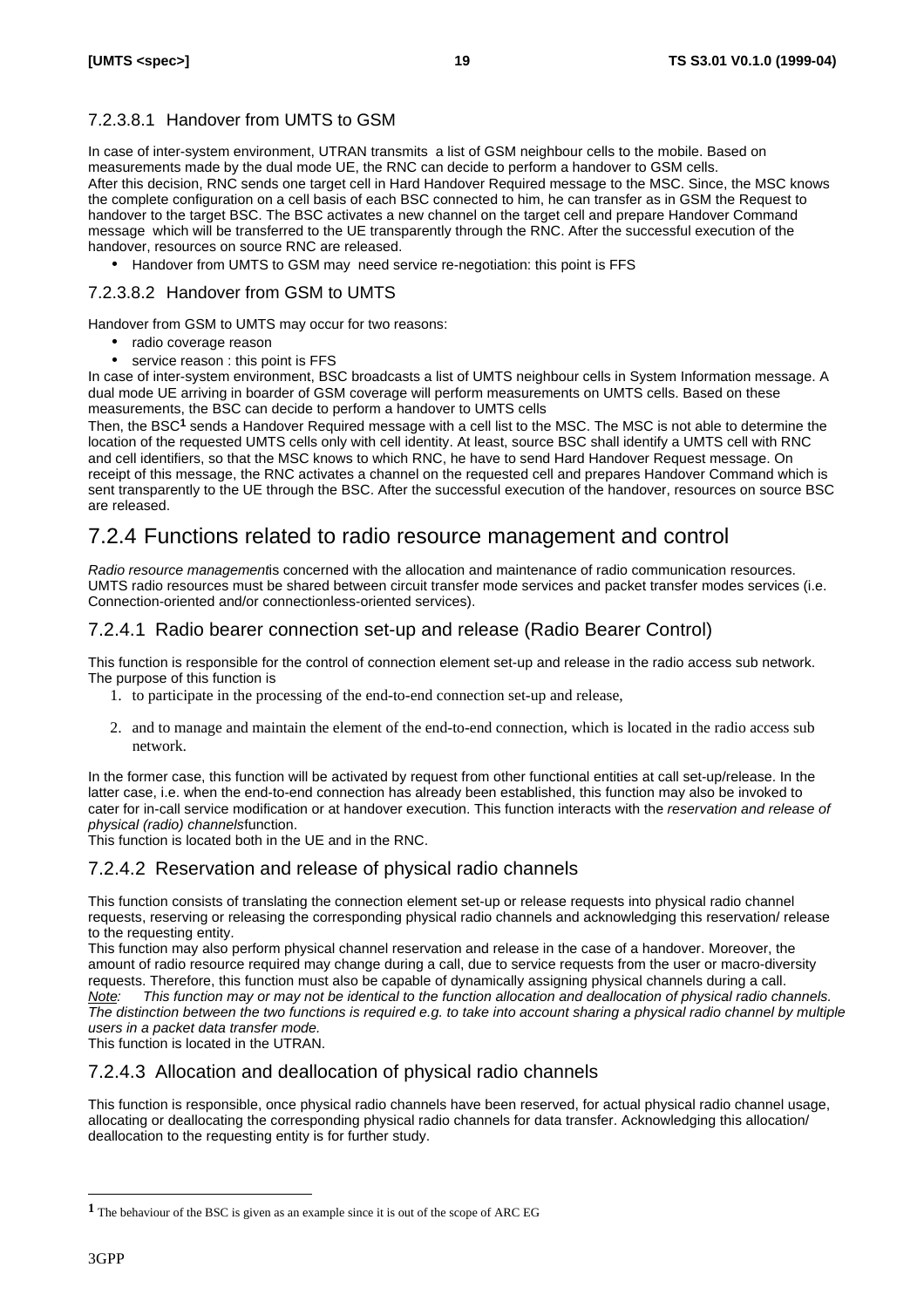*Note: This function may or may not be identical to the function reservation and release of physical radio channels. The distinction between the two functions is required e.g. to take into account sharing a physical radio channel by multiple users in a packet data transfer mode.*

This function is located in the UTRAN.

### 7.2.4.4 Packet data transfer over radio function

This function provides packet data transfer capability across the UMTS radio interface. This function includes procedures which:

- 1. provide packet access control over radio channels,
- 2. provide packet multiplexing over common physical radio channels,
- 3. provide packet discrimination within the mobile terminal,
- 4. provide error detection and correction,
- 5. provide flow control procedures.

This function is located in both the UE and in the UTRAN.

It encompasses :

- 1. Channel type switching : UTRAN shall have the possibility to dynamically, during an RRC connection, switch between a Common Transport and a Dedicated Transport Channel. This to optimise the radio resource utilisation and to achieve the QoS requested by the packet data user.
- 2. Channel rate modification : UTRAN shall have the possibility to dynamically, during an RRC connection, modify the channel rate of a Dedicated Transport Channel. This to optimise the radio resource utilisation and to achieve the QoS requested by the packet data user.
- 3. Packet scheduling : When performing data transfer, it shall be possible to schedule data transmissions according to QoS.
- 4. Retransmission : For assured mode radio access bearers, UTRAN shall support retransmission of unacknowledged data over the radio interface. This, in order to assure a certain packet loss probability.
- 5. Packet discard : If, for example, the communication over the radio interface fails and parts of an Access Stratum SDU (e.g. an IP packet) are lost, or due to congestion within UTRAN a part of an Access Stratum SDU is dropped, UTRAN shall discard the whole Access Stratum SDU. This is to ensure that radio resources are not unnecessarily wasted. It is expected that higher layers (transport protocols) will perform the necessary retransmissions.
- 6. Avoidance of IP fragmentation; UTRAN shall be able to handle Access Stratum SDUs up to a size which is large enough to avoid IP fragmentation in most cases.

### 7.2.4.5 RF power control

This group of functions controls the level of the transmitted power in order to minimise interference and keep the quality of the connections. It consist of the following functions: UL Outer Loop Power Control, DL Outer Loop Power Control, UL Inner Loop Power Control, DL Inner Loop Power Control, UL Open Loop Power Control and DL Open Loop Power Control.

### 7.2.4.5.1 UL OUTER LOOP POWER CONTROL

The UL Outer Loop Power Control sets the target quality value for the UL Inner Loop Power Control. It receives input from quality estimates of the transport channel. The UL outer loop power control is mainly used for a long-term quality control of the radio channel.

This function is located in the UTRAN.

### 7.2.4.5.2 DL OUTER LOOP POWER CONTROL

The DL Outer Loop Power Control sets the target quality value for the DL inner loop power control. It receives input from quality estimates of the transport channel, measured in the UE. The DL outer loop power control is mainly used for a long-term quality control of the radio channel.

This function is located mainly in the UE, but some control parameters are set by the UTRAN.

### 7.2.4.5.3 UL INNER LOOP POWER CONTROL

The UL Inner Loop Power Control sets the power of the uplink dedicated physical channels. It receives the quality target from UL Outer Loop Power Control and quality estimates of the uplink dedicated physical control channel. The power control commands are sent on the downlink dedicated physical control channel to the UE. This function is located in both the UTRAN and the UE.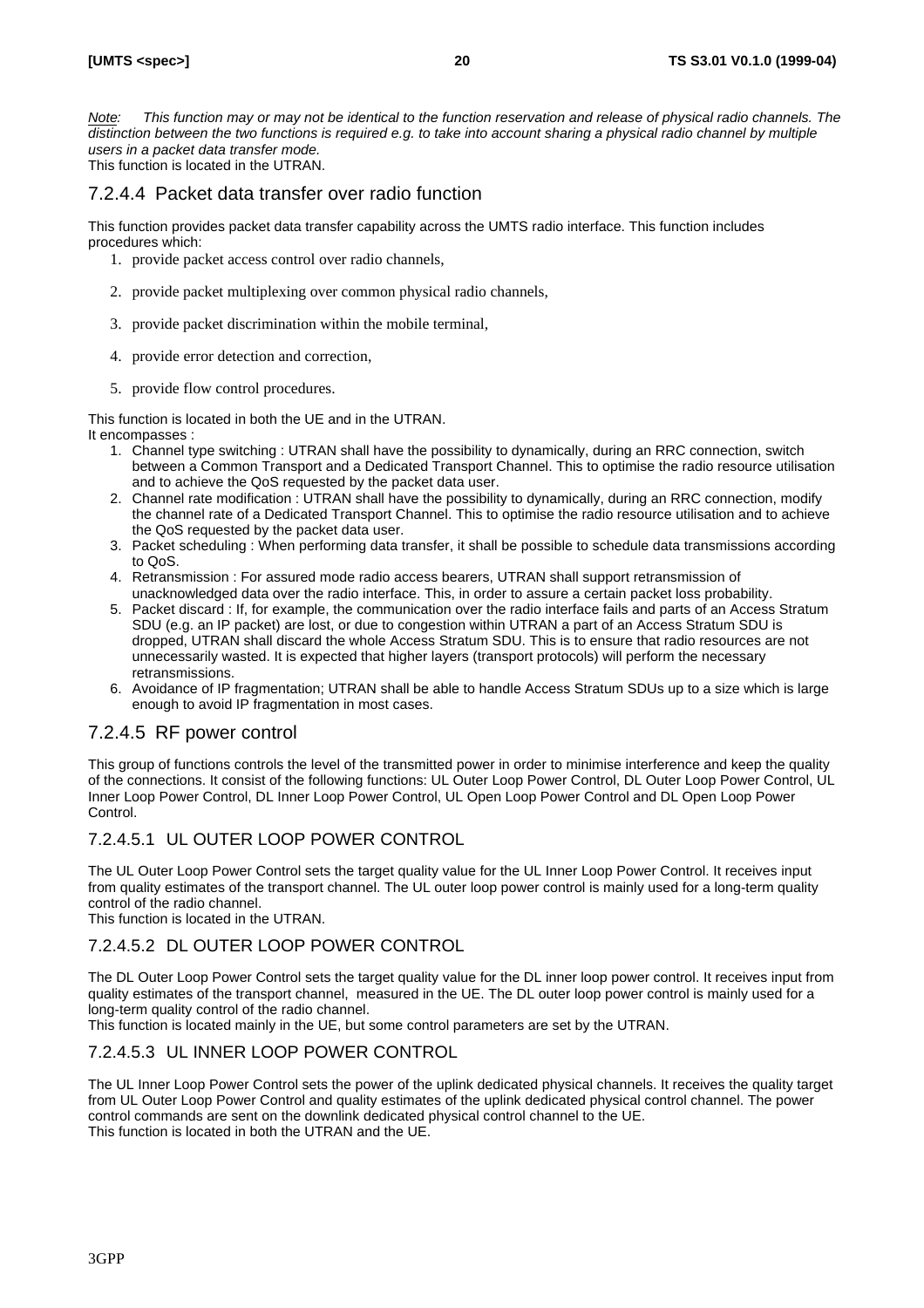### 7.2.4.5.4 DL INNER LOOP POWER CONTROL

The DL Inner Loop Power Control sets the power of the downlink dedicated physical channels. It receives the quality target from DL Outer Loop Power Control and quality estimates of the downlink dedicated physical control channel. The power control commands are sent on the uplink dedicated physical control channel to the UTRAN. This function is located in both the UTRAN and the UE.

### 7.2.4.5.5 UL OPEN LOOP POWER CONTROL

The UL Open Loop Power Control sets the initial power of the UE, i.e. at random access. The function uses UE measurements and broadcasted cell/system parameters as input. This function is located in both the UTRAN and the UE.

### 7.2.4.5.6 DL OPEN LOOP POWER CONTROL

The DL Open Loop Power Control sets the initial power of downlink channels. It receives downlink measurement reports from the UE.

This function is located in both the UTRAN and the UE.

### 7.2.4.6 Radio channel coding

This function introduces redundancy into the source data flow, increasing its rate by adding information calculated from the source data, in order to allow the detection or correction of signal errors introduced by the transmission medium. The channel coding algorithm(s) used and the amount of redundancy introduced may be different for the different types of logical channels and different types of data.

This function is located in both the UE and in the UTRAN.

### 7.2.4.7 Radio channel decoding

This function tries to reconstruct the source information using the redundancy added by the channel coding function to detect or correct possible errors in the received data flow. The channel decoding function may also employ a priori error likelihood information generated by the demodulation function to increase the efficiency of the decoding operation. The channel decoding function is the complement function to the channel coding function. This function is located in both the UE and in the UTRAN.

### 7.2.4.8 Channel coding control

This function generates control information required by the channel coding/ decoding execution functions. This may include channel coding scheme, code rate, etc.

This function is located in both the UE and in the UTRAN.

### 7.2.4.9 Initial (random) access detection and handling

This function will have the ability to detect an initial access attempt from a mobile station and will respond appropriately. The handling of the initial access may include procedures for a possible resolution of colliding attempts, etc. The successful result will be the request for allocation of appropriate resources for the requesting mobile station. This function is located in the UTRAN.

### 7.2.4.10 CN Distribution function for Non Access Stratum messages

In the RRC protocol, messages from the NAS shall be transparently transferred within the Access Stratum using the Direct Transfer procedure. In the two CN scenario, a distribution function in the UE and the SRNC shall handle a CN discriminator to direct messages to the appropriate NAS entity i.e. the appropriate Mobility Management instance in the UE domain and the appropriate CN domain.

In the downlink direction, the signaling bearers addressing shall be used to identify the originating CN domain (e.g. from CN node originating address). The process performed by the distribution function simply consists in adding one CN discriminatior to the value corresponding to the originating CN domain and passing the NAS message to the underneath protocol layers for transparent transfer to the UE.

In the uplink direction, the process performed by the distribution function in the SRNC consists in removing the CN discriminatior inserted by the peer UE function and distribute the NAS message to the corresponding RANAP instance for transfer over Iu interface.

This function is located in both the UE and in the SRNC.

# 8 Mobility Management

*Note : Location based services have not been yet considered and need further studies.*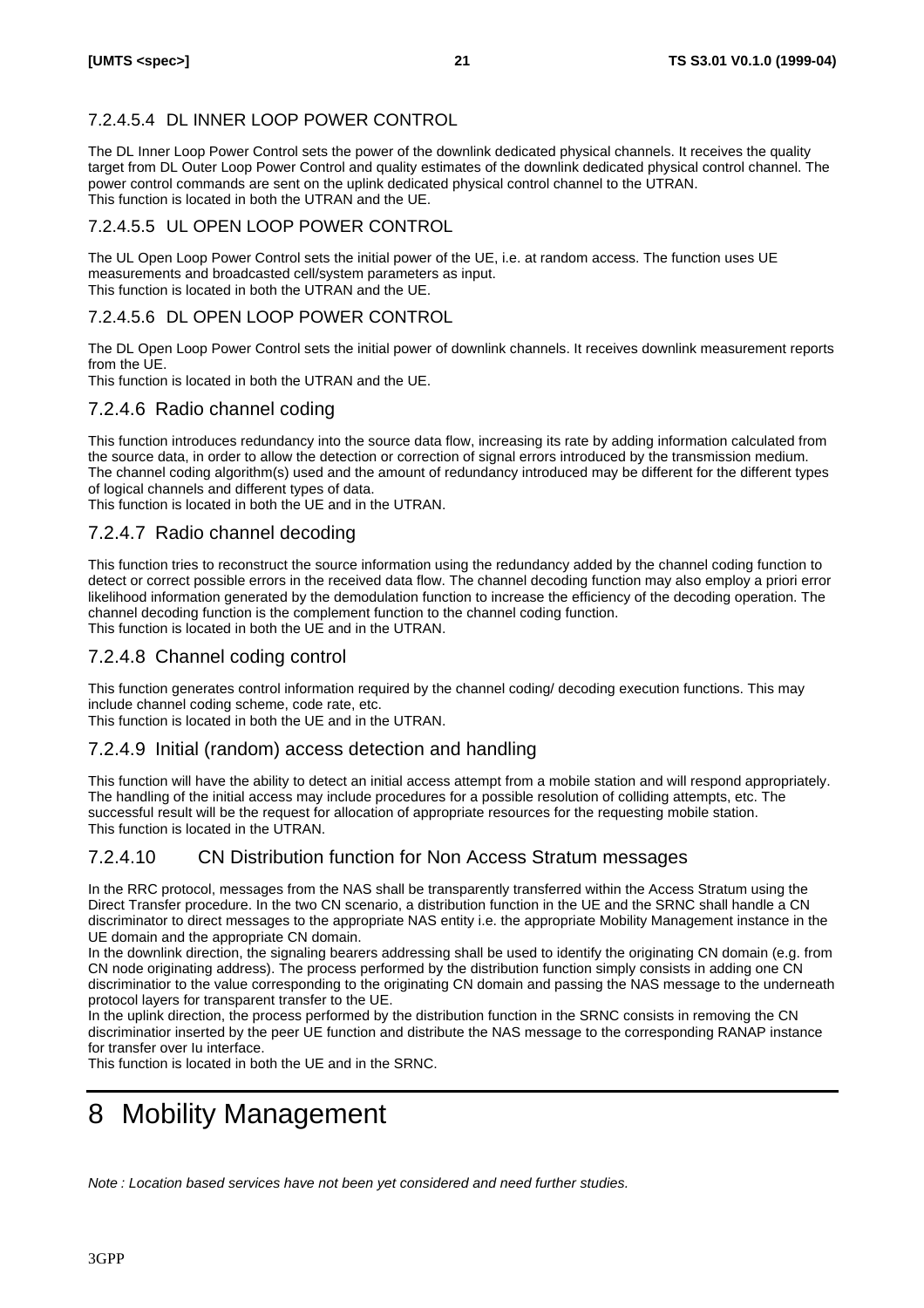# 8.1 Dedicated Connection

Based on [2], the UE may either have or not have a dedicated connection :

1. There exists a dedicated connection established over the Dedicated Control Service Access Point (DC-SAP) from the Access Stratum.

In this case, the CN can reach the UE by the dedicated connection SAP on the CN side, and the UTRAN has a context with the UE and CN for this particular connection. This context is erased when the connection is released. The *dedicated connection* can be initiated from the UE only.

*Editor's note : A dedicated connection is currently defined as Signalling Connection in [2]. Note that in the radio interface, dedicated or common channels can be used.*

- Depending on the activity of a UE, the location of the UE is known either on cell level (higher activity) or in a larger area consisting of several cells (lower activity). This will (i) minimise the number of location update messages for moving UEs with low activity and (ii) remove the need for paging for UEs known on cell level.
- 2. There does not exist a dedicated connection.
	- In this case, the CN must reach the UE via the Notification SAP. The message sent to the UE can be a request to the UE to establish a dedicated connection. The UE is addressed with a user/terminal identity and a 'geographical area'.

# 8.2 Consequences for Mobility Handling

It is generally agreed [1] to contain radio access specific procedures within UTRAN. This means that all cell level mobility should be handled within UTRAN. Also the cell structure of the radio network should not necessarily be known outside the UTRAN.

When there exists a dedicated connection to the UE, the UTRAN shall handle the radio interface mobility of the UE. This includes procedures such as soft handover, and procedures for handling mobility in the RACH/PCH substate. *Editor's note : Some reference will be necessary to a 3GPP TSG RAN WG2 document that defines that substate.*

When there does not exist a dedicated connection to the UE, no UE information in UTRAN is needed. In this case, the mobility is handled directly between UE and CN outside access stratum (e.g. by means of registration procedures). When paging the UE, the CN indicates a 'geographical area' that is translated within UTRAN to the actual cells that shall be paged. A 'geographical area' shall be identified in a cell-structure independent way. One possibility is the use of 'Location Area identities'.

During the lifetime of the dedicated connection, the registrations to the CN are suppressed by the UE. When a dedicated connection is released, the UE performs a new registration to the CN, if needed.

Thus, the UTRAN does not contain any permanent 'location registers' for the UE, but only temporary contexts for the duration of the dedicated connection. This context may typically contain location information (e.g. current cell(s) of the UE) and information about allocated radio resources and related connection references.

# 9 Synchronisation

This section describes a number of synchronisation principles grouped into three groups: Network Synchronisation, Frame Synchronisation and Node Synchronisation.

# 9.1 SYNCHRONISATION MODEL

The Synchronisation model includes nodes and interactions in UTRAN as well as points at interactions to Core Network (CN) and User Equipment (UE).

The objectives with the sync model are to describe where the interactions mainly take place and to define the following terms:

- Time Alignment handling
- Frame synchronisation
- Radio Interface Synchronisation handling
- Ciphering handling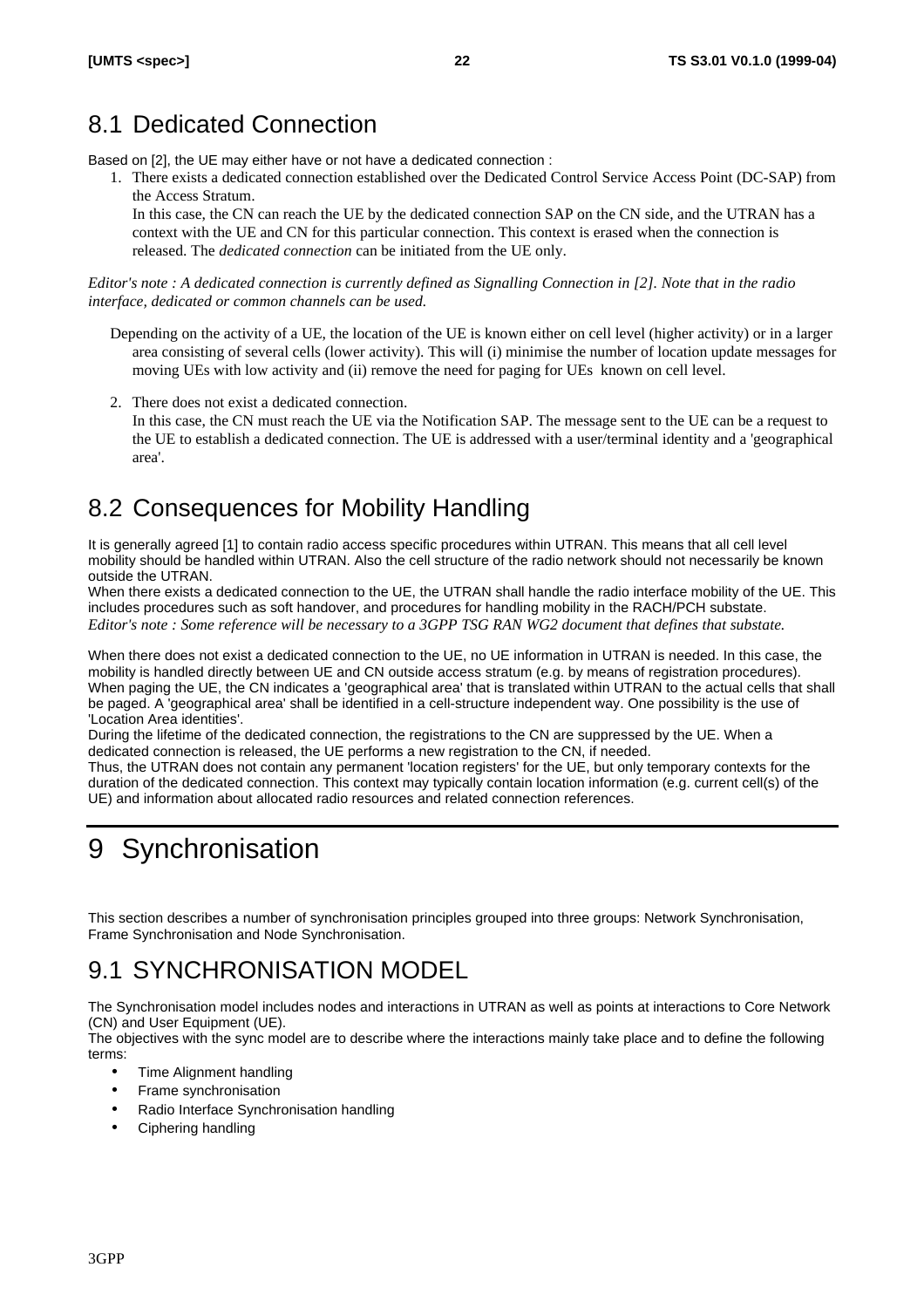

**Figure 6. Synchronisation issues model.**

The *Time-of-day* is an option FFS, used for OAM functions like radio network event time-stamping. Network synchronisation is a prerequisite for UTRAN and CN nodes.

## 9.1.1 Time Alignment handling

Time Alignment handling is the functionality to adapt to 10 ms framing (or to unit length e.g. 20 ms) i.e. to send and receive frames 'just-in-time' and thus minimizing the delay. TA is an issue between Vocoders and the Diversity handover unit (DHO) in RNC. TA could also be used for circuit switched services like data.

# 9.1.2 [FDD — Frame synchronisation

Frame synchronisation is the functionality to secure that the same DL frames are sent in the involved Node Bs towards UE and that the same UL frames are combined in RNC (in the Diversity Handover unit, DHO).

This is done by managing Frame Offset values that could be set differently in DL and UL.

Frames are sent from RNC to Node Bs the DL Frame Offset value earlier compared with when they are to be sent in Node Bs towards UE.

Frames are combined in RNC the UL Frame Offset value later compared to when they are received by Node B. Frame Offset values could be predefined in the system but could also be refined during operation. Frame Offset values are handled in RNC only. Refining the DL Frame Offset values requires Iub signalling from Node Bs to RNC and contains the Frames discard rate and the Frames received too early rate in Node Bs. Refining the UL Frame Offset values requires no Iub signalling (RNC internal only).

The delay requirement for Voice is hard to fulfil. Therefore, Voice is transferred over the transport network using a Quality of Service (QoS) that has short buffers compared with e.g. packet data. This means that the Voice Frame Offset values could be shorter than those for packet data in order to have a chance to fulfil the Voice delay requirements. *Note : Due to TFI coordination in MAC layer, some situations could exist where the same frame offset would be required for different services. This will require further studies.]*

# 9.1.3 Radio Interface Synchronisation

Radio Interface Synchronisation is an issue mainly between UE and Node Bs. Radio Interface Synchronisation is used at addition of a new radio link (Soft-Handover, SHO) or when changing to another radio link (Hard-Handover, HHO). Radio Interface Synchronisation includes use cases like Establishment of first radio link, Inter-/Intra-RNS SHO and Inter- /Intra-frequency Hard-Handover which could be seamless or non-seamless.

# 9.1.4 Ciphering handling

Services transferred over the air-interface need ciphering for security reasons. The length of the ciphering counter is in the range of  $2^{32}$ . The UE specific ciphering counter must be synchronised between UE and RNC.

# 9.1.5 Time-of-day handling

Time-of-day handling is optional and is FFS.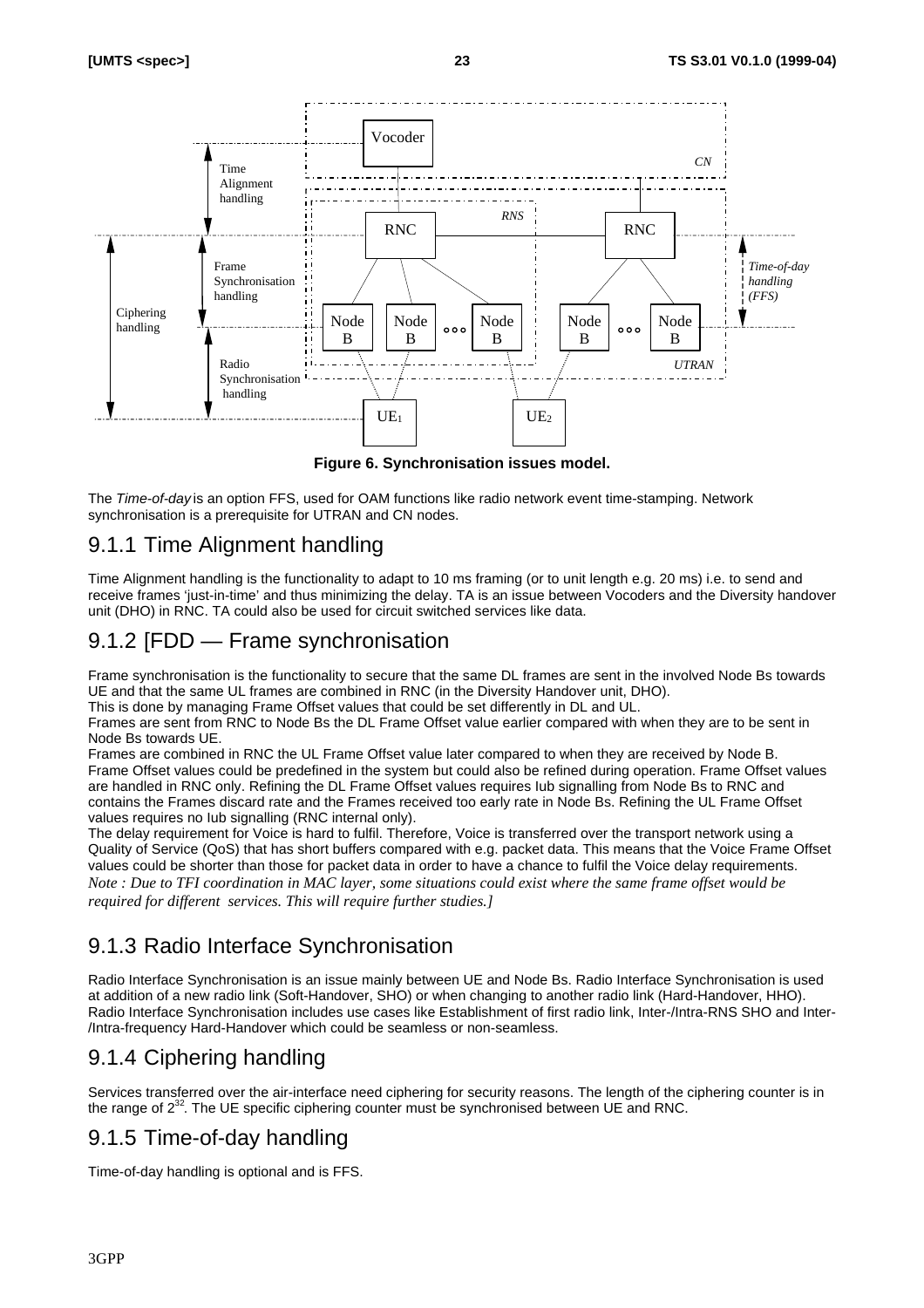# 9.2 Network Synchronisation

The Network Synchronisation relates to the stability of the clocks in the UTRAN. The standard will specify the performance requirements on the radio interface. Also the characteristics on the UTRAN internal interfaces, in particular Iub, need to be specified.

*Editor's note : The short-term stability (e.g. over a symbol or frame) of the Node B transmitter is an issue for the L1 EG. However, the long-term stability is related to the Node Synchronisation (see below), and may need to be specified taking the Node Synchronisation into account.*

# 9.3 Radio interface synchronisation

This section firstly defines some physical channel timing parameters that are necessary for the radio interface synchronisation. See [7] for more details. Then the radio interface synchronisation procedure is described. The following assumptions are considered:

- a Node B covers *N* cells, where *N ³1*;
- each Node B has a Reference Frame Number (RFN) which counts from *0* to *M-1* in Radio Frame intervals;
- each cell has a Frame Number (FN) which counts from 0 to  $M-1$  in Radio Frame intervals;
- the cell FN is broadcasted on the BCCH;
- cells are asynchronous among each others (Primary CCPCH are not synchronised).

*Note : No assumptions have been made on the values of the Frame Number. The following alternatives are possible: · each cell has an independent FN;*

- *· FN is unique inside each Node B;*
- *· FN is unique inside each RNS;*
- *FN is unique in a PLMN.*

The physical channel timing parameters in a soft handover situation including two cells belonging to two different Nodes B (Cell i belonging to Node B1 and Cell j belonging Node B2) are described below and shown in Figure 7.

- **Tp**: Propagation delay between cell and UE.
- **Tcell**: This timing offset is used for the frame timing of SCH, Primary CCPCH and the starting phase of all down link Scrambling Codes in a cell. The main purpose is to avoid having overlapping SCHs in different cells belonging to the same Node B.
- **Td**: This timing offset is used for the frame timing of DPCHs and Secondary CCPCHs. It can be individually set up for each DPCH and Secondary CCPCH. The  $T_d$  values for the latter may be broadcast on BCCH, or known a-priori. The purpose of  $T_d$  is:
- In an originating/terminating cell, to distribute discontinuous transmission periods in time, and also to distribute Node B-RNC transmission traffic in time.
- At soft handover, to synchronise down link DPCHs to the same UE, in order to minimise the buffering requirements at the UE.

Note that  $T_d$  can only be adjusted in steps of one DPDCH/DPCCH symbol (256 chips) in order to preserve downlink orthogonality.

• **Tm**: This value is measured by the UE and reported to the RNC prior to soft handover. The RNC can then notify this value to the target cell, which then knows how to set  $T_d$  to achieve proper reception and transmission frame timing of the dedicated physical channel.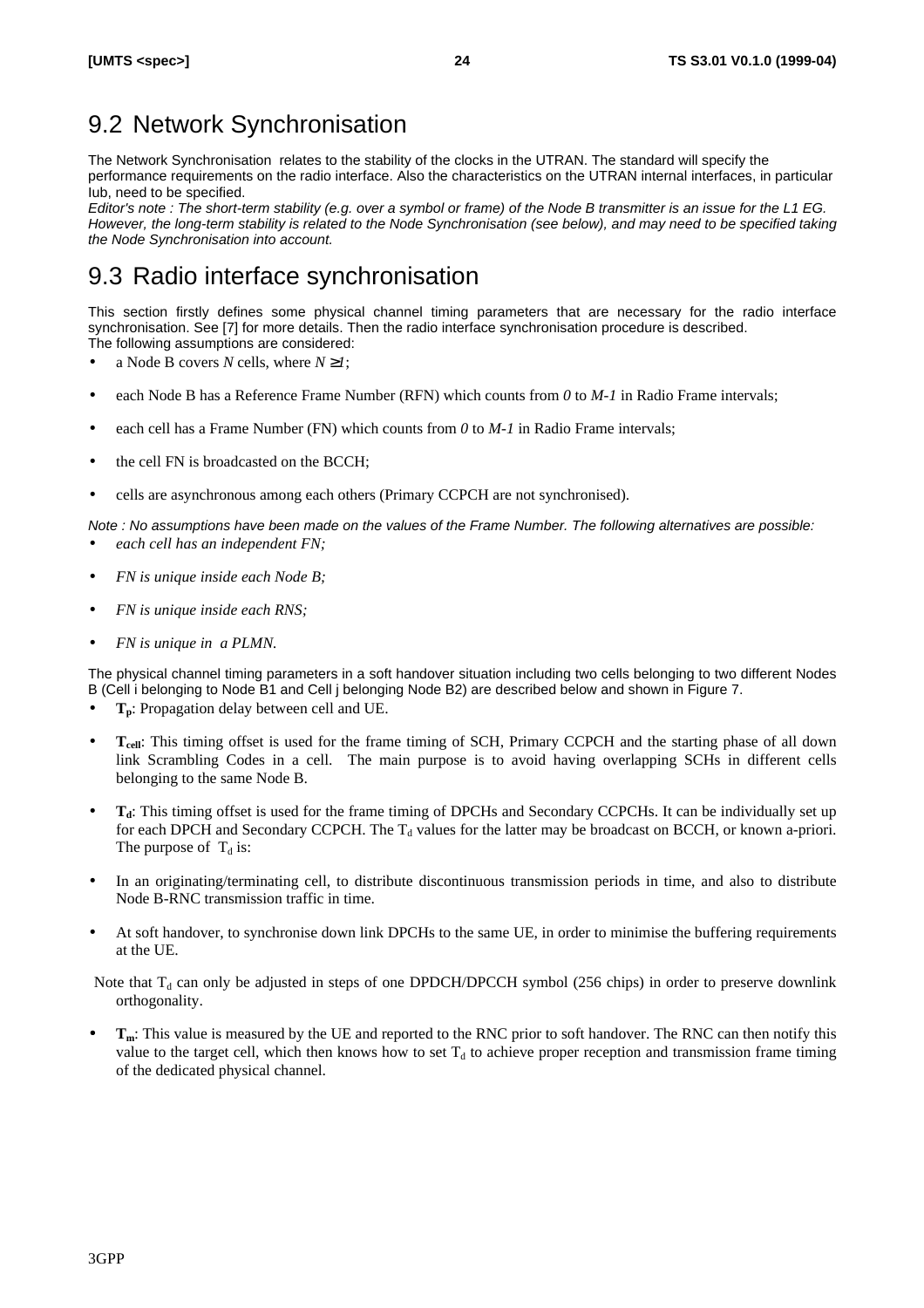

**Figure 7. Physical channel timing parameters**

The UE in active mode continuously searches for new cells on the current carrier frequency.

From the cell-search procedure, the UE knows the frame offset  $(T_m)$  between the Primary CCPCH frame-timing received from the target cell and the earliest received existing DPCH path (see Figure 7.).

When a soft handover is to take place, this offset  $(T_m)$  together with the frame offset between the DPDCH/DPCCH and the Primary CCPCH of the source cell  $(T_{di})$ , is used to calculate the required frame offset  $(T_{di})$  between the DPDCH/DPCCH and the Primary CCPCH of the destination cell, i.e. the cell to be added to the active set (see Figure 8.).



**Figure 8. Radio interface downlink synchronisation (1)**

This offset is chosen so that the frame offset between the DPDCH/DPCCH of the source and destination cells at the UE receiver is minimised.

Note that the propagation delay to the target cell is already compensated for in the setting of  $T_{d,i}$  at the target cell. The DPCH signal from the target cell will reach the UE at the same time as the earliest received existing DPCH path. The only remaining error, besides frequency-drift and UE mobility related errors, is due to a (known) rounding error at the target cell in order to maintain down link orthogonality.

The overall radio interface downlink synchronisation mechanism is shown in Figure 9.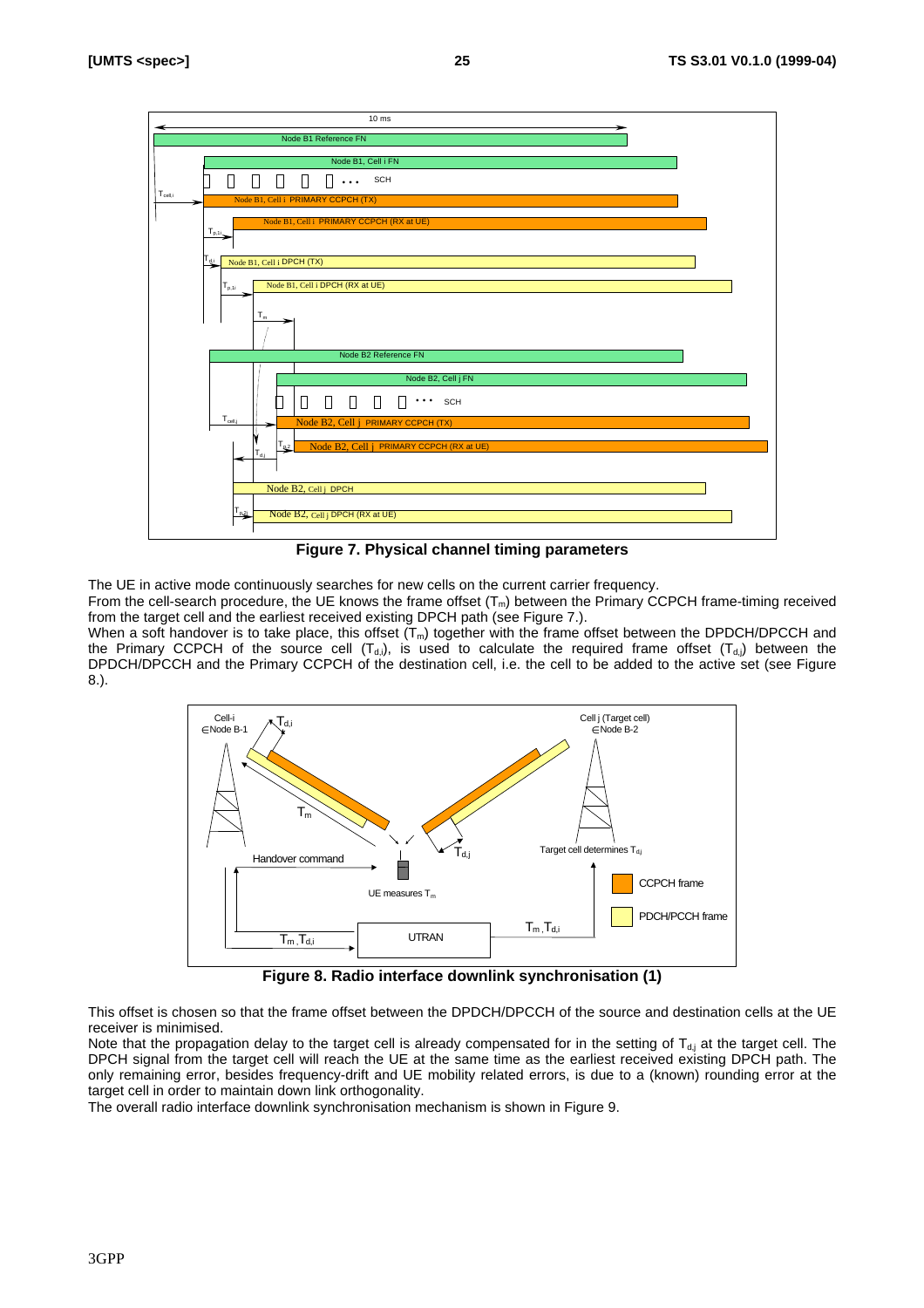

**Figure 9. Radio interface downlink synchronisation (2)**

# 9.4 [FDD — Frame Synchronisation]

*Note : This whole section is applicable to FDD mode only.*

The methods for Frame Synchronisation describe how data units transmitted in radio frames over different macrodiversity branches can be combined in the receiver, while minimising the delay for the radio access bearer service.

*Editor's note: The L1 EG has described how the radio frame transmission timing in two different cells can be set in order for the UE to receive the frames synchronously. What remains is to make sure the same data is transmitted in a given radio frame (avoiding combining of radio frames with different data contents in the UE) and how the same two data units are combined in the RNC. Questions to consider include:*

*Different (possibly unknown) delays on the AAL2 connections over Iur / Iub to different Node B's*

*Numbering of data units over Iur/Iub to relate them to certain radio frames*

*How to achieve initial numbering for an RRC connection and in a Node B at Radio Link / Branch Addition*

*Varying delay: buffer with margins or adapt to adjust delay?*

*Relation to a time alignment protocol over Iu for minimising the roundtrip delay for e.g. a speech service.*

*Furthermore, the specifications may need to consider a delay budget from reception at RNC to transmission from Node B, and include some requirements on the different nodes processing delay.*

# 9.4.1 General principles for frame synchronisation

The general principles for Frame Synchronisation are the following :

- each RNC has a Frame Number which count from *0* to *M-1* in Radio Frame.
- The RNC Frame Number is used to determine the stamp for downlink DCH Data Stream Frames transmitted either on the Iub or on the Iur.
- In order to ensure that DCH Data Stream Frames containing the same data are received by all the involved cells in time to be transmitted synchronously to the UE, the SRNC anticipates the transmission on each macrodiversity branch. This timing advance should be about the maximum downlink transfer delay (Downlink Offset).
- DCH Data Stream Frames that are not received in time to be transmitted synchronously to the UE are discarded.
- The cell FN is used to determine the stamp for uplink DCH Data Stream Frames transmitted on the Iub and Iur (in some proposals the Cell Frame Number is used to stamp uplink DCH Data Stream Frames).
- The RNC where selection/recombining takes place uses frame stamps of uplink DCH Data Stream Frames in order to combine correct frames.

These principles are shown in Figure 10.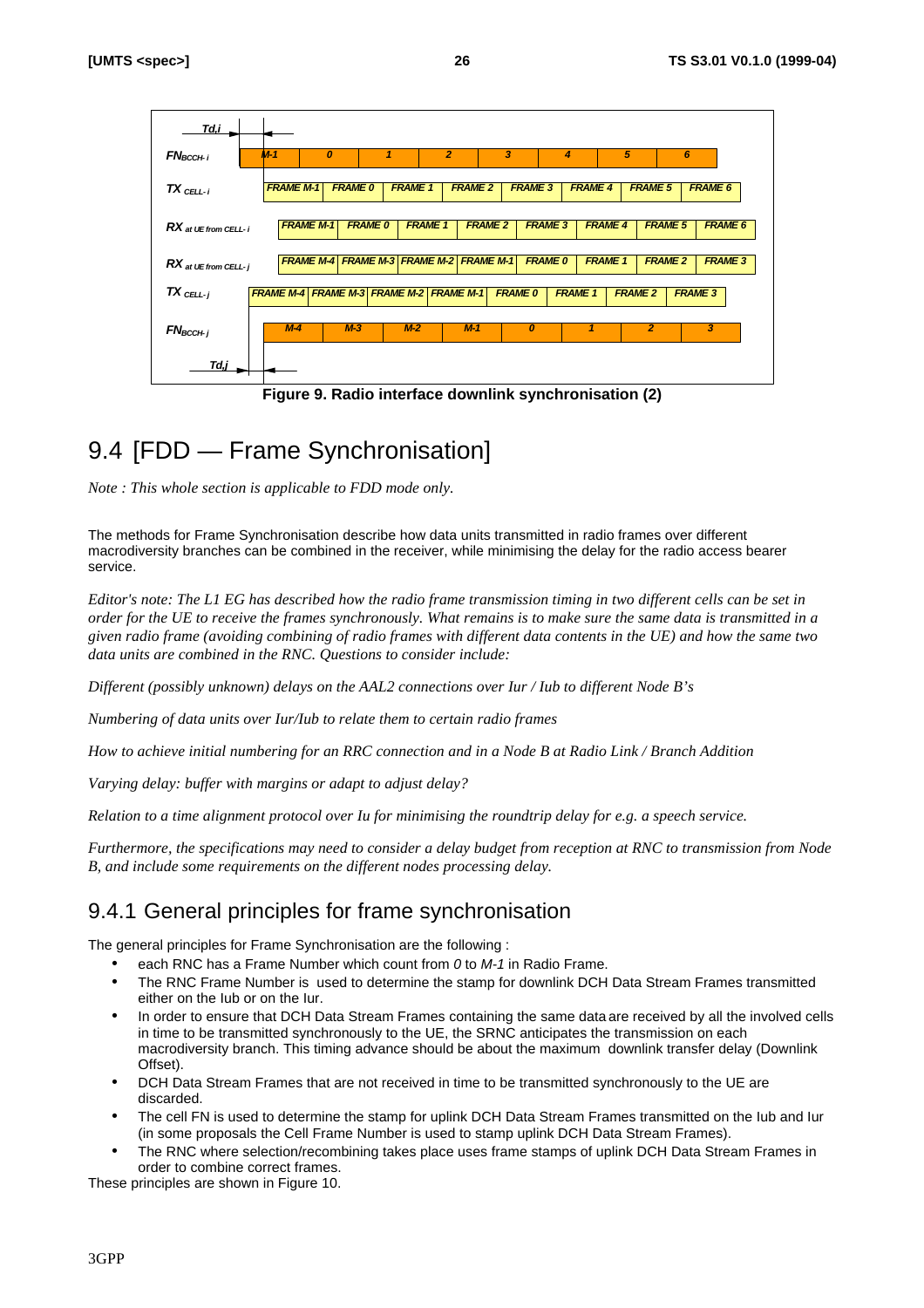

**Figure 10. Frame stamping and uplink/downlink offsets handling**

## 9.4.2 UE Frame Number definition

A cell in WCDMA system has its own specific frame numbering (*FNCELL*), broadcast in the BCCH. *FNCELL* of different Cells are not synchronised. The range of this frame number is 0-71, and one cycle lasts 720 ms (this is the current assumption in the SMG2-UMTS L1 EG)

The UE (acting as a master) sets its own reference for frame numbering (*UEFN, UE Frame Number*), composed by at least a *Connection Frame Number* (*CFN*) of the same range of the  $FN_{\text{CELL}}$  (0..71).

Note: The cycle of the CFN is selected to be equal to the cycle of the  $FN_{\text{CELL}}$ , and will change if the latter changes. Furthermore, the CFN is synchronous with the received DPDCH/DPCCH.

# 9.4.3 CFN-CELL FN Offset

Let's consider the case of a UE connected to Cell i belonging to Node B1, that is entering in soft handover with Cell j belonging Node B2.

From the cell-search procedure, the UE knows the frame offset  $(T_m)$  between the Primary CCPCH frame-timing received from the target cell and the earliest received existing DPCH path.

Furthermore, the UE measures the difference between its own *CFN* and the *FN<sub>CELL</sub>* broadcast by the target cell:  $OFF_i = CFN_{UE} - FN_{CELL-i}$ 

When a soft handover is to take place,  $T_m$  is used to calculate the required offset  $(T_{d,j})$  between the DPDCH/DPCCH and the Primary CCPCH of the destination cell, i.e. the cell to be added to the active set. This offset is chosen so that the frame offset between the DPDCH/DPCCH of the source and destination cells at the UE receiver is minimised. Both  $T_m$  and *OFF<sub>j</sub>* are included sent by the UE to UTRAN before the soft handover. The use of offset *OFF<sub>j</sub>* is explained in Section Use of frame numbers in uplink and downlink transmission.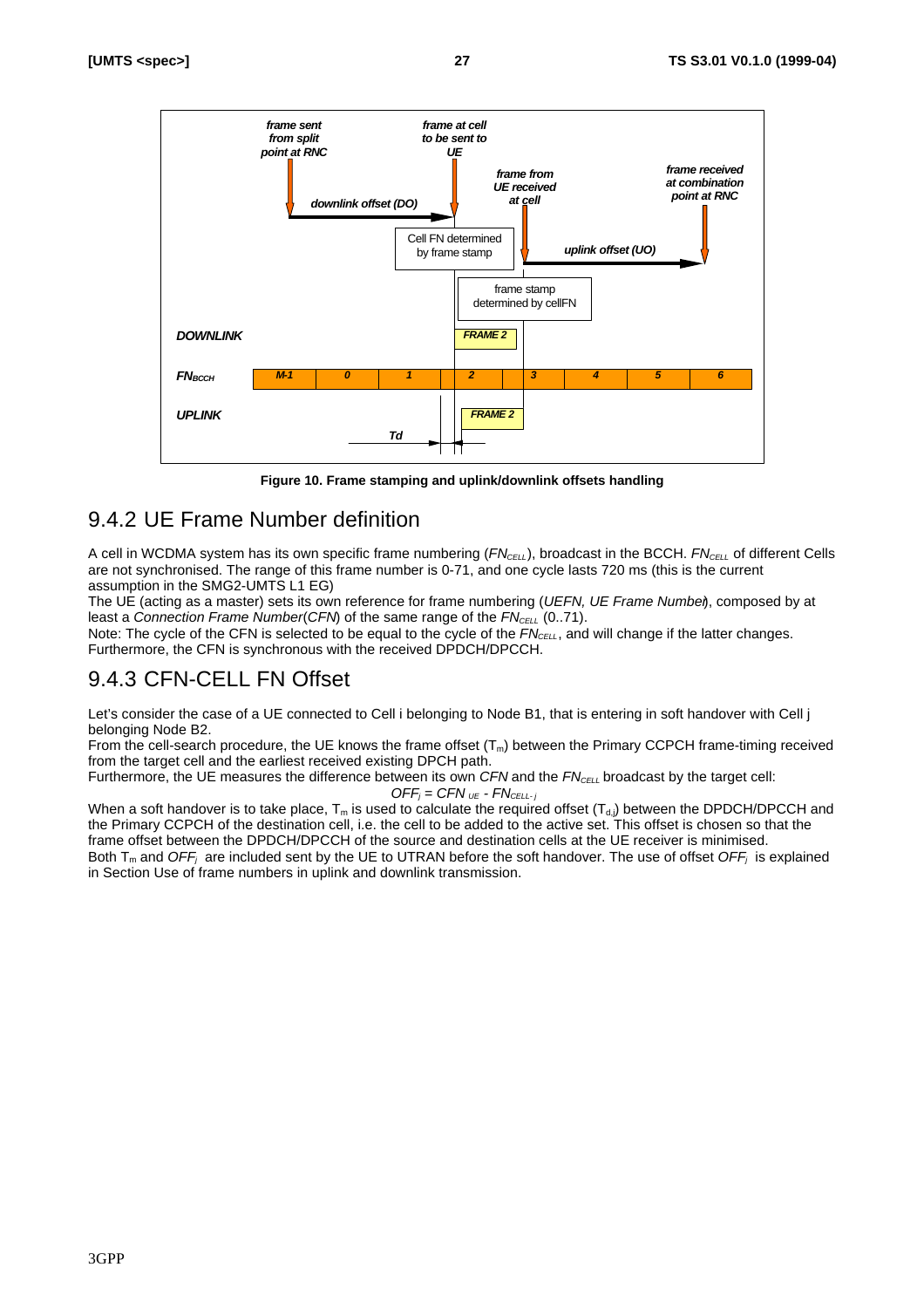

**Figure 11. Offsets among Frame Counters**

*Note : If the network already knows the relation between the different FNCELL, then the UE does not need to report the OFF.*

## 9.4.4 Use of frame numbers in uplink and downlink transmission

In UL transmission, each Node-B receiving the TBS calculates the corresponding CFN based on known *FN<sub>CELL</sub>* and *OFF*, and includes it in the header of the Iub/Iur data frame carrying the TBS.

$$
CFN = FN_{\text{CELL-}j} + OFF_j \text{ (modulo } 72)
$$

The MDC unit in SRNC (and optionally in DRNC) combines uplink TBS with the same CFN.

If the *UEFN* is used for encryption, UE ciphers the UL transport block sets (TBS) accordingly to the *UEFN* of the first frames used for their transmission. SRNC deciphers them with the same *UEFN*.

In downlink transmission, SRNC numbers the DL TBS with the connection specific *CFN* in the Iur/Iub data frame header. In order to ensure that TBS containing the same data are received by all the involved cells in time to be transmitted synchronously to the UE, the SRNC anticipates the transmission on each macrodiversity branch. This timing advance should be about the maximum downlink transfer delay (Downlink Offset). The exact time when SRNC shall transmit the DL Iub/Iur frame in the queue for transmission with the TBS and a specific CFN is defined by a DL Offset handling procedure (see Section Timing adjustment in Iub/Iur interfaces Timing adjustment in Iub/Iur interfaces). Every cell transmits the TBS starting from:

 $FN_{\text{CELL-}i}$  = CFN - OFF<sub>i</sub>

 $T_{di}$  is used to set the required frame offset between the DPDCH/DPCCH and the Primary CCPCH of cell j, so that the transmission on the air-interface is synchronised.

If the *UEFN* is used for encryption, SRNC ciphers the DL TBS accordingly to the *UEFN* (of the first frames to be used for their transmission).

Note that, due to the transmission and processing delay, SRNC receives the UL TBS with CFN =  $X$  after that the DL TBS with  $CFN = X$  has been sent.



**Figure 12. UE-UTRAN synchronisation**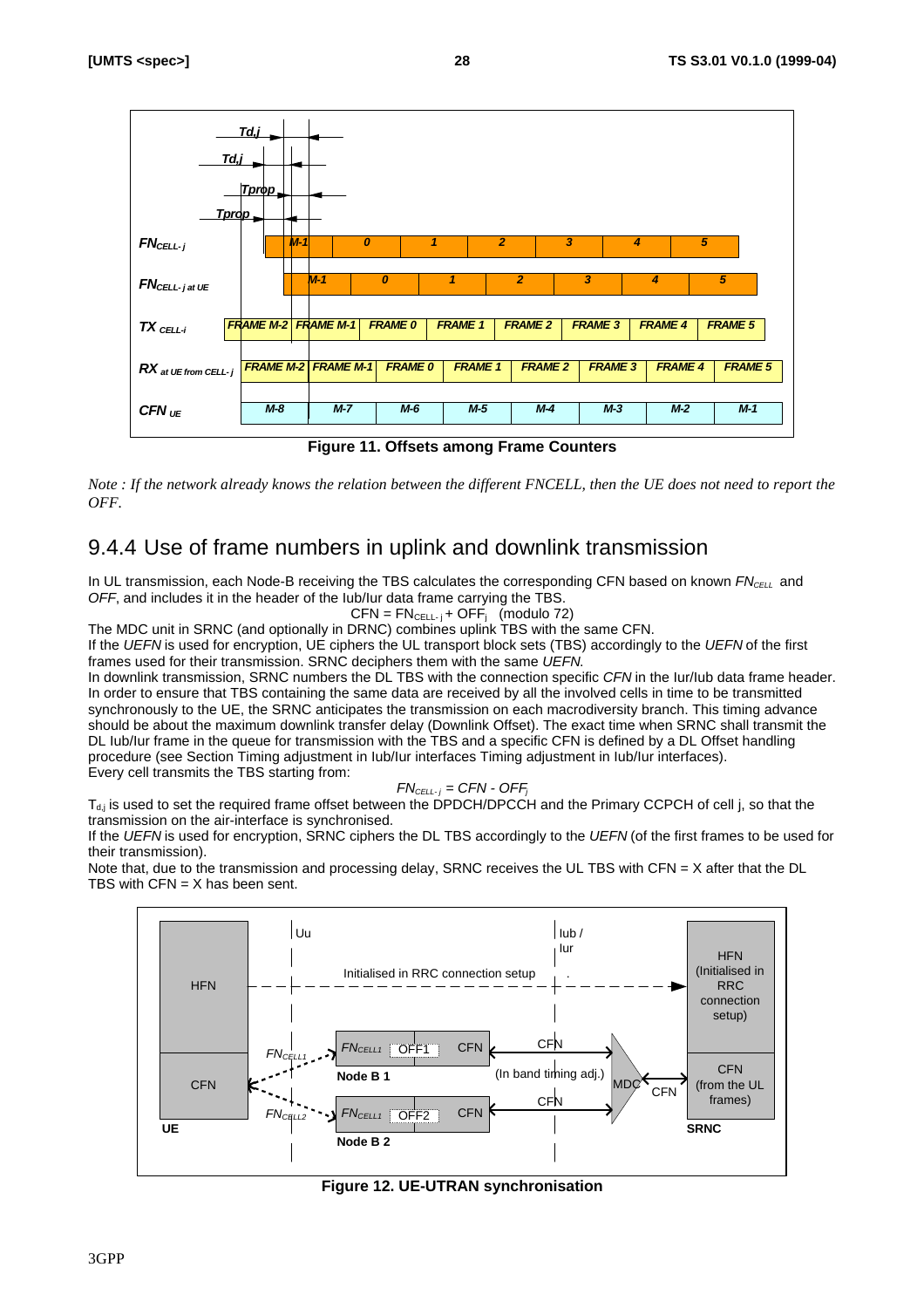# 9.4.5 Timing adjustment in Iub/Iur interfaces

Downlink Offset values are found 'on-the-fly' according to current traffic situation either at connection set-up or when a diversity leg is needed. A certain margin can be added in both the UL and DL offsets to cope with a possible increase of transmission delay (ex: new link added).

The Link Offset values could be adjusted during the connection based on *Frame discard rateand Too early frame arrival rate* (at Node B and at SRNC respectively), in order to adapt to the current traffic situation.

*Note : In case of speech connection with vocoder in CN, a frequent time adjustment shall be prevented in order to avid frame-slips. This is done setting a margin in the uplink/downlink link offset as shown in the next subchapter.*

*Note : It is FFS if additional functionality should be introduced to improve the initial setting of DL offset values. (e.g. some background protocols)*

## 9.4.6 Initial synchronisation of the first dedicated branch

The *CFN* and *FNCELL* of the cell into which the RRC connection setup request was sent are synchronised (the *CFN* is set in UE to the same cycle as the *FNCELL*). SRNC estimates the timing to send the first DL control frame, with a given *CFN*, in the new user plane. The correct DL transmission time is estimated by the SRNC (or a predefined value is used) taking into account the assumed transmission and processing delays in the UTRAN. Timing adjustment procedure on the control frames stream is then used to converge to the exact timing. Other solutions are FFS.

In case of connection using transcoder in the CN, a margin can (shall) be added to both the DL and UL offset in order to face possible variation of the transmission delay in the interfaces without causing frame slips. Margin in DL is created delaying/buffering DL data in RNC before sending the frames to the Node B, while margin in UL is created delaying/buffering the UL data before sending the transcoder frame to the CN.

*Note : It is FFS if additional functionality should be introduced to improve the initial setting of DL offset values. (e.g. some background protocols)*

# 9.4.7 Initial synchronisation of a additional soft handover branches

The initial synchronisation of a new branch is achieved using the timing adjustment procedure described above and applied to the Iub/Iur frames that are sent before the beginning of the DL data transmission in the new Uu port. The initial timing assumed by SRNC can be the timing used for the existing branch(es).

If the transmission delay for the new branch is higher that in the existing ones, the timing advance request from Node B can be fulfilled using increasing the UL and DL margin, if any (e.g. in case of connection using transcoder in the CN). *Note : It is FFS if additional functionality should be introduced to improve the initial setting of DL offset values. (e.g. some background protocols)*

## 9.4.8 Maintaining offset

UE measures the offset also in the active Radio Links, and if changed, reports the new value to the UTRAN.

## 9.4.9 Synchronisation of L1 configuration changes

When a synchronised L1 configuration change shall be made, the SRNC commands the related node B's to prepare for the change. When preparations are completed and SRNC informed, serving RNC decides appropriate change time. SRNC tells the UEFN for the change by a suitable RRC message. The node B's are informed the *CFN* by NBAP Channel reconfiguration messages (name not yet agreed in SMG2 ARC) and/or RNSAP Radio Link Reconfiguration messages.

At indicated switch time UE and node B's change the L1 configuration.

# 9.5 Node Synchronisation

This describes how a common timing reference can be achieved between the UTRAN nodes.

*Editor's note : It is likely that the method for Frame Synchronisation will depend on a numbering of the Iub/Iur DCH frames. Then there may be a need for the UTRAN nodes (RNC and Node B) to have a common timing reference.*

*Avoiding dependence to an external system to provide this means that there is a need for UTRAN specific solutions. If the Network Synchronisation above is very good, the drift between different nodes is slow, but will occur. Therefore, some kind of protocols over Iur and Iub need to be specified to detect and correct a possible misalignment of the Node Synchronisation. The needed accuracy need to be identified.*

*The architecture may have several solutions: separate synchronisation node, hierarchical synchronisation relation between RNCs and RNC-Node B, mutual synchronisation between RNCs etc.*

*Positioning / Localisation functions may also set requirements on this Node Synchronisation.*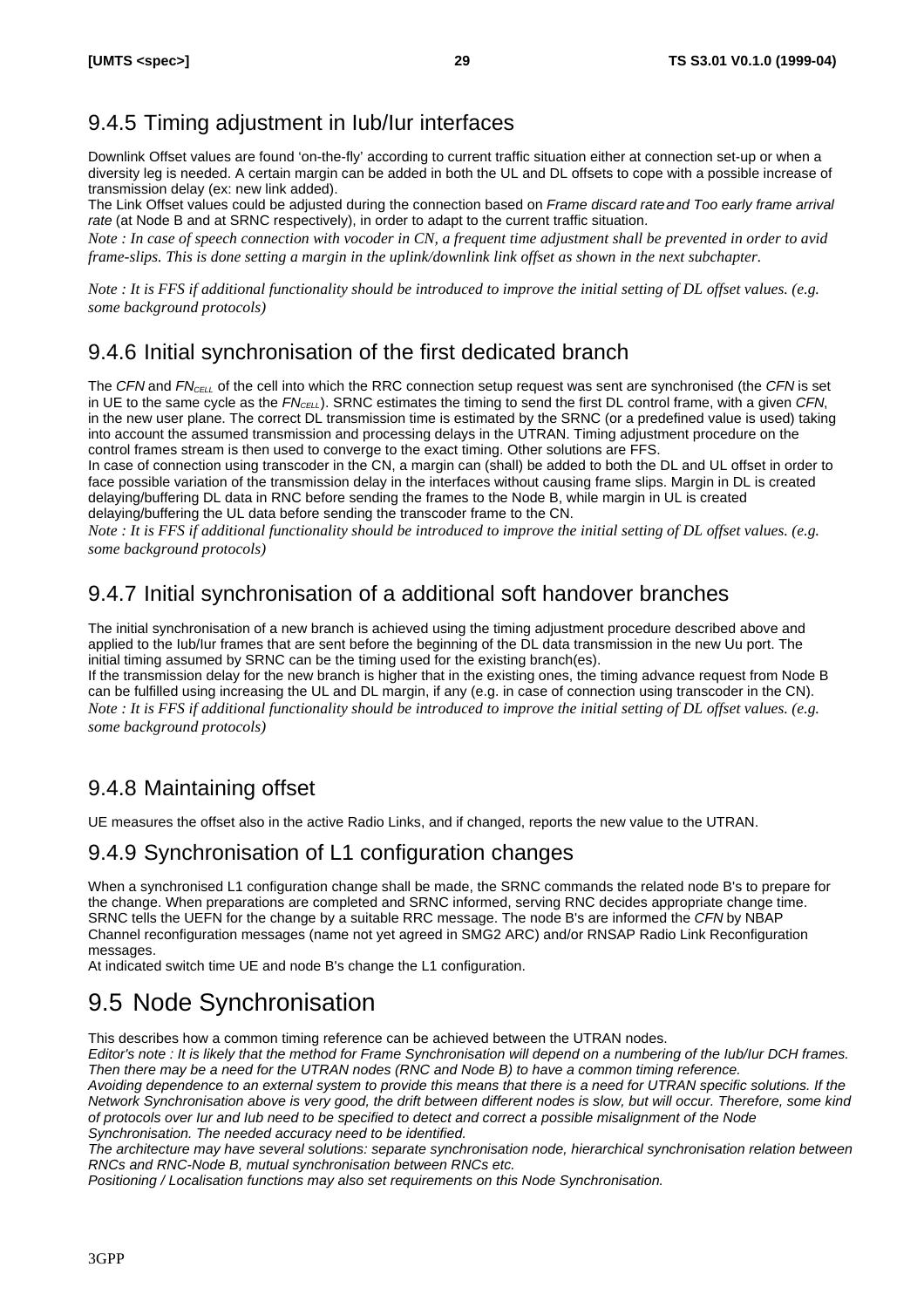[TDD - Node Synchronisation and Frame synchronisation are used within neighbouring cells to minimise crossinterference (Node B-Node B, UE-UE, Node B-UE cross-interferences) ]

# 10UTRAN OA&M Requirements

# 10.1 OA&M of Node B

The O&M of Node B is separated in two parts : the O&M linked to the actual implementation of Node B, denoted as Implementation Specific *O&M*, and the O&M which impacts on the traffic carrying resources in Node B controlled from the RNC, denoted *logical O&M*. The RNS architecture with the O&M interfaces is shown in **Error! Unknown switch argument.**



**Figure 13.RNS architecture with O&M interfaces**

*Note: The concept of an interface from the RNC to the management system is shown for clarity only. It's definition is outside the scope of 3GPP-TSG-RAN-WG3.*

*Note: The presentation of the O&M functions within the management system is shown for clarity only. Their actual implementation is outside the scope of 3GPP-TSG-RAN-WG3.*

*Note: Implementation Specific O&M can be routed directly to the management system through a specific interface or it can be routed via the RNC, thus sharing the same physical transport as the Iub interface.*

*Note: The standardisation of the Implementation Specific O&M is outside the scope of 3GPP-TSG-RAN-WG3. The 3GPP-TSG-RAN-WG3 should only address the bearer for the Implementation Specific O&M.*

*Note: The categorisation of Node B O&M functions into either Logical or Implementation Specific O&M is FFS.*

*Note: The concept of an interface to support signalling between co-located equipment and the management system is FFS.*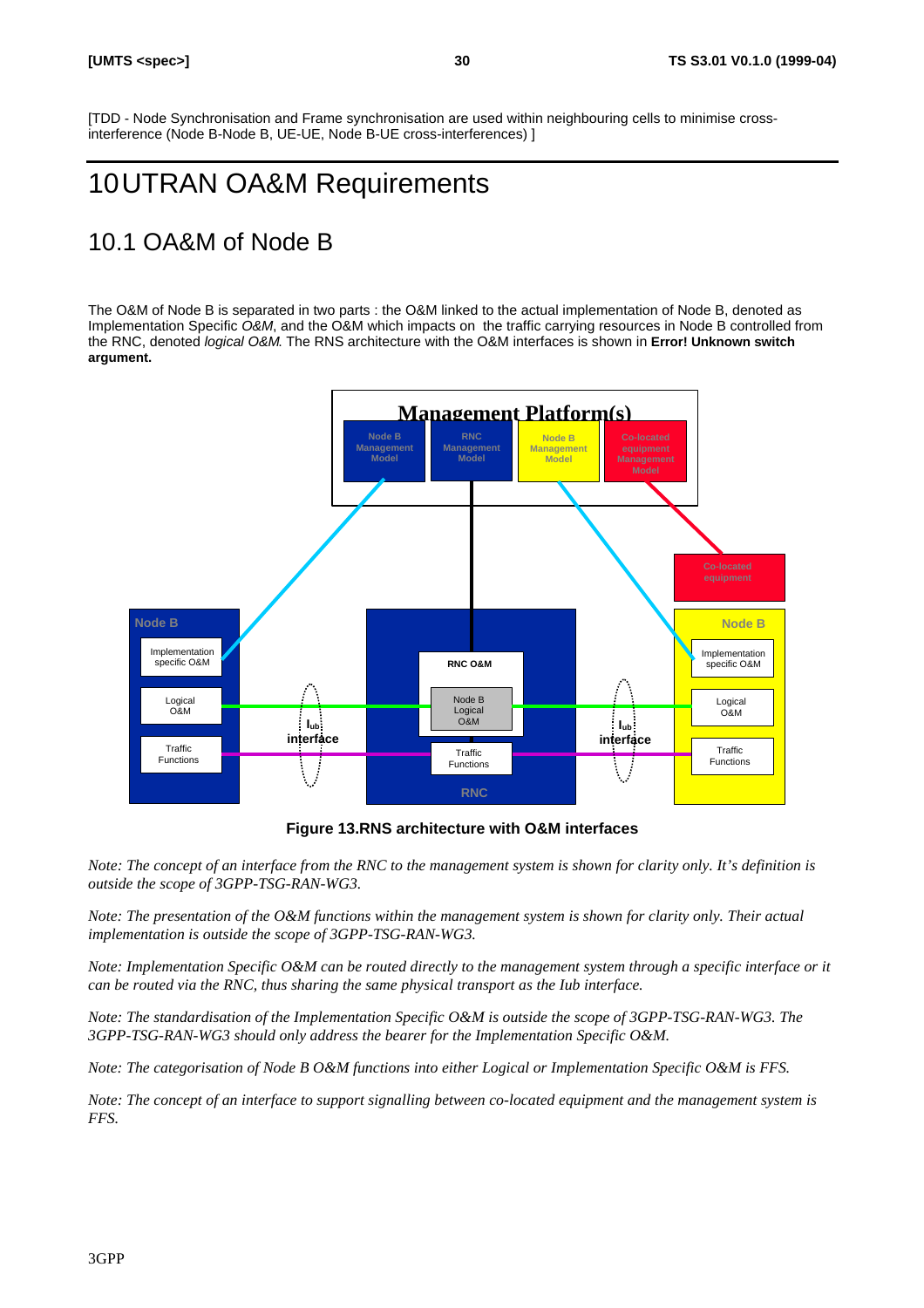# 10.1.1 Implementation Specific O&M

The Implementation Specific O&M functions are heavily dependent on the implementation of Node B, both for its hardware components and for the management of the software components. It needs therefore to be implementation dependent, and be performed between Node B and the management system.

This means that the standardisation in 3GPP-TSG-RAN-WG3 should only address the *transport* of O&M signalling between the management system and Node B. This transport can be performed by several means :

- it may involve the RNC as a *relay* function
- it should therefore be possible to route the Implementation Specific O&M via the same physical bearer as the Iub interface
- it may be performed across dedicated PVCs between Node B and the management system. These PVCs can be provided by administrative means. These PVCs potentially being across the RNC, but not necessarily
- it may be performed across dedicated SVCs between Node B and the management system. This is therefore a service of the transport functions

# 10.1.2 Logical O&M

The Node B provides at the minimum access to a set of logical resources e.g. ports both on the Iub interface and on the Uu (radio) interface. These logical resources are controlled by the RNC on the Iub interface by the Traffic management functions.

Since the RR layer is probably within the RNC, the RNC should know about the availability status of a given cell. Similarly, it would be beneficial that the RNC has a view of the available radio resources for each cell. This is compatible with the fact that the RR layer is responsible for the management of the system load in interferences in particular at the RNS level.

The management of these logical resources is desirable (but it should be noted that it is not absolutely necessary) for the proper operation of the RNS. Actually, the Radio Resource algorithms within the RNC can only be optimised with the knowledge of the available logical resources within each Node B of the RNS. Actually, because of soft handover, some knowledge on neighbour RNS may be beneficial as well.

The management of the logical resources of Node B needs to be performed on the Iub interface. In order to reach that objective, it is necessary that a logical model of Node B is defined, and then the procedures to manage these resources will be defined on the Iub.

# 11UTRAN Interfaces

*Editor's Note : Editorial work for splitting between S3.01 and S3.10, S3.20 and S3.30 is still ongoing. This will affect sections 11 and sections 12.*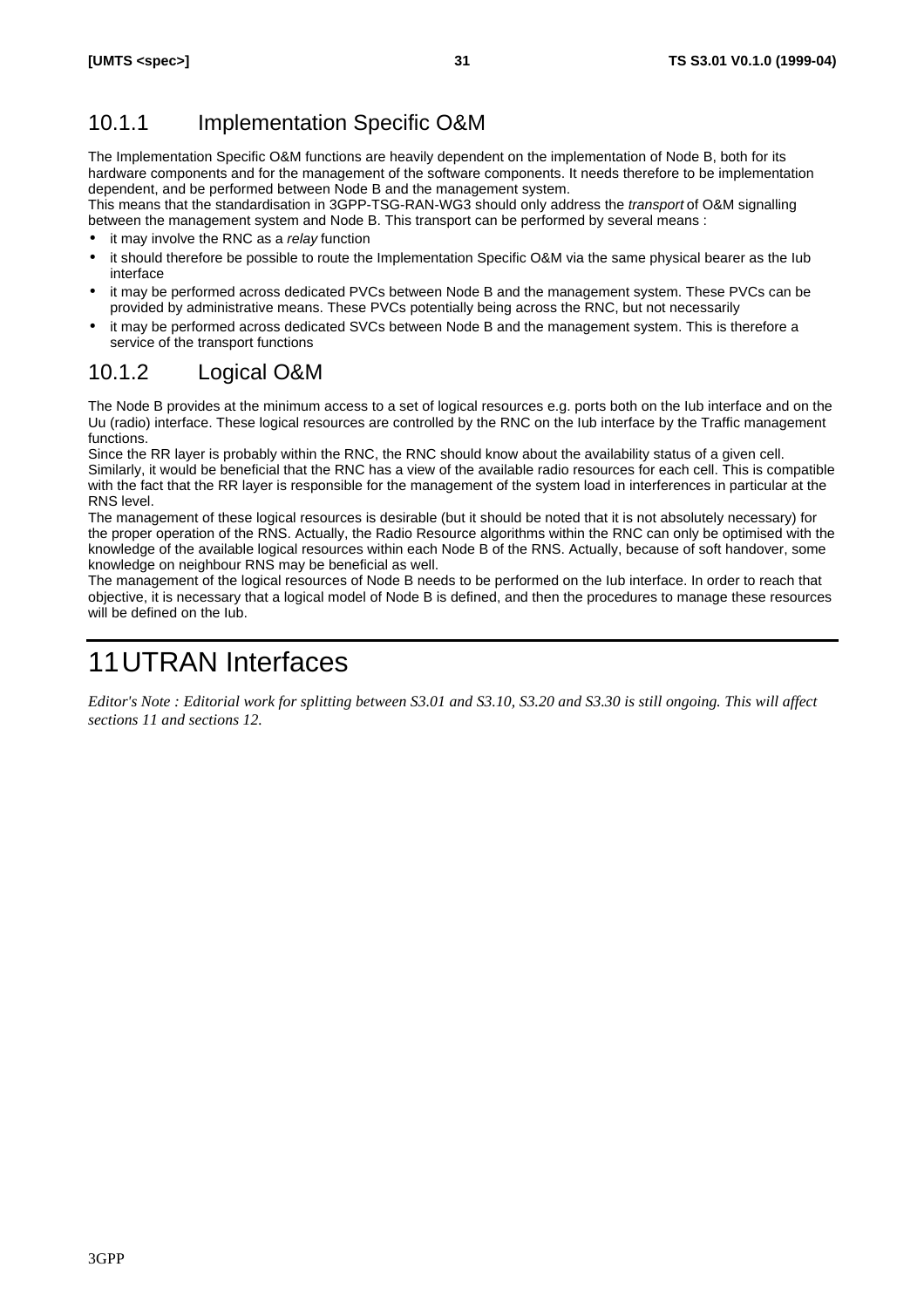# 11.1 General Protocol Model for UTRAN Interfaces

## 11.1.1 General

The general protocol model for UTRAN Interfaces is depicted in Figure 14., and described in detail in the following subsections. The structure is based on the principle that the layers and planes are logically independent of each other, and if needed, protocol layers, or the whole protocol stack in a plane may be changed in the future by decisions in the standardisation.



**Figure 14. General Protocol Model for UTRAN Interfaces**

# 11.1.2 Horizontal Layers

The Protocol Structure consists of two main layers, Radio Network Layer, and Transport Network Layer. All UTRAN related issues are visible only in the Radio Network Layer, and the Transport Network Layer represents standard transport technology that is selected to be used for UTRAN, but without any UTRAN specific requirements.

# 11.1.3 Vertical Planes

### 11.1.3.1 Control Plane

The Control Plane Includes the Application Protocol, i.e. RANAP, RNSAP or NBAP, and the Signalling Bearer for transporting the Application Protocol messages.

Among other things, the Application Protocol is used for setting up bearers for (i.e. Radio Access Bearer or Radio Link) in the Radio Network Layer. In the three plane structure the bearer parameters in the Application Protocol are not directly tied to the User Plane technology, but are rather general bearer parameters.

The Signalling Bearer for the Application Protocol may or may not be of the same type as the Signalling Protocol for the ALCAP. The Signalling Bearer is always set up by O&M actions.

### 11.1.3.2 User Plane

The User Plane Includes the Data Stream(s) and the Data Bearer(s) for the Data Stream(s). The Data Stream(s) is/are characterised by one or more frame protocols specified for that interface.

### 11.1.3.3 Transport Network Control Plane

The Transport Network Control Plane does not include any Radio Network Layer information, and is completely in the Transport Layer. It includes the ALCAP protocol(s) that is/are needed to set up the transport bearers (Data Bearer) for the User Plane. It also includes the appropriate Signalling Bearer(s) needed for the ALCAP protocol(s). The Transport Network Control Plane is a plane that acts between the Control Plane and the User Plane. The introduction of Transport Network Control Plane makes it possible for the Application Protocol in the Radio Network Control Plane to be completely independent of the technology selected for Data Bearer in the User Plane.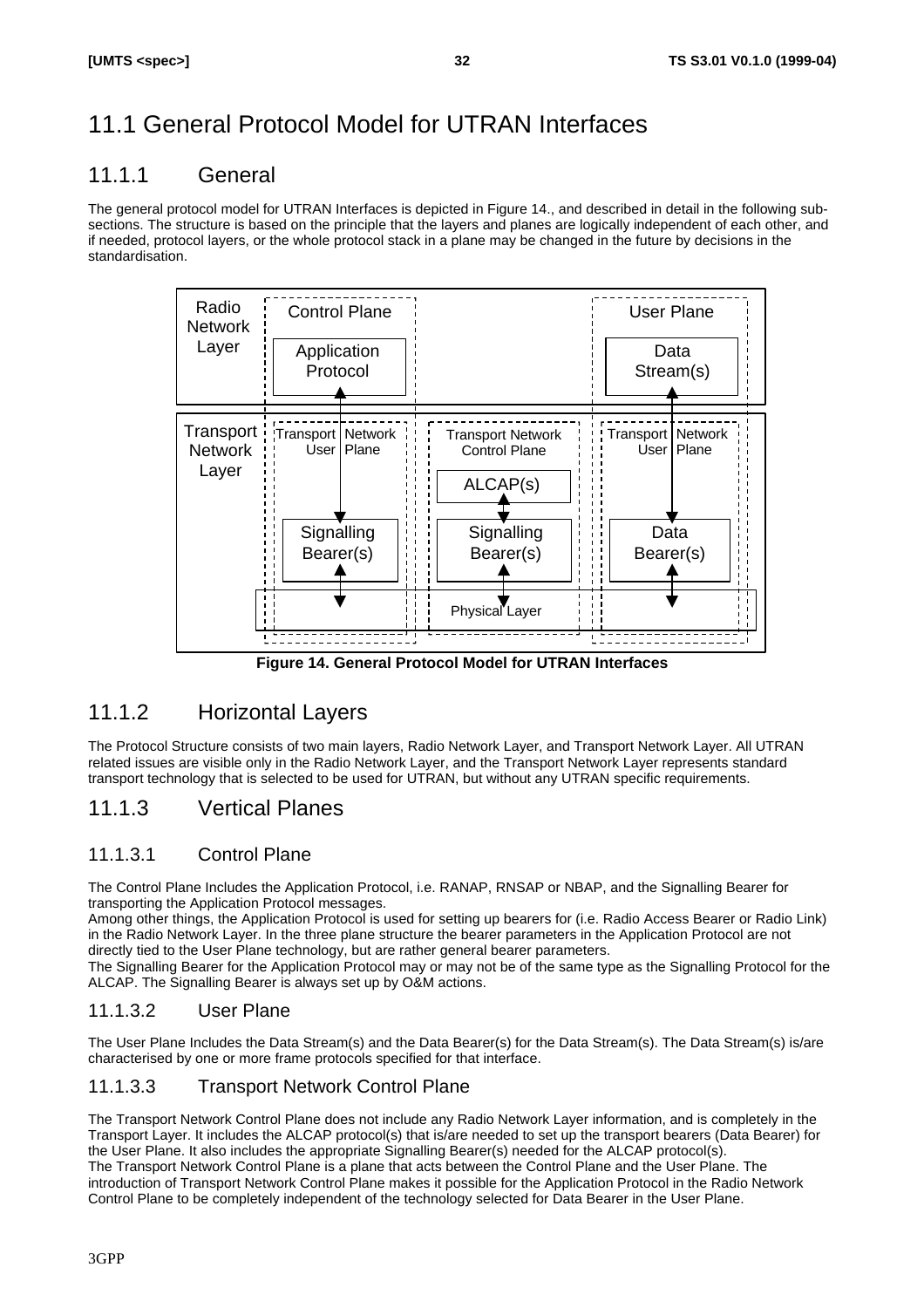When Transport Network Control Plane is used, the transport bearers for the Data Bearer in the User Plane are set up in the following fashion. First there is a signalling transaction by the Application Protocol in the Control Plane, which triggers the set up of the Data Bearer by the ALCAP protocol that is specific for the User Plane technology. The independence of Control Plane and User Plane assumes that ALCAP signalling transaction takes place. It should be noted that ALCAP might not be used for all types Data Bearers. If there is no ALCAP signalling transaction, the Transport Network Control Plane is not needed at all. This is the case when pre-configured Data Bearers are used. It should also be noted that the ALCAP protocol(s) in the Transport Network Control Plane is/are not used for setting up the Signalling Bearer for the Application Protocol or for the ALCAP during real time operation. The Signalling Bearer for the ALCAP may or may not be of the same type as the Signalling Bearer for the Application Protocol. The Signalling Bearer for ALCAP is always set up by O&M actions.

11.1.3.4 Transport Network User Plane

The Data Bearer(s) in the User Plane, and the Signalling Bearer(s) for Application Protocol, belong also to Transport Network User Plane. As described in the previous section, the Data Bearers in Transport Network User Plane are directly controlled by Transport Network Control Plane during real time operation, but the control actions required for setting up the Signalling Bearer(s) for Application Protocol are considered O&M actions.

# 11.2 External Interfaces

## 11.2.1 Uu Interface

*Editor's Note : The radio interface protocol architecture is to be described by the 3GPP TSG RAN WG2. This section should contain a description of the radio interface protocol architecture aligned with the Radio Interface Expert Group, and additional assumptions when needed.*

## 11.2.2 Iu Interface

### 11.2.2.1 Iu Overview

*Editor's Note : This will probably need some cleaning and restructuring work.*

From a UTRAN perspective, maximising the commonality of the various protocols that flow on the Iu interface is desirable. This means at the minimum that :

- *·* A common set of radio access bearer services will be offered by UTRAN to the Core Network nodes, regardless of their type (e.g. 3G-MSC or 3G-SGSN).
- There will be a common functional split between UTRAN and the Core Network nodes, regardless of their type (e.g. 3G-MSC or 3G-SGSN).

## 11.2.3 Streamlining functions

### 11.2.3.1 Access Network Triggered Streamlining

One Access Network triggered function needed over the Iu interface is the function for SRNS Relocation. SRNS Relocation needs support from the Core Network to be executed.



**Figure 15. Serving RNS Relocation**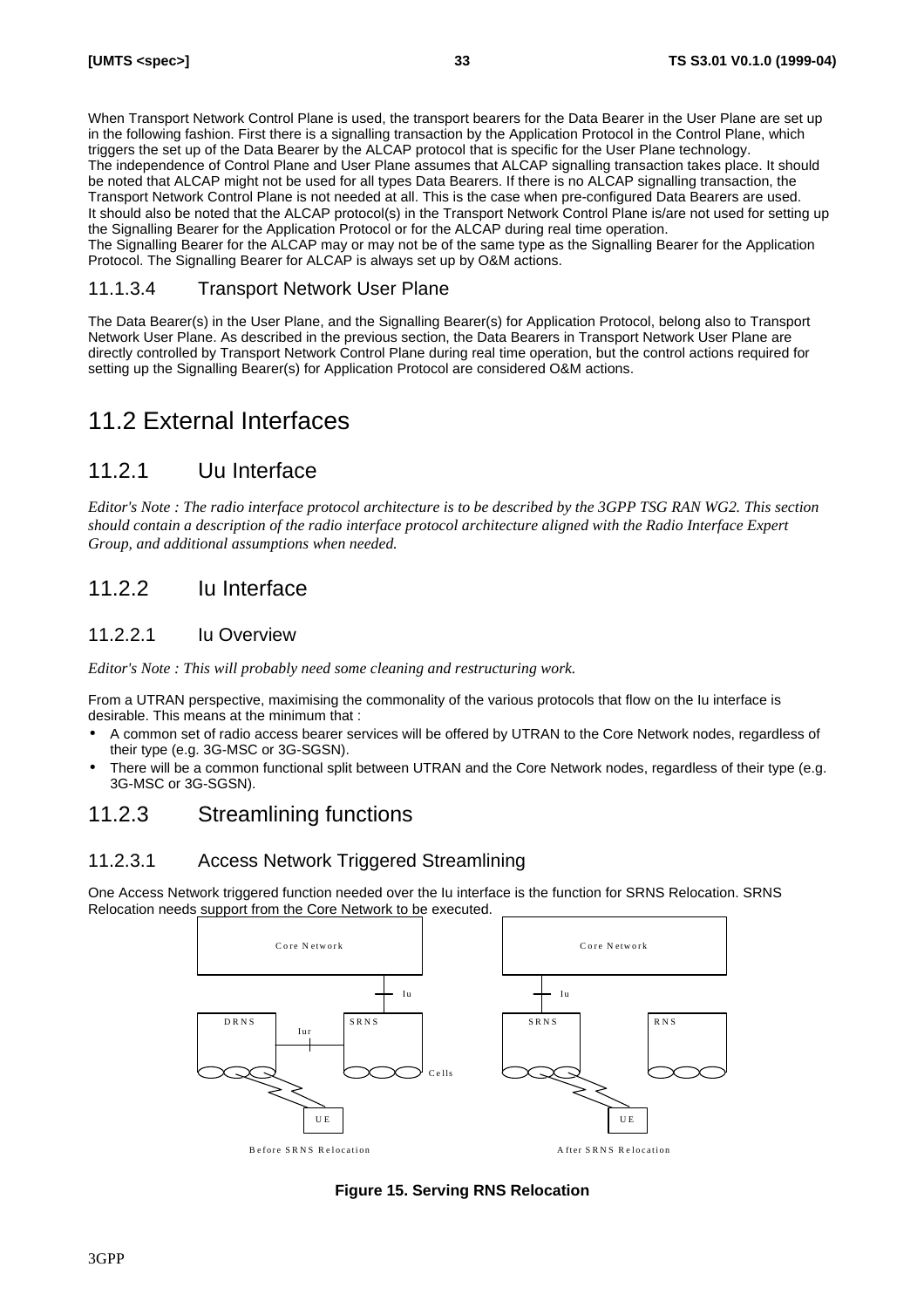[FDD — For the cases where handover can be performed independently from SRNS Relocation, the algorithm for triggering the SRNS relocation is not specified.]

[FDD — The specification of Iur Interface shall allow the support of soft handover throughout the UTRAN of PLMN without performing SRNS relocation.

### 11.2.3.2 Core Network Triggered Streamlining

For Further Studies

#### 11.2.3.3 Iu Protocols

Various transmission possibilities exist to convey the bearers over the Iu to the Core Network. Therefore, the Data Transport Resource and traffic handling are separated from the RANAP(**Error! Unknown switch argument.**). This resource and traffic handling is controlled by the Transport Signalling. The Transport Signalling is carried by a Signalling Bearer over the Iu interface.



#### **Figure 16. Separation of RANAP and transport over Iu**

#### 11.2.3.3.1Radio Application Protocol

The Radio Network signalling over Iu consists of the Radio Access Network Application Part (RANAP). The RANAP consists of mechanisms to handle all procedures between the CN and UTRAN. It is also capable of conveying messages transparently between the CN and the UE without interpretation or processing by the UTRAN. Over the Iu interface the RANAP protocol is, e.g. used for:

- Facilitate a set of general UTRAN procedures from the Core Network such as paging -notification as defined by the notification SAP in [2].
- Separate each User Equipment (UE) on the protocol level for mobile specific signalling management as defined by the dedicated SAP in [2].
- Transfer of transparent non-access signalling as defined in the dedicated SAP in [2].
- Request of various types of UTRAN Radio Access Bearers through the dedicated SAP in [2].
- Perform the streamlining function.

The Radio Access Bearers are provided by the Access Stratum *Editor's note : Reference has to be made to the Radio Interface Protocol Architecture document from the L23 expert group.*

#### 11.2.3.3.2ALCAP Protocol

*Editor's Note : Q.aal2 part of Section 12.4 of [1]*

Q.aal2 is used as the ALCAP protocol for dynamically setup ALL-2 connections over Iu towards the PSTN Domain. *Note : This ALCAP protocol is based on the working assumption that the CODECs are located in the Core Network. If the CODECs are located in UTRAN, this will have to be reconsidered.*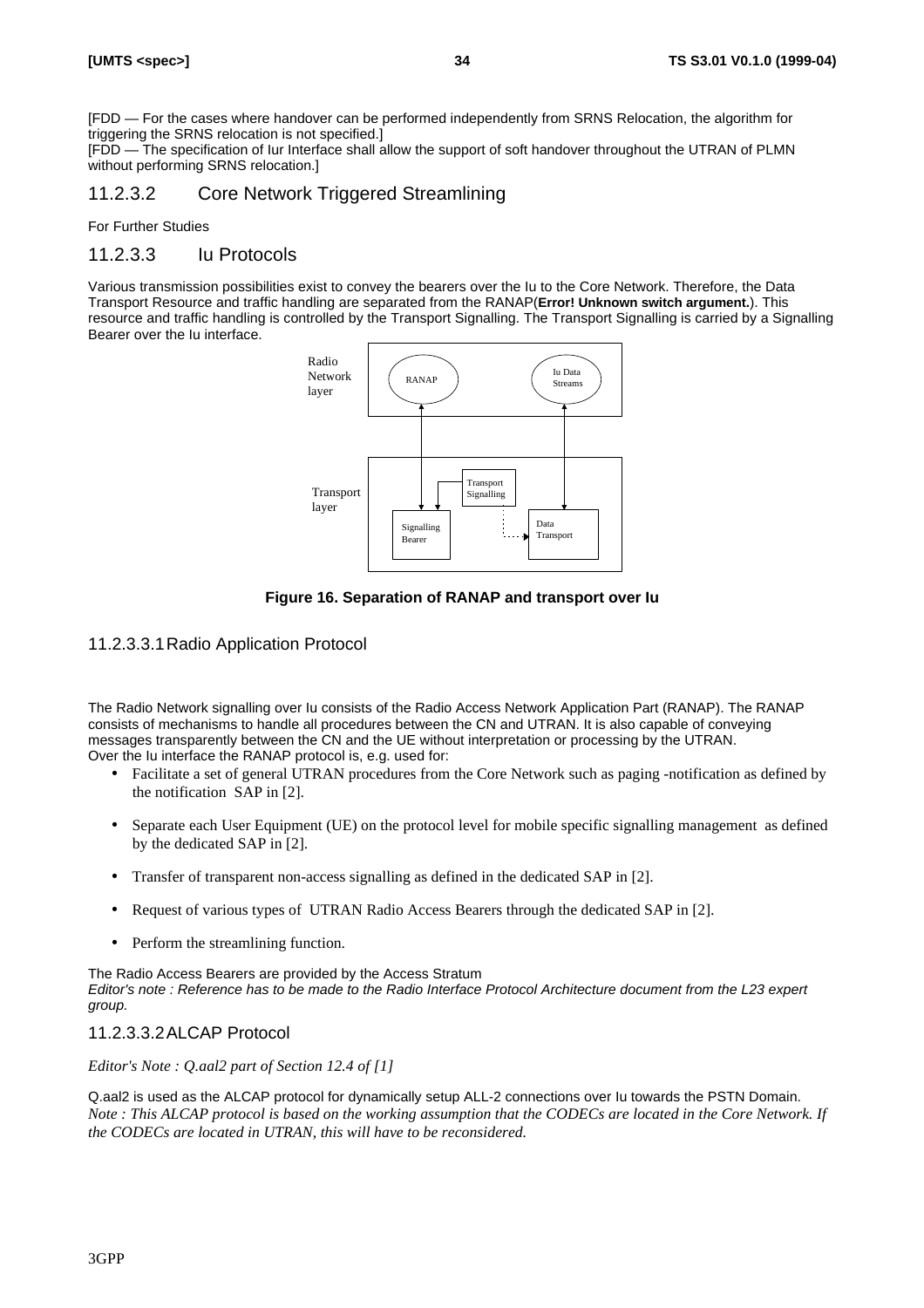# 11.3 Internal Interfaces

### 11.3.1 Iur Interface

### 11.3.1.1 Iur Overview

The Iur interface connects a SRNS and a DRNS. This interface should be open. The information exchanged across the Iur is categorised as below :

- One or more Iur Data stream which comprises
	- Transport Block Sets
	- Simple, commonly agreed Quality estimate
	- Synchronisation information

There exist Iur CCH, DSCH and DCH data streams.

*Note : CCH and DSCH management over Iur is study Item ARC/1*

- Signalling
	- Addition of Cells in the DRNS which may lead or not to the addition of an new Iur Data stream
	- Removal of Cells in the DRNS
	- Modify Radio link characteristics

#### *Note : This list of procedures is not the full list over Iur interface.*

From a logical stand point, the Iur interface is a point to point interface between the SRNS and all the DRNS, i.e. there is no deeper hierarchy of RNSs than the SRNS and DRNS. However, this point to point logical interface should be feasible even in the absence of a physical direct connection between the two RNSs.

### 11.3.1.2 Functional split over Iur

*Note: This is only an initial list.*

#### 11.3.1.2.1Macro-diversity Combining/Splitting

DRNS may perform macro-diversity combining/splitting of data streams communicated via its cells. SRNS performs macro-diversity combining/splitting of Iur data streams received from/sent to DRNS(s), and data streams communicated via its own cells.

The internal DRNS handling of the macro-diversity combining (respectively splitting) of Iub (respectively Iur) DCH frames is controlled by the DRNS.

#### 11.3.1.2.2Control of Macro-diversity Combining/Splitting Topology

When requesting the addition of a new cell for a UE-UTRAN connection, the RNC of the SRNS (i.e. the SRNC) can explicitly request to the RNC of the DRNS (i.e. the DRNC) a new Iur data stream, in which case the macro-diversity combining and splitting function within the DRNS is not used for that cell. Otherwise, the DRNS takes the decision whether macro-diversity combining and splitting function is used inside the DRNS for that cell i.e. whether a new Iur data stream shall be added or not.

#### 11.3.1.2.3Handling of DRNS Hardware Resources

Allocation and control of DRNS hardware resources, used for Iur data streams and radio interface transmission/reception in DRNS, is performed by DRNS.

#### 11.3.1.2.4Allocation of Downlink Channelisation Codes

Allocation of downlink channelisation codes of cells belonging to DRNS is performed in DRNS.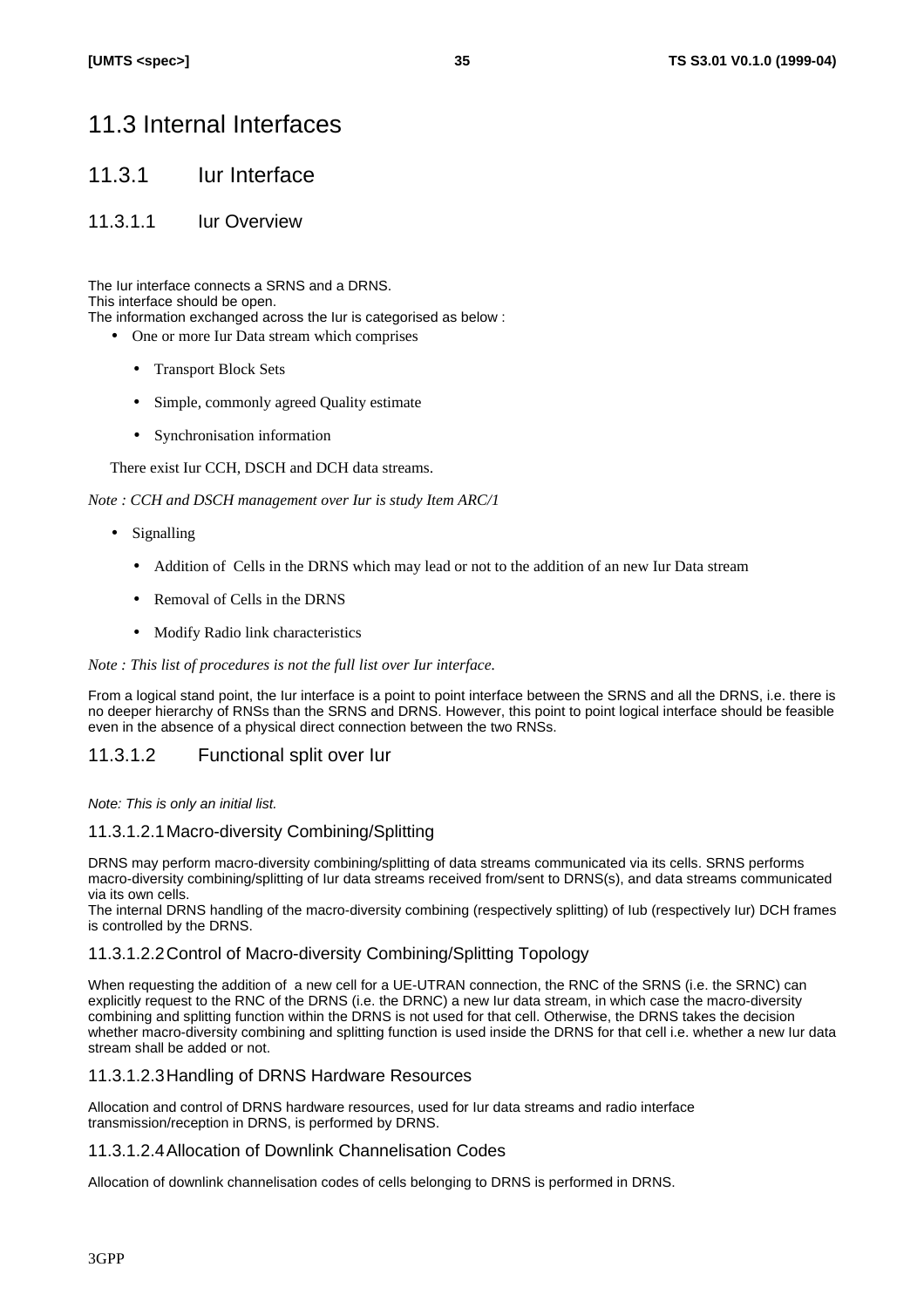*Editors note: Note that this does not imply that the signalling of the code allocation to the UE must be done from the DRNS.*

### 11.3.1.2.5UpLink Power Control

This group of functions controls the level of the uplink transmitted power in order to minimise uplink interference and keep the quality of the connections. If the connection involves both a SRNS and a DRNS the function UL Outer Loop Power Control (located in the SRNC) sets the target quality for the UL Inner Loop Power Control function (located in Node B). Additional quality information for the case when macro diversity combining is performed in DRNC is for further study.

*Note : some additional function is needed for resource negotiation between the SRNS and the DRNS across the Iur. This is FFS.*

### 11.3.1.2.6Down-Link Power Control

This group of functions controls the level of the downlink transmitted power in order to correct the downlink power drifting between several radio links. SRNC regularly (or under some algorithms)sends the target down link power range based on the measurement report from UE.

#### 11.3.1.2.7Admission Control

Admission control in a DRNC is implicitly invoked during radio link setup/modify. Information on UL intreferences and DL power on cells controlled by the DRNC should be available across Iur. Additional information exchanges between admission control functions located in different RNCs are for further study.

### 11.3.1.3 DRNS logical Model over Iur

*Editor's Note : The DRNS logical Model needs to be updated*

### 11.3.1.3.1Overview

The model in **Error! Unknown switch argument.** shows the Drift Radio Network System as seen from the SRNC. It is modelled as a «black box» with a set of Radio Links on the Uu side of the box and another set of User Plane access ports on the Iur side of the box. The Radio Links are connected to the Iur user ports via the internal transport mechanisms of the DRNS. Operations for controlling the connections between ports are sent from the SRNC to the DRNC via an Iur Control Plane port.



Figure 17. Drift RNS Logical Model

*Note : This figure is the Radio Network layer view and not the transport layer one.*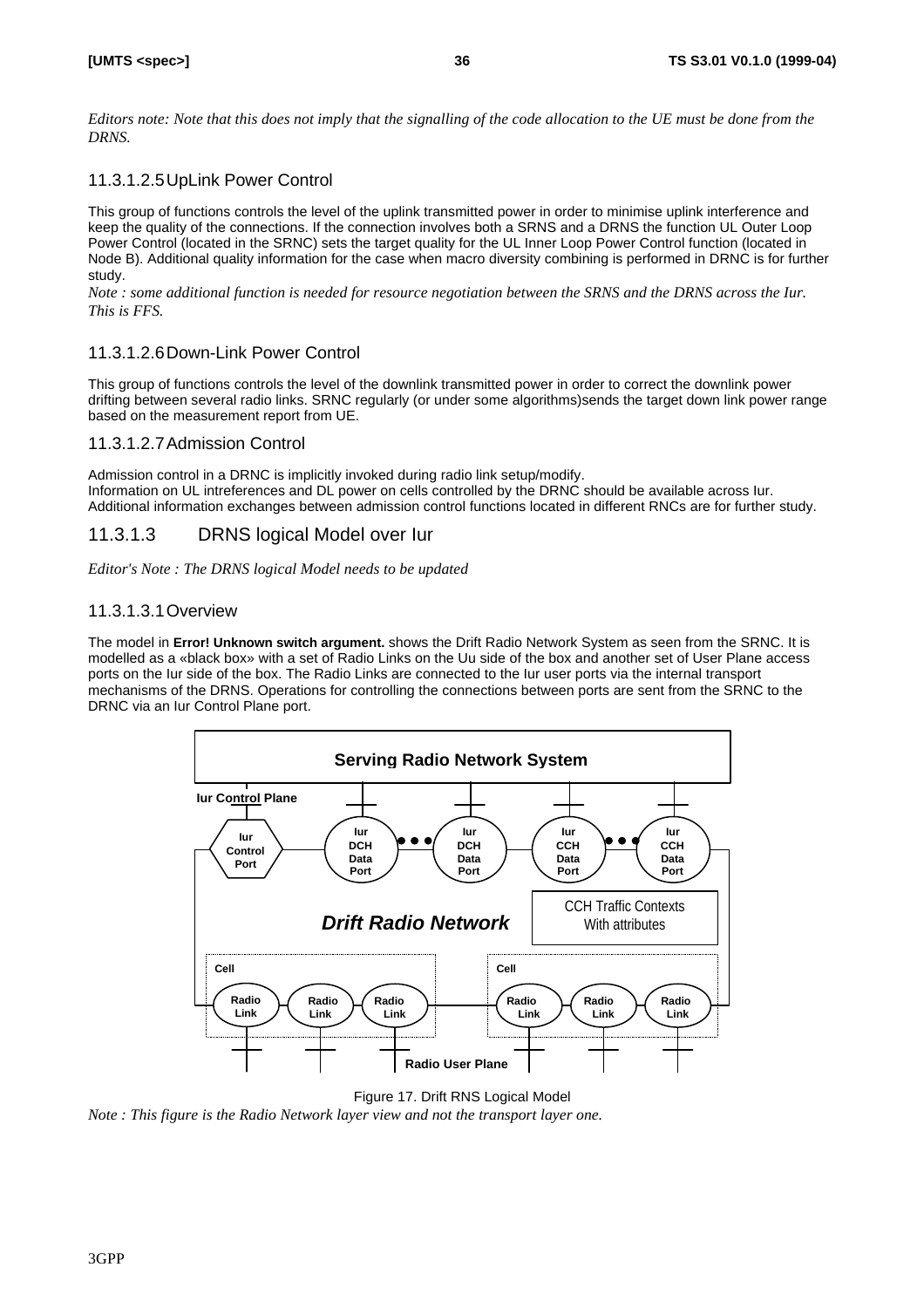### 11.3.1.3.2Logical Model Elements

#### 11.3.1.3.2.1 Radio Link

A Radio Link represents a User Plane access point on the UTRAN side of the Uu interface between the User Equipment and the UTRAN. It is associated with :

- a Cell identifier.
- a Radio Frequency Carrier identifier.
- a Physical Channel identifier (spreading code).

The semantics of a Radio Link include the following:

- It is created and destroyed by administrative procedures when a cell site and/or RF carrier is added to, or deleted from, the RNS.
- It can be attached to one and only one Iur User Port at any given time.
- Its resources are allocated and controlled by the DRNS.

#### 11.3.1.3.2.2 Cell

A Cell is a collection of Radio Links found at a specific location. It is defined by:

• a Cell identifier.

The semantics of a Cell include the following:

It is created and destroyed by administrative procedures when a cell site and/or RF carrier is added to, or deleted from, the RNS.

#### 11.3.1.3.2.3 Iur DCH Data Port

An Iur DCH Data Port represents a User Plane transport bearer, carrying one Iur DCH Data Stream, on the Iur interface between the SRNS and DRNS. The semantics of an Iur DCH Data Port include the following:

- It is created and destroyed by administrative procedures when transport facilities are added to, or deleted from, the Iur interface between the SRNS and DRNS. It can also be created and destroyed dynamically using dynamically setup transport bearers to add or remove transport facilities.
- It is assigned and released by the SRNC in reaction to requests for bearer services from the UE.
- It may be attached to one or more Radio Links. When attached to Radio Links in the downlink direction, it acts as a point-to-multipoint connection for diversity transmission. When attached to multiple Radio Links in the uplink direction, it acts as a multipoint-to-point connection for diversity reception.
- The transmit and receive diversity resources required to implement the point-to-multipoint and multipoint-to-point connections are controlled by the DRNS.
- The Iur DCH Data Stream emanating from the Iur DCH Data Port terminates in the SRNS connected to DRNS.

#### 11.3.1.3.2.4 Iur CCH Data Port

*Note : It is FFS whether an Iur CCH Data Port will be associated to a transport bearer or if multiple Iur CCH Data ports can be multiplexed over the same transport bearer.*

#### 11.3.1.3.2.5 Iur Control Port

An Iur Control Port represents the Control Plane access point on the Iur interface between the SRNS and the DRNS. It is defined by:

• a transport bearer channel identifier.

The semantics of an Iur Control Port include the following:

• It is created via administrative procedures when the Iur interface is created.

### 11.3.1.4 Iur Protocols

The signalling information across Iur interface as identified in section Iur Overview is called Radio Network Subsystem Application Part (RNSAP).

The RNSAP is terminated in the SRNC and in the DRNC.

As already stated in Section General principles there shall exist a clear separation between the Radio Network Layer and the Transport Layer. Therefore, the Data Transport resource and traffic handling are separated from the RNSAP (**Error! Unknown switch argument.**). This resource and traffic handling is controlled by the Transport Signalling. The Transport Signalling is carried by a Signalling Bearer over the Iur interface.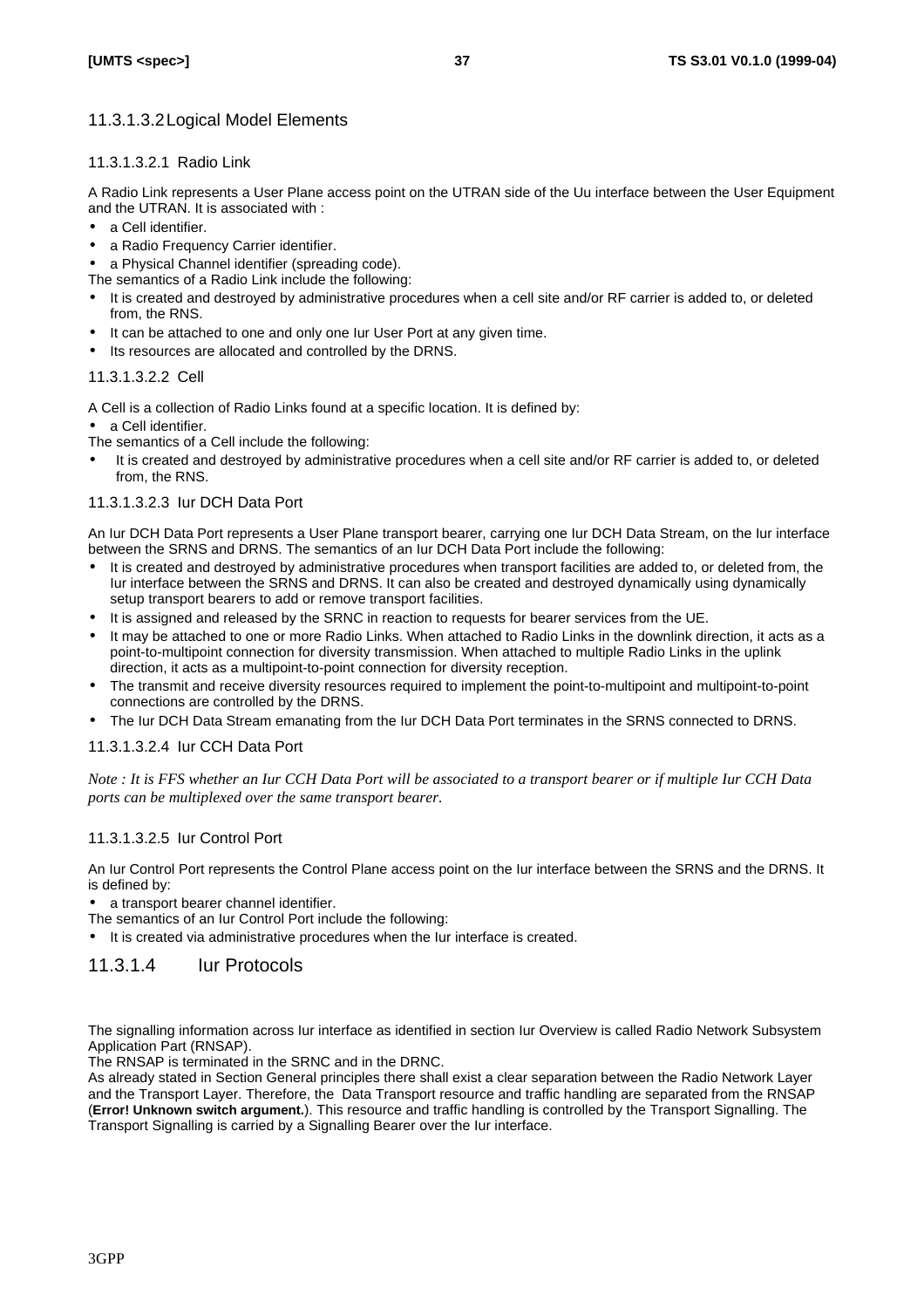

**Figure 18. Separation of RNSAP and transport over Iur**

### 11.3.2 Iub Interface

#### 11.3.2.1 Iub Overview

The Iub interface connects a RNC and a Node B.

The information transferred over the Iub reference point can be categorised as follows:

- 1. Radio application related signalling
- The Iub interface allows the RNC and the Node B to negotiate about radio resources, for example to add and delete cells controlled by the Node B to support communication of the dedicated connection between UE and SRNC. Information used to control the broadcast and paging channels, and information to be transported on the broadcast and paging channels, belong to this category also.
- 2. Iub/Iur DCH data stream

The Iub interface provides means for transport of uplink and downlink DCH Iub frames between RNC and Node B. The DCH Iub frame header includes uplink quality estimates and the Connection Frame Number (CFN). The DCH Iub frame body comprises of data to be transferred over the radio interface. The DCH Iub frames can be carried on pre-defined transmission links or switched connections.

- One Iub/Iur DCH data stream is carried on one transport bearer.
- 3. Iub RACH data stream

The Iub interface provides means for transport of uplink RACH transport frames between RNC and Node B. The RACH transport frame header includes the Cell Frame Number (FNCell). The RACH transport frame body includes the data received over radio interface. The transport frames can be carried on pre-defined transmission links or switched connections. One Iub RACH data stream is carried on one transport bearer. For each RACH in a cell, an Iub RACH data stream must be established over the Iub interface.

4. Iub FACH data stream

The Iub interface provides means for transport of downlink FACH transport frames between RNC and Node B. The FACH transport frame header includes the Cell Frame Number (FNCell). The FACH transport frame body includes the data to be sent over radio interface. The transport frames can be carried on pre-defined transmission links or switched connections. One Iub FACH data stream is carried on one transport bearer.

For each FACH in a cell, an Iub FACH data stream must be established over the Iub Interface.

5. Iub DSCH data stream

The Iub interface provides the means for transport of downlink shared channel, DSCH, data frames between RNC and Node B. The DSCH Iub frame body comprises of data to be transferred over the radio interface. The Iub DSCH frames can be carried on pre-defined transmission links or switched connections.

One Iub DSCH data stream is carried on one transport bearer.

The Iub DCH data stream shall follow the same specification as the Iur DCH data stream. Over the Iub interface between the RNC and one Node B, one or more Iub data streams are established, each corresponding to one or more cells belonging to the Node B.

### 11.3.2.2 Functional split over Iub

*Note: This is only an initial list.*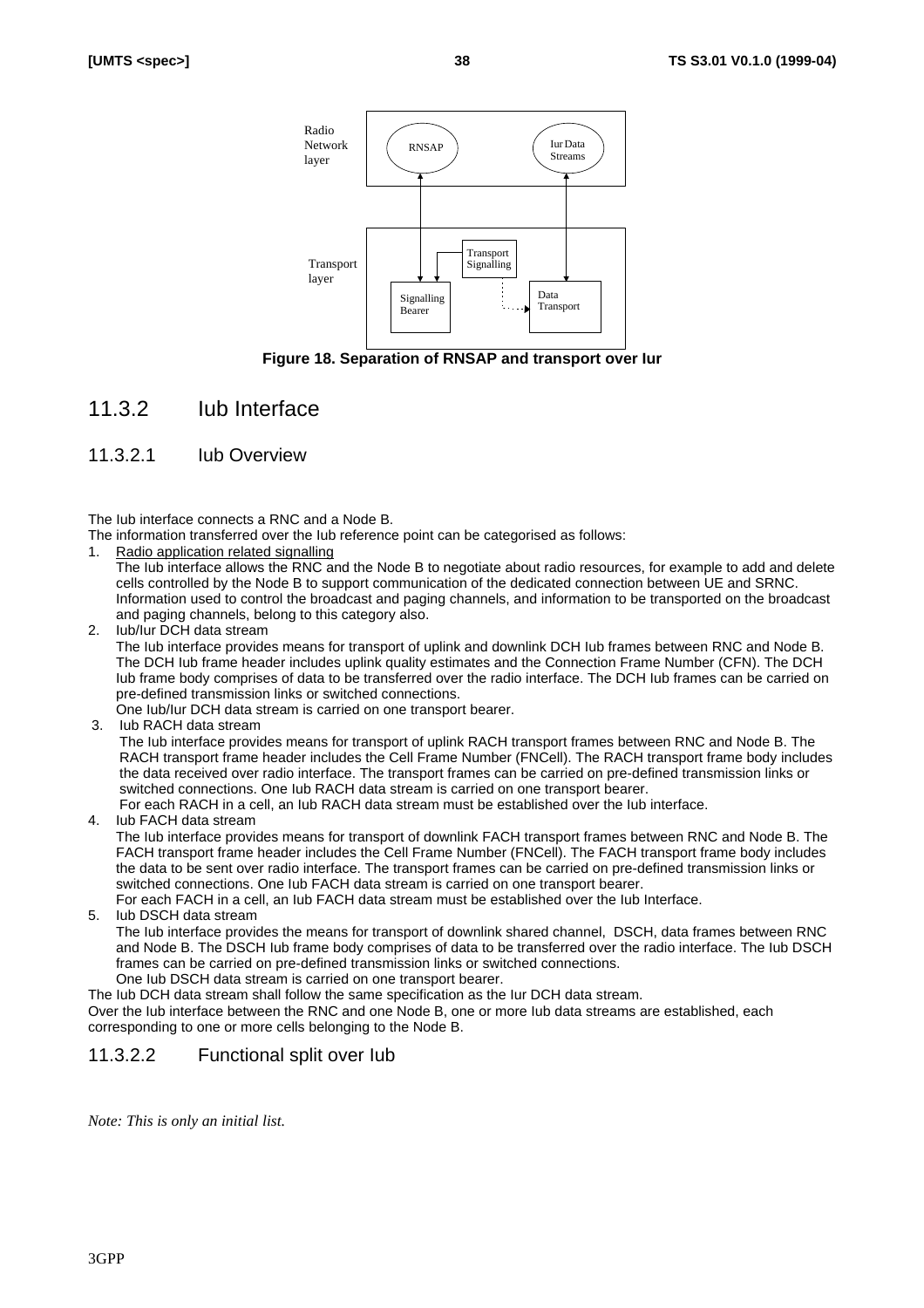### 11.3.2.2.1Traffic management

#### 11.3.2.2.1.1 Management of dedicated resources

These functions are related to the activation of logical resources (e.g. Radio Links, Iub ports), and the connection of these various resources together.

Some freedom may be left to Node B on some functions like allocation of codes or soft combining within Node B, since soft combining has merits for being executed as close as possible to the radio (both in terms of transmission cost and efficiency). This is FFS.

In particular it is FFS whether the allocation of channelisation codes is done by the Controlling RNC or by the Node B

#### 11.3.2.2.1.2 Management of common radio channels

The common channels need to be controlled from the RNC. This is typically the control of the RACH channel, the information which is broadcast on the Broadcast control channel, and the control and request for sending information on the paging channels.

#### 11.3.2.2.1.3 Control of traffic flows

Congestion on the Iub interface will need to be covered for asynchronous flows (i.e. those which may flow via AAL5). This concerns in particular the flow from radio channels where retransmission takes place in Node B and where soft handover is not applied.

### 11.3.2.2.2Macro-diversity Combining of Radio Frames

Node B may perform macro-diversity combining/splitting of data streams communicated via its cells. RNC performs macro-diversity combining/splitting of Iub data streams received from/sent to several Node B(s).

### 11.3.2.2.3Control of Macro-diversity Combining/Splitting Topology

When requesting the addition of a new cell for a UE-UTRAN connection, the RNC can explicitly request to the Node B a new Iub data stream, in which case the macro-diversity combining and splitting function within the Node B is not used for that cell. Otherwise, the Node B takes the decision whether macro-diversity combining and splitting function is used inside the Node B for that cell i.e. whether a new Iub data stream shall be added or not.

The internal Node B handling of the macro-diversity combining/splitting of radio frames is controlled by the Node B.

#### 11.3.2.2.4Soft Handover Decision

To support mobility of the UE to UTRAN connection between cells, UTRAN uses measurement reports from the UE and detectors at the cells. The mechanisms for this are FFS.

The RNC takes the decision to add or delete cells from the connection.

#### 11.3.2.2.5Handling of Node B Hardware Resources

Mapping of Node B logical resources onto Node B hardware resources, used for Iub data streams and radio interface transmission/reception, is performed by Node B.

#### 11.3.2.2.6Allocation of Downlink Channelisation Codes

Allocation of downlink channelisation codes of cells belonging to Node B is performed in the Controlling RNC.

#### 11.3.2.2.7UpLink Power Control

This group of functions controls the level of the transmitted power in order to minimise interference and keep the quality of the connections. The function UL Outer Loop Power Control located in SRNC sets the target quality for the UL Inner Loop Power Control function located in Node B.

#### 11.3.2.2.8Down-Link Power Control

This group of functions controls the level of the downlink transmitted power in order to correct the downlink power drifting between several radio links. SRNC regularly (or under some algorithms) sends the target down link power range based on the measurement report from UE.

#### 11.3.2.2.9Admission Control

The Admission Control function based on UL interference and DL power is located in the Controlling RNC. The Node B shall be able to report UL interference measurements and DL power information over Iub. The Controlling RNC controls this reporting function, i.e. if these information need to be reported and the period of these reports.

*Note : Other parameters for Admission Control are FFS.*

*Note : The possibility to have this Admission Control function in Node B is FFS.*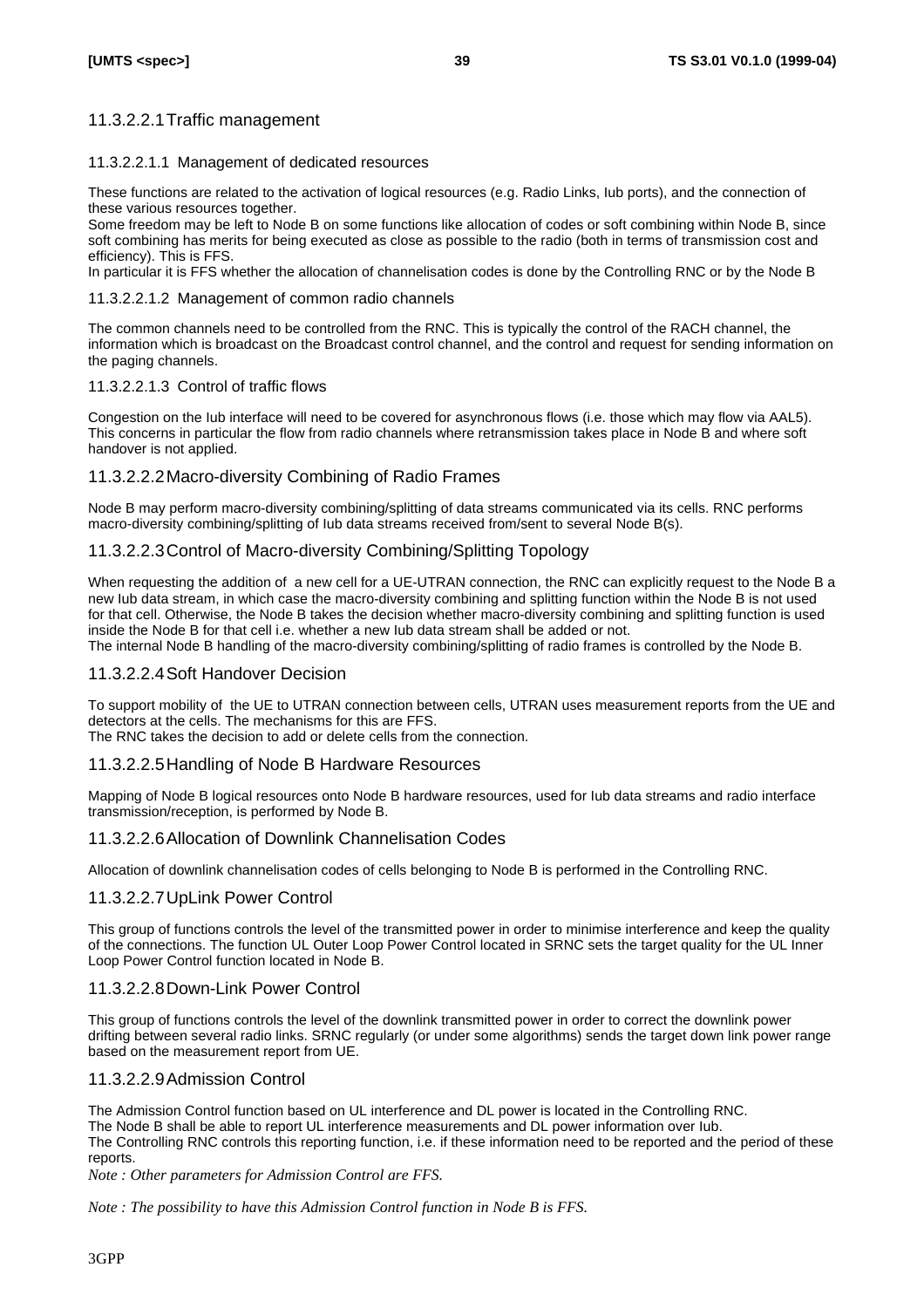### 11.3.2.3 Node B logical Model over Iub

The model described in Figure 19. shows the Node B as seen from the controlling RNC. The model includes:

- the logical resources provided by Node B to UTRAN (via its Controlling RNC)
- the dedicated channels which have been established on Node B
- the common channels that Node B provides to the RNC

The procedures for controlling the connections between radio links and Iub DCH data ports are sent from the RNC to the Node B via the Communication Control Ports.



**Figure 19. Logical Model of Node B**

#### 11.3.2.3.1Elements of the logical model

- 11.3.2.3.1.1 Radio Network Logical resources
	- 1. **Cell :**

The notion of cell is the same as defined for the DRNC. Node B may have one or more cells.

#### 11.3.2.3.1.2 Transport network logical resources

#### 1. **Node B Control Port**

The Node B Control Port is used to exchange the signalling information for the logical O&M of Node B resources, the creation of Node B Communication Contexts, the configuration of the common transport channels that Node B provides in a given cell, PCH and BCH control information between the RNC and the Node B. The Node B Control Port corresponds to one signalling bearer between the controlling RNC and the Node B. Whether there a Node B can have multiple Node B Control Ports (multiple signalling bearers), e.g. for load sharing or redundancy purposes, is FFS.

#### 2. **Communication Control Port**

A Communication Control Port corresponds to one signalling bearer between the RNC and Node B for the control of Node B Communication Contexts. Node B may have multiple Communication Control Ports (one per Traffic Termination Point). The Communication Control Port is selected at creation of the Node B Communication Context.

#### 3. **Traffic Termination Point**

Traffic Termination Point represents DCH data streams belonging to one or more Node B Communication Contexts (UE contexts), which are controlled via one Communication Control Port. The Traffic Termination Point is thus a descriptive entity which neither is controlled over Iub nor by O&M.

#### 4. **Iub DCH Data Port**

An Iub DCH Data Port represents a user plane bearer (carrying one Iub DCH Data Stream) between the Node B and RNC.

5. **Iub RACH Data Port**

An Iub RACH Data Port represents a user plane bearer carrying one Iub RACH Data Stream between the Node B and the RNC. There is one RACH Data Port for each RACH channel of Node B.

#### 6. **Iub FACH Data Port**

An Iub FACH Data Port represents a user plane bearer carrying one Iub FACH Data Stream between the Node B and the RNC. There is one CCH Data Port for each FACH channel of Node B.

*Note : Data ports for DSCH and whether there is one port per DSCH or per UE multiplexed on a DSCH is FFS.*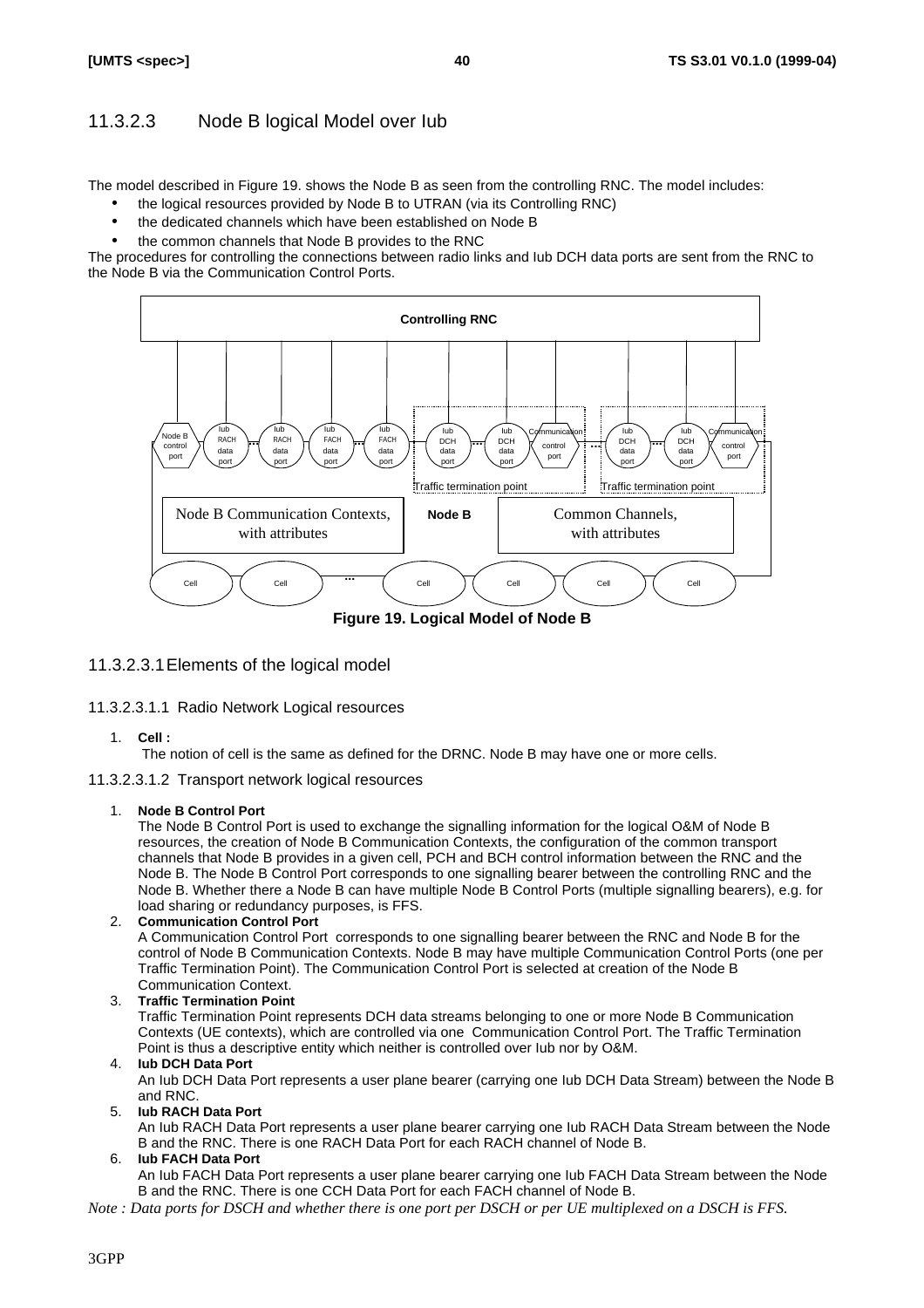*Note : Whether Data ports for DSCH will be part of a Traffic Termination point is FFS.*

### 11.3.2.3.1.3 Node B Communication Contexts for Dedicated Channels

A Node B Communication Context corresponds to all the dedicated resources which are necessary for a user in dedicated mode and using dedicated channels as restricted to a given Node B. There are a number of Node B Communication Contexts inside a given Node B.

The attributes to a Node B Communication Context are the following (not exhaustive):

- The list of Cells where dedicated physical resources are used
- The list of DCH which are mapped on the dedicated physical resources for that Node B Communication Context
- For each DCH, Identified by its DCH-ID, the complete characteristics as defined in [8]
- The list of lub DCH Data Ports
- For each Iub DCH Data Port, the corresponding DCH and cells which are carried on this data port
- Physical layer parameters (outer loop power control, etc)

### 11.3.2.3.1.4 Common Channels

A Common Channel corresponds to a radio Common Channel as configured by the Node B.

 The BCCH and the PCCH are carried directly on the Node B control port using NBAP procedures. These Common Channels will not be mapped to individual data ports.

 The RACH has a associated Iub RACH Data Port and the FACH has an associated Iub FACH Data Port.(The association for the DSCH is FFS).

The attributes of a Common channel are (not exhaustive)

- Type (RACH, FACH, DSCH)
- Cell (only one)
- Associated Iub RACH Data Port for a RACH, Iub FACH Data Port for a FACH.
- Physical parameters

### 11.3.2.4 Iub Protocols

As already stated in section General principles there shall exist a clear separation between the radio network layer and the transport layer. Therefore, the radio Network signalling and Iub data streams are separated from the data transport resource and traffic handling as show in **Error! Unknown switch argument.**. This resource and traffic handling is controlled by the Transport Signalling. The Transport Signalling is carried by a Signalling Bearer over the Iub interface.



**Figure 20. Separation of Radio Network protocols and transport over Iub**

# 11.4 Protocol Model (Informative)

The following section is a informative section which aim is to provide an overall picture of how the MAC layer is distributed over Uu, Iub and Iur for the RACH, FACH and DCH.

# 11.4.1 RACH Transport Channel

Figure 21.shows the protocol stack model for the RACH transport channel when the Controlling and Serving RNC are co-incident.

For the RACH transport channel, Dedicated MAC (MAC-d) uses the services of Common MAC (MAC-c). **Error! Bookmark not defined.**

### **Figure 21. RACH: Coincident Controlling and Serving RNC**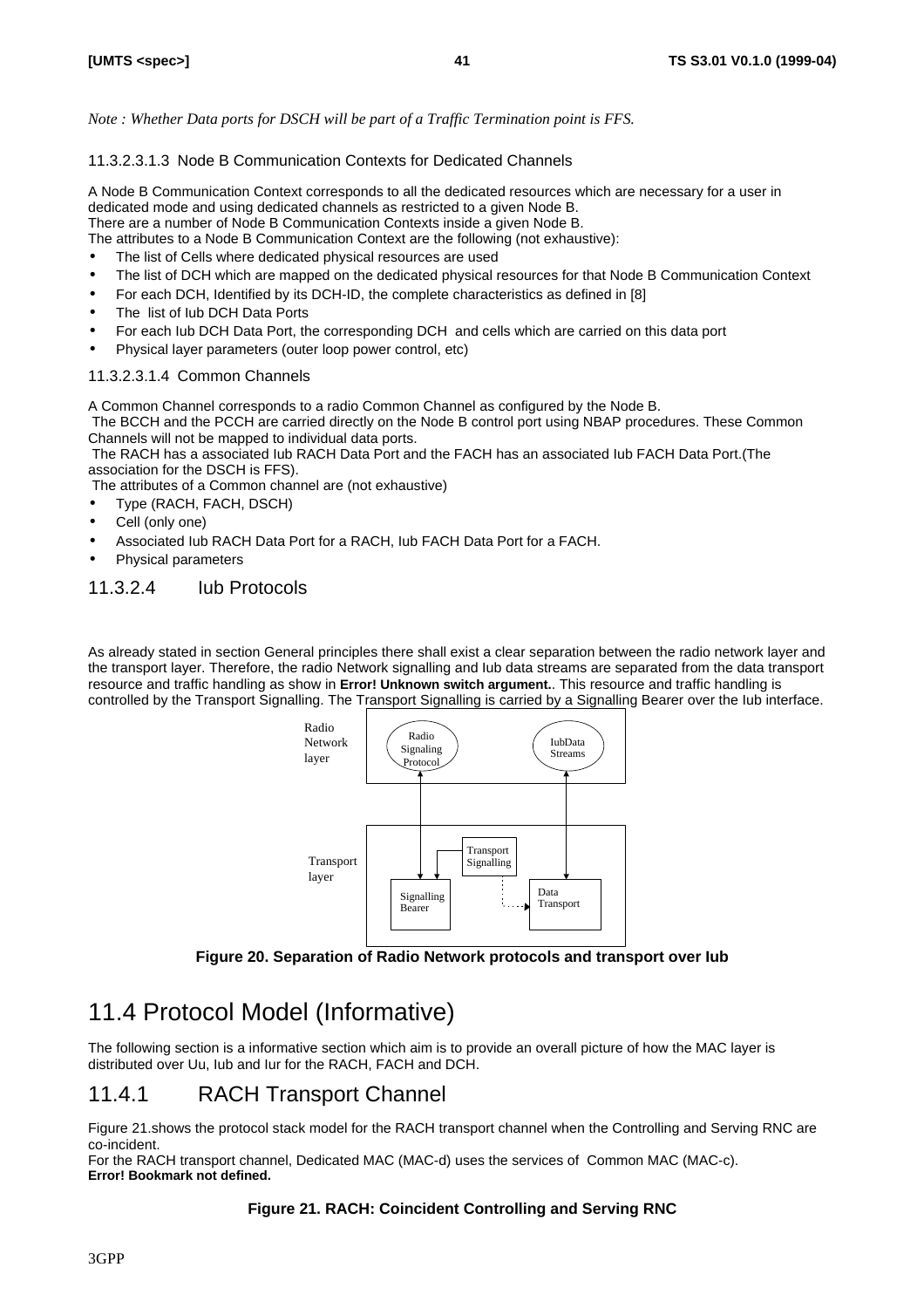The Common MAC (MAC-c) entity in the UE transfers MAC-c PDU to the peer MAC-c entity in the RNC using the services of the Lower Common MAC (MAC-lc).

MAC-lc in the UE has the following function:

• Compelled retransmission of RACH frames, following a power ramping algorithm, until an acknowledgement is received.

MAC-lc in the NodeB has the following function:

• Transmission of acknowledgement in response to RACH frame. This provides immediate termination of the UE power ramping to minimise overall interference contribution.

*Note : These MAC-lc layer for its name and their functions are under the 3GPP TSG-RANWG2 scope and will be aligned to that group.*

An Interworking Function (IWF) in the NodeB interworks the RACH frame received by MAC-lc entity into the RACH Frame Protocol (RACH FP) entity.

The RACH Frame Protocol entity adds header information to form a RACH FP PDU which is transported to the RNC over an AAL2 (or AAL5) connection.

At the RNC, the RACH FP entity delivers the MAC-c PDU to the MAC-c entity.



Figure 22. shows the protocol model for the RACH transport channel with separate Controlling and Serving RNC. In this case, Iur RACH Frame Protocol (DchFP) is used to interwork the Common MAC (MAC-c) at the Controlling RNC with the Dedicated MAC (MAC-d) at the Serving RNC (The exact Iur RACH Frame Protocol is FFS) **Error! Bookmark not defined.**

#### **Figure 22. RACH: Separate Controlling and Serving RNC**

# 11.4.2 FACH Transport Channel

Figure 23. shows the protocol model for the FACH transport channel when the Controlling and Serving RNC are coincident.

**Error! Bookmark not defined.**

#### **Figure 23. FACH Co-incident Controlling and Serving RNC**

The Common MAC (MAC-c) entity in the RNC transfers MAC-c PDU to the peer MAC-c entity in the UE using the services of the FACH Frame Protocol (FACH FP) entity.

The FACH Frame Protocol entity adds header information to form a FACH FP PDU which is transported to the NodeB over an AAL2 (or AAL5) connection.

An Interworking Function (IWF) in the NodeB interworks the FACH frame received by FACH Frame Protocol (FACH FP) entity into the PHY entity.

FACH scheduling is performed by MAC-c in the CRNC.

Figure 24. shows the protocol model for the FACH transport channel with separate Controlling and Serving RNC. In this case, Iur FACH Frame Protocol is used to interwork the Common MAC (MAC-c) at the Controlling RNC with the Dedicated MAC (MAC-d) at the Serving RNC (The exact Iur RACH Frame Protocol is FFS) **Error! Bookmark not defined.**

#### **Figure 24. FACH: Separate Controlling and Serving RNC**

## 11.4.3 DCH Transport Channel

Figure 25. shows the protocol model for the DCH transport channel when the Controlling and Serving RNC are coincident.

**Error! Bookmark not defined.**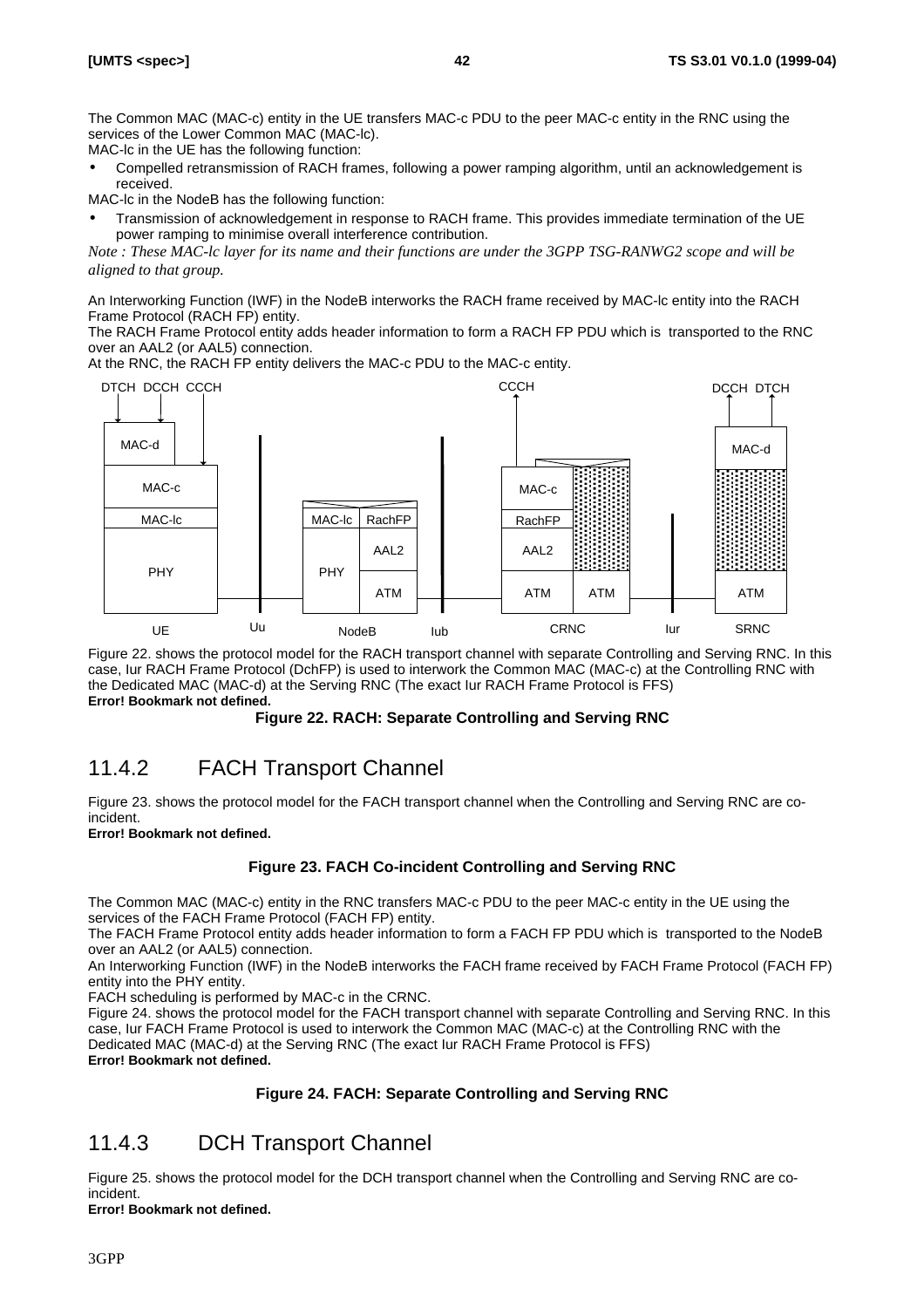### **Figure 25. DCH: Co-incident Controlling and Serving RNC**

The DCH transport channel introduces the concept of distributed PHY layer. An Interworking Function (IWF) in the NodeB interworks between the DCH Frame Protocol (DCH FP) entity and the PHY entity.

**Error! Bookmark not defined.**

### **Figure 26. DCH: Separate Controlling and Serving RNC**

Figure 26. shows the protocol model for the DCH transport channel with separate Controlling and Serving RNC. In this case, the Iub DCH FP is terminated in the CRNC and interworked with the Iur DCH FP through a PHY function. This function performs optional soft handover or can be a null function.

# 12UTRAN Transport bearers

# 12.1 Iu Transport bearers

# 12.1.1 Radio Application Control Plane Transport bearers

Over the Iu interface the RANAP protocol requires:

- A connectionless transport of RANAP messages to facilitate e.g. Paging.
- A connection oriented transport of RANAP messages e.g. to facilitate messages belonging to a specific User equipment (UE) during a call.
- A reliable connection to make the RANAP simpler.
- Support of signalling inactivity testing of a specific UE connection.

# 12.1.2 Transport Network Control Plane Transport bearers

MTP3B/SAAL-NNI is selected as the standard signalling transport bearer for Q.aal2 over Iu. *Note : This ALCAP protocol and signalling bearer are based on the working assumption that the CODECs are located in the Core Network. If the CODECs are located in UTRAN, this will have to be reconsidered.*

## 12.1.3 User Plane Transport bearers

User Plane Transport bearer are established and released from the serving RNC. Mapping of Radio Access Bearer QoS attributes to Transport bearer characteristics is done in the serving RNC only. The binding identity shall already be assigned and tied to a radio application procedure when the first ALCAP message is received in the Core Network.

# 12.2 Iur Transport bearers

# 12.2.1 Radio Application Control Plane Transport bearers

*Editor's Note : This section will need some cleaning and parts should be moved in other sections.*

There exist at least two major types of soft handover over the Iur interface:

- 1. The case when a new physical transmission (Iur data stream) is set up over the Iur interface to provide an additional cell.
- 2. The case when existing transmission (Iur data stream) is used over the Iur interface when an additional cell is added in the DRNS. In this case, the DRNS must be able to identify the UE in order to perform the adding of the cell. Consequently, a UE context must exist in the DRNS.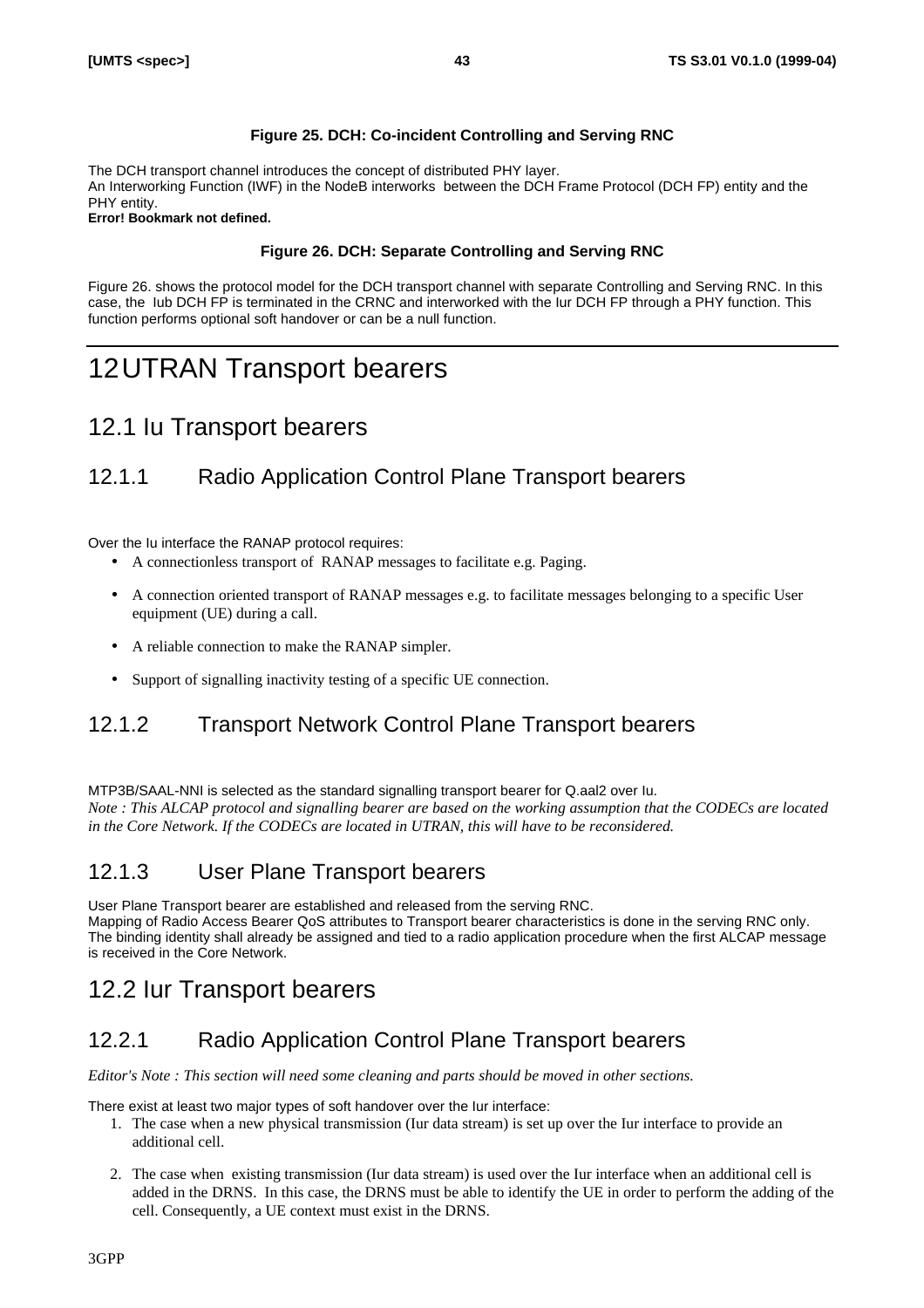Over the Iur interface the RNSAP protocol requires:

- A connection oriented transport of RNSAP messages, i.e. one signalling bearer connection for each DRNS for a particular UE.
- A reliable connection to make the RNSAP simpler.
- Support of signalling inactivity testing of a specific UE connection.

### 12.2.1.1 Addressing of RNSs over the Iur Interface

- For an RRC connection using a dedicated channel, the Iur standard shall allow the addition / deletion of cells belonging to any RNS within the PLMN.
- The specification of the Iur interface shall allow the SRNC (i.e. the RNC of the SRNS) to address any other RNC in the PLMN for establishing a signalling bearer over Iur.
- The specification of the Iur interface shall allow the SRNC (i.e. the RNC of the SRNS) to address any other RNC within the PLMN for establishing user data bearers for Iur data streams.

*Note : Connectionless RNSAP over Iur is for further studies.*

RNSAP shall allow different kinds of addressing schemes to be used for the signalling bearer.

### 12.2.2 Transport Network Control Plane Transport bearers

MTP3B/SAAL-NNI is used as signalling bearers for the Transport Network Control Plane Signalling on the Iur.

### 12.2.3 User Plane Transport bearers

User Plane Transport bearer are established and released from the serving RNC.

The binding identity shall already be assigned and tied to a radio application procedure when the first ALCAP message is received in the DRNC.

ATM and AAL type 2 (I363.2 and I.366.1) is used as the standard transport layer for Soft Handover data stream across the Iur interface. Other protocols, such as Frame Relay and AAL5, are FFS.

# 12.3 Iub Transport bearers

12.3.1 Radio Application Control Plane Transport bearers

### 12.3.2 Transport Network Control Plane Transport bearers

### 12.3.3 User Plane Transport bearers

User Plane Transport bearer are established and released from the Controlling RNC.

The binding identity shall already be assigned and tied to a radio application procedure when the first ALCAP message is received in the Node B.

ATM and AAL type 2 (I363.2 and I.366.1) is used as the standard transport layer for Soft Handover data stream across the Iub interface. Other protocols, such as Frame Relay and AAL5, are FFS.

# 13UTRAN Performance Requirements

# 13.1 UTRAN delay requirements

The maximum transmission delay of a diversity branch and the maximum processing delay introduced by single UTRAN network elements shall be defined.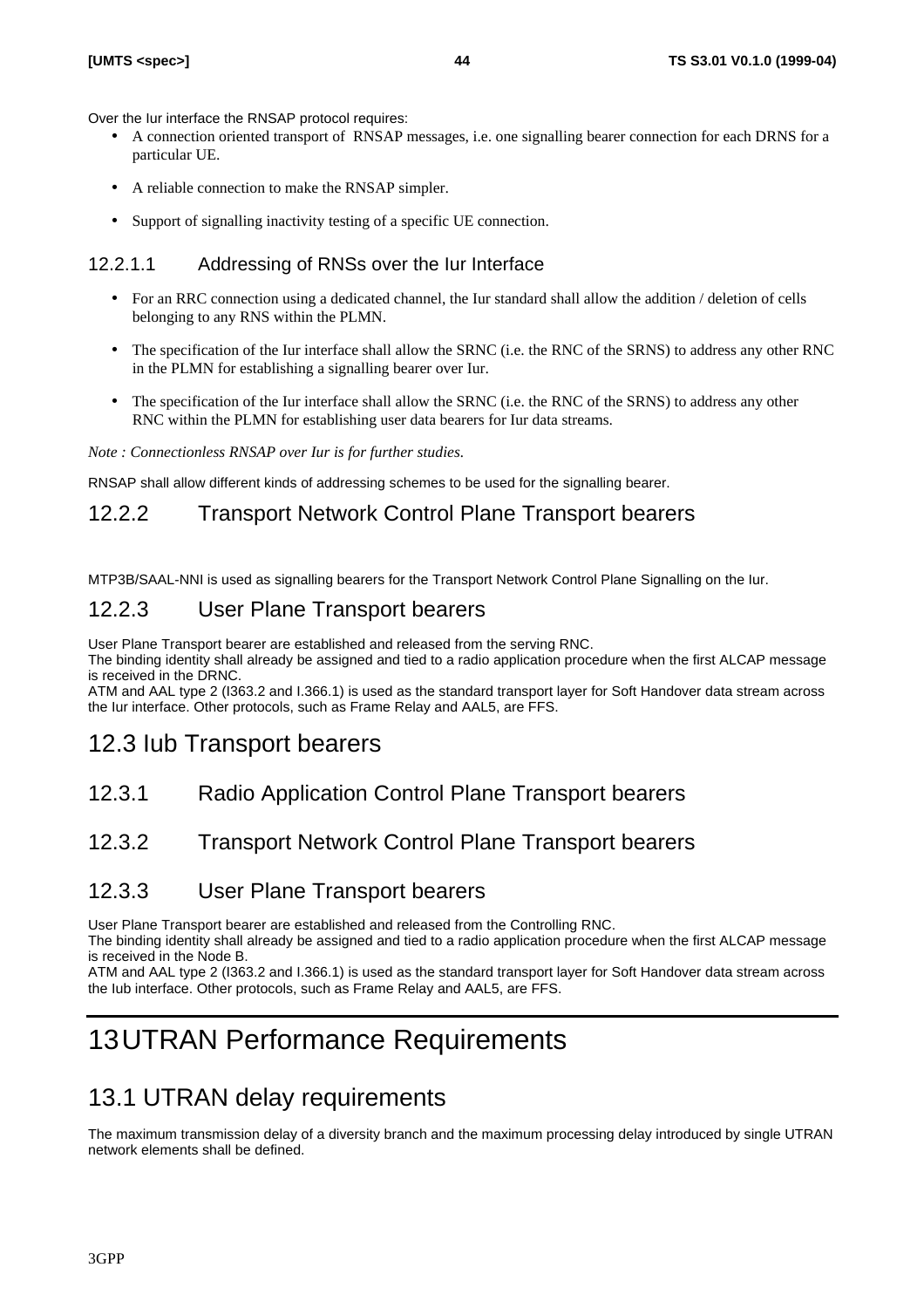# **History**

| <b>Document history</b> |               |                                                                                                                                                                                                 |
|-------------------------|---------------|-------------------------------------------------------------------------------------------------------------------------------------------------------------------------------------------------|
| 0.0.1                   | February 1999 | Document Structure Proposal                                                                                                                                                                     |
| 0.0.2                   | February 1999 | Use of 3GPP Template                                                                                                                                                                            |
|                         |               | Introduction of content from the Merged UTRAN Architecture Description                                                                                                                          |
| 0.0.3                   | February 1999 | Annexe A: Protocol Stacks for Distributed MAC moved to section "Protocol<br>Model (Informative) Protocol Model".                                                                                |
| 0.0.4                   | March 1999    | Approval of revisions of version 0.0.3                                                                                                                                                          |
|                         |               | Revised according to the decision of 3GPP TSG RAN WG3 Meeting #2                                                                                                                                |
|                         |               | Title of the document changed to UTRAN Overall Description                                                                                                                                      |
|                         |               | Modification of section " Allocation of Downlink Channelisation Codes<br>Allocation of Downlink Channelisation Codes " according to the result of Study<br>Item ARC/2                           |
|                         |               | Update of section " UTRAN OA&M Requirements UTRAN OA&M<br>Requirements " from Tdoc R3-99155.                                                                                                    |
|                         |               | Creation of section " UTRAN Identifiers UTRAN Identifiers" and introduction<br>of DCH-ID in the logical model of Node B according to Tdoc R3-99174.                                             |
|                         |               | Alignment of section " Usage of RNTI Usage of RNTI " with the liaison from<br>TSG RAN WG2.                                                                                                      |
|                         |               | Update of sections " User Plane Transport bearers, User Plane Transport<br>bearers and User Plane Transport bearers User Plane Transport<br>bearers" according to Tdoc R3-99190.                |
|                         |               | Enancement of section " Node B logical Model over Iub Node B logical Model<br>over Iub " from Tdoc R3-99160.                                                                                    |
|                         |               | Enancement of section " DRNS logical Model over Iur DRNS logical Model<br>over Iur " from Tdoc R3-99159.                                                                                        |
| 0.0.5                   | April 1999    | Revision of 0.0.4 according to remarks sent on mail reflector :                                                                                                                                 |
|                         |               | Addition of reference to UMTS 23.10                                                                                                                                                             |
|                         |               | Fixed references to documents in sections User plane and Control plane.<br>$\cdot$                                                                                                              |
|                         |               | Cleaning of Sections Transport Network Control Plane identifiers, User Plane<br>$\bullet$<br>Transport bearers, User Plane Transport bearers and User Plane Transport<br>bearers.               |
|                         |               | Alignment of section " Radio Application Control Plane Transport bearers<br>Radio Application Control Plane Transport bearers " S23.30.                                                         |
|                         |               | Revoval of QoS mapping from section " User Plane Transport bearers User<br>Plane Transport bearers"                                                                                             |
|                         |               | Creation of section " General Protocol Model for UTRAN Interfaces General<br>Protocol Model for UTRAN Interfaces " to capture the agreed UTRAN<br>interfaces protocol model from Tdoc R3-99223. |
| 0.1.0                   | April 1999    | Mail Approval of version 0.0.5 by TSG RAN WG3.                                                                                                                                                  |